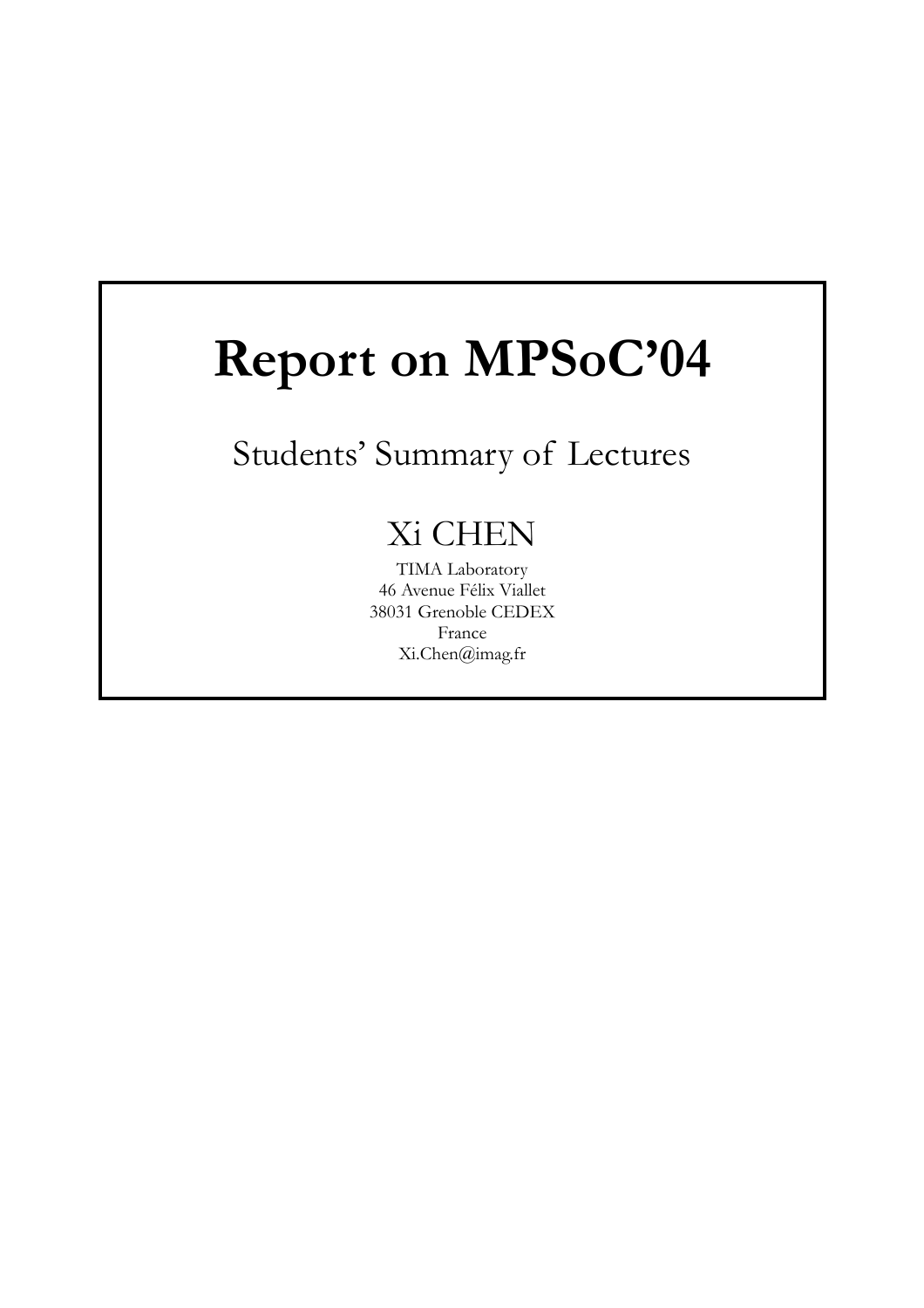## **Contents**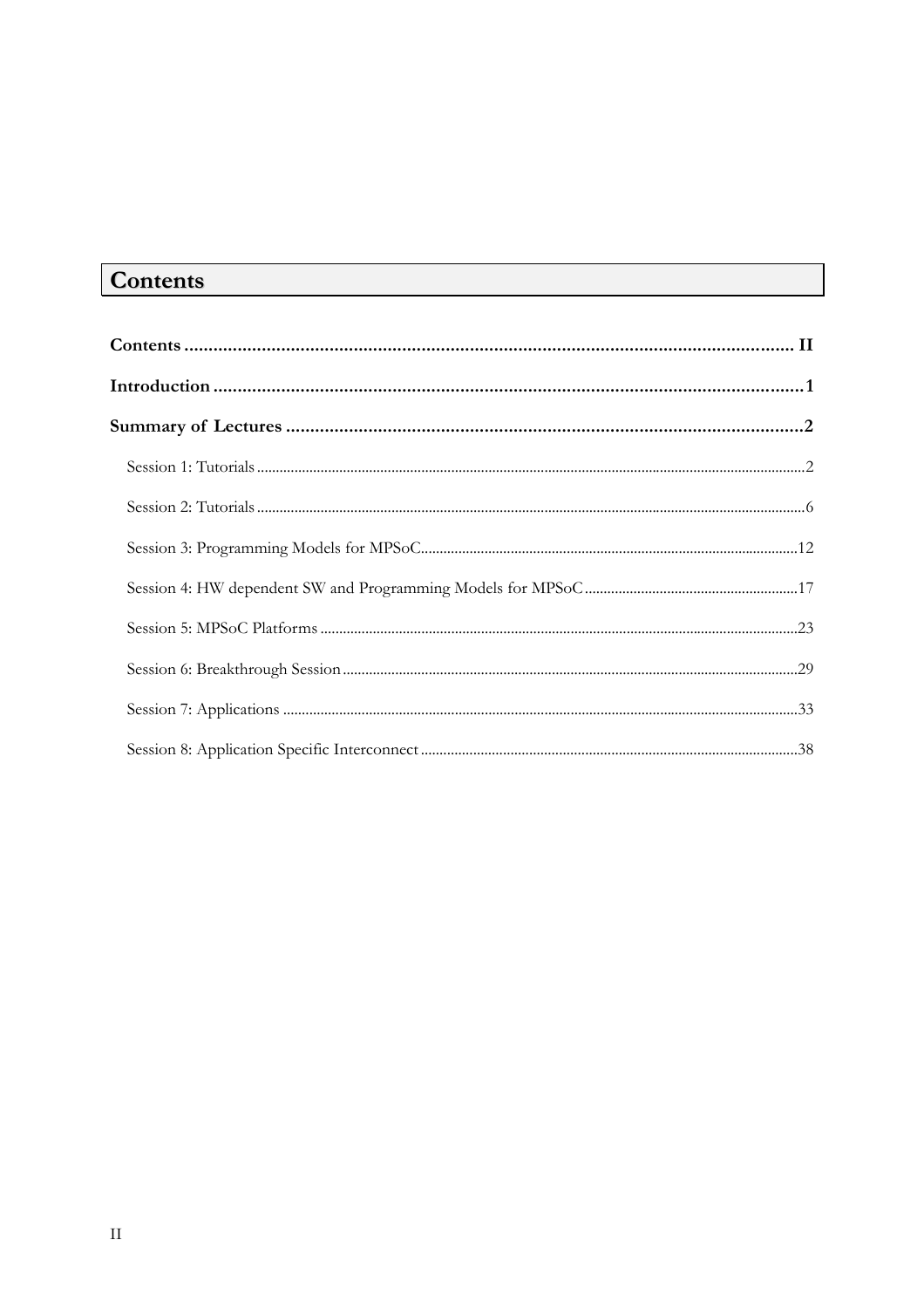## **Introduction**

This is a summary of MPSoC'04 lectures (except for the business session) by TIMA-SLS students: Youssef Atat, Marius Bonaciu Aimen Bouchhima, Iuliana Bacivarov, Youngchul Cho, Arnaud Grasset, Frédéric Hunsinger, Lobna Kriaa, Lorenzo Pieralisi, Adriamo Sarmento, Wassim Youssef. The whole document was assembled and compiled by Xi Chen.

#### *WARNING*

Since the summaries of the presentations were made by different students, the style of the paragraphs may be different. The content of this document may not correspond to the whole content of MPSoC'04. The summaries reflect the students' view on the presentations.

For each lecture, in addition to the abstract provided by the speaker, a report on the work gives the context of work, the addressed problem and the proposed solution.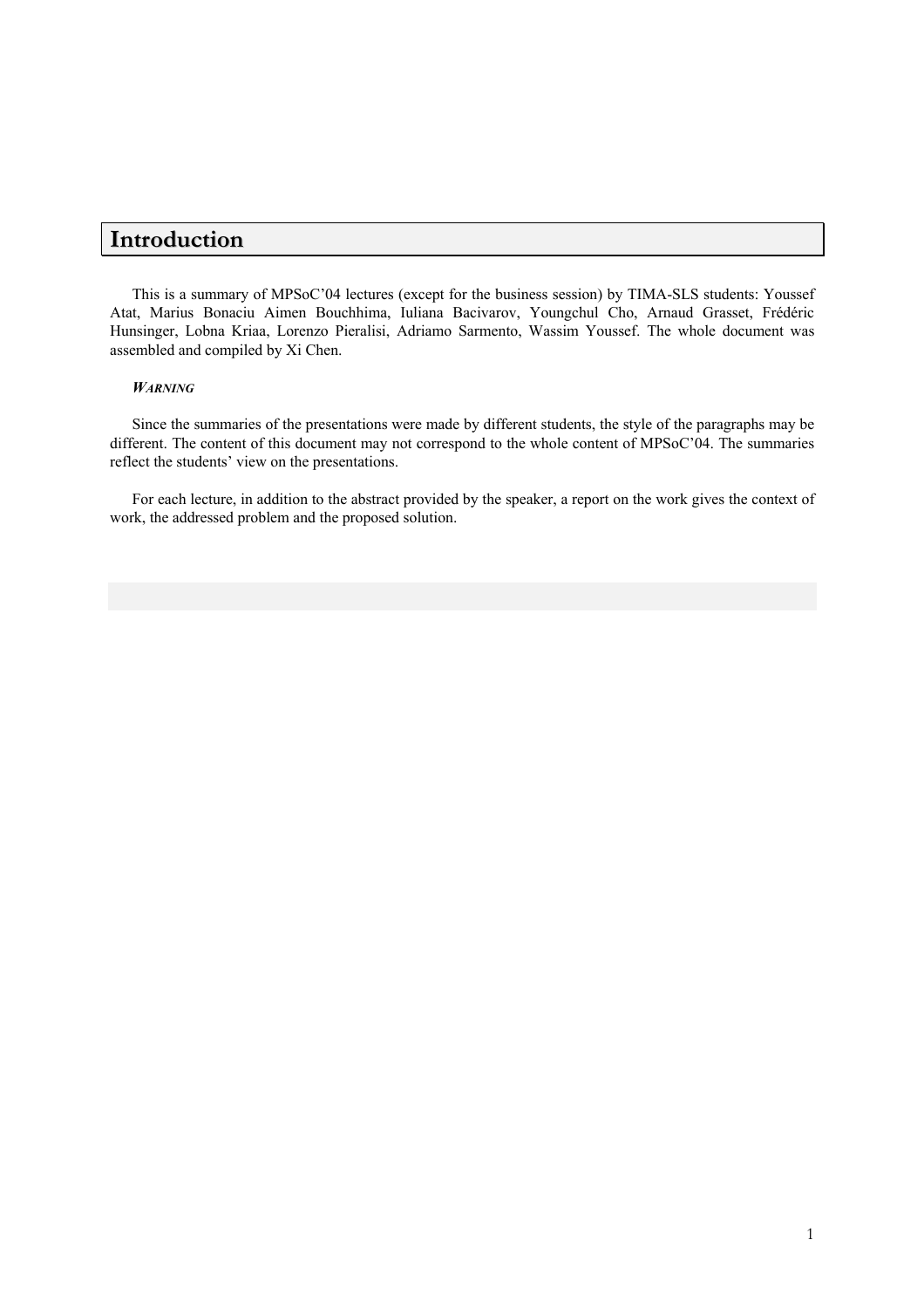## **Summary of Lectures**

## **SESSION 1: TUTORIALS**

## LECTURE 1.1: POWER MANAGEMENT IN WIRELESS SOC

Author: *Jan Rabaey* , UC Berkeley, USA

## Abstract:

SOCs for wireless systems (ranging from the high-data rate LANs to the low-data rate sensor networks) combine a wide variety of concurrent functions with quite contrasting activity levels. To avoid wasting energy in non-active modules (either through unwanted activity or leakage), effective shut-down of these modules is essential. A chip-level supervisory power management function is introduced to do just that. One of the most important features of the approach is the introduction of the "power domain" concept, in analogy with the clock domains which are now common in industry.

## Area of interest:

This tutorial deals with methods for power management applied to wireless SoC.

## Addressed problem:

Leakage power is going to become more important than switching power. Actually most of the leakage comes from memories. Due to the increasing importance of power leakage, power predictability becomes very difficult. Leakage is a problem for the design of fast and low power SoC. The optimal point for leakage depends on the design and the activity of the circuit.

## Solution:

The use of low power dedicated to logical cells enables to control the power. Power control according to the activity of the circuit can be done using calibration of the process. As SoCs combine a wide variety of concurrent functions with quite contrasting activity levels, the concept of power domain is introduced in the tutorial. A power scheduler "turn on and turn off" for each power domain allows dynamic voltage control. A session controller opens and closes sessions to control the power of the process. A connection must be established between two modules (with two different power domains) to establish a communication. The method has been used for the design of network processors. The use of power domains is interesting to help to control power in system-on-chip.

## LECTURE 1.2: MEMORY ISSUES IN SOC

Author: *Doris Keitel-Schulz*, Infineon Technologies, Germany

## Abstract:

Memory content in SOCs is growing steadily and has reached already more than 50% of the die area. The technical requirements for these memories however are varying dramatically. To achieve performance and cost optimized circuits, integration of all memories is not always possible with today's design methodologies and manufacturing technologies. An outlook on possible next generation memories will complement the presentation.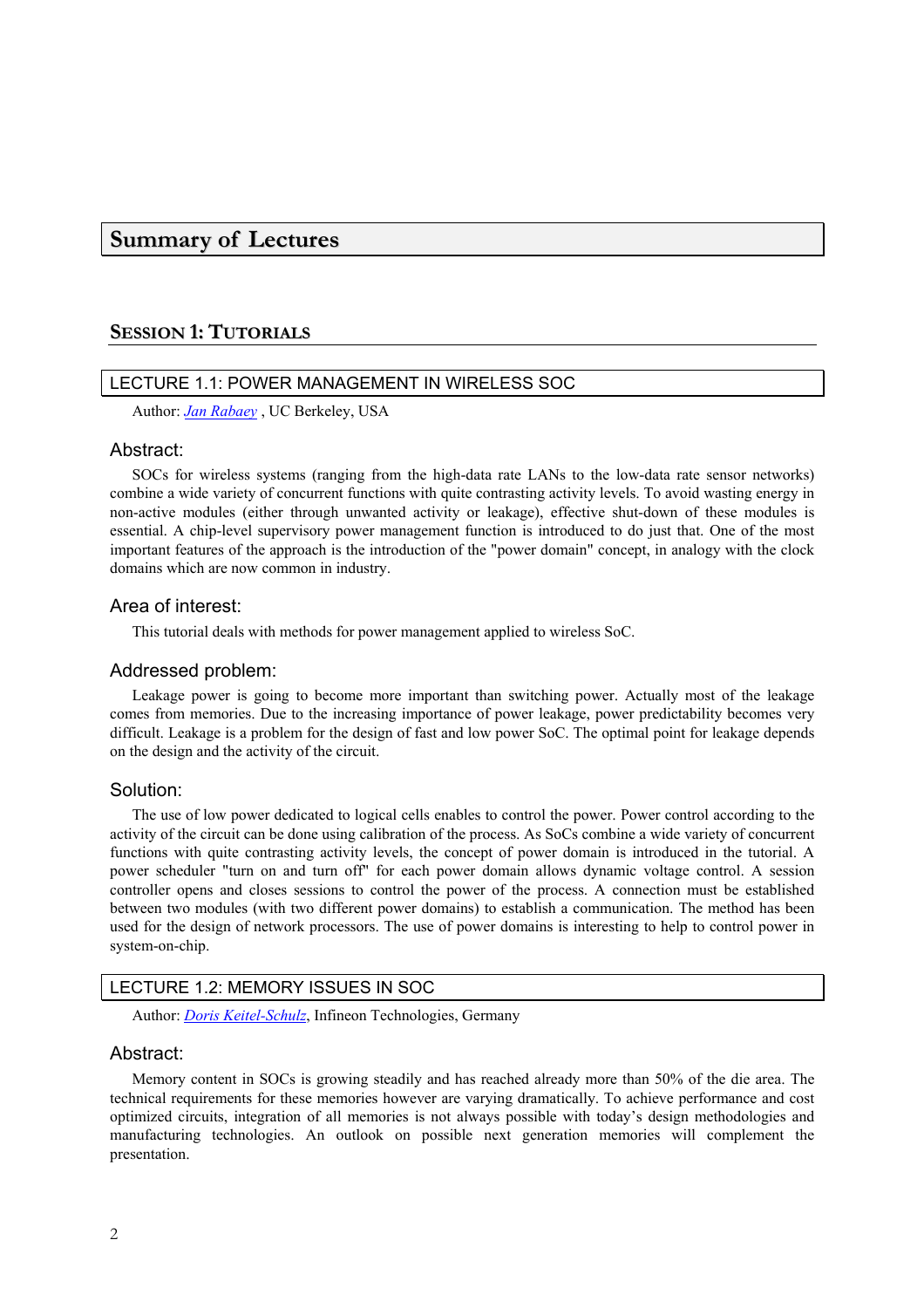## Area of interest:

This paper is related to different types of memories that can be used in today's MP-SoC architectures. The paper is concentrated on volatile types of memories (SRAM, DRAM) and non-volatile (Flash).

## Addressed problem:

During the last years, the size of the memory which needs to be implemented into the MP-SoC increased from 20% in 1999, to 60% in 2004. By the year 2014 the memory will arrive to be almost 95% of the entire MP-SoC. (Slide 3)

#### Solution:

Choosing the right type of memory for an application depends on the overall requirements of power/ speed/ surface. If high-speed is the main target, choosing SRAM type of memory might be the best solution, taking into account that the read/ write processes are the fastest for this type of memory. In case the target is the surface, the best solution will be choosing the eDRAM type of memory. The Flash type of memory is the best solution in case the power consumption is the main target, because it is a non volatile memory, so refreshing processes are not required. (Slide 11)

Memory issues are more relevant in case of multimedia applications (Digital still camera (Slide 9), Security Safety Monitoring Systems (Slide 10), Video Coding/Decoding), where there are the bottlenecks of the design/functionality. The integration of the memory into chips is a very costly thing. Exploration is required. The best idea is to put chips on top of each others (multiple layers?).

Even so, the evolution of the technology might solve many of the already existing problems (Slides 12&13). This is because, by 2007, the use of forty times bigger memory will be possible (from 256MB today to 10GB in 2007, in case of the Flash memory, and from 64MB today to 2GB in 2007 for DRAM memories) (Slide 9). Also, the main future challenges for integration which need to be overcome will be functionality vs. process cost, performance vs. process features, special process vs. area utilization, reliability issues and time to market (Slide 8).

## LECTURE 1.3: DESIGNING RELIABLE, POWER-EFFICIENT SYSTEMS

Author: *Mary Jane Irwin* , Pennsylvania State U., USA

#### Abstract:

Designing reliable systems in the nanometer era requires a radically different approach than previously. Computing systems and circuits that are designed to handle the worst-case scenario are becoming too costly in terms of power, area and performance. An alternative approach is make the system performance metrics and design techniques statistical in nature and addresses the average, not worst, case. A statistical approach permits the use of inexpensive design-time and run-time solutions where the worst-case situations are handled by the micro-architecture and/or the software. This tutorial will first survey issues that impact system reliability in the nanometer era including noise (from wire cross-talk and substrate coupling) and soft-error upsets. Next several statistical optimizations for designing reliable memory systems and reliable interconnect that span the circuit, micro-architecture, and software levels and that trade-off performance, reliability, and power consumption will be discussed.

## Area of interest:

Design constraints involve making a trade-off between the time (of execution), the reliability and the power. This tutorial deals with the design of reliable power-efficient systems.

## Addressed problem:

System reliability is limited by many sources of noise. The tutorial focuses on crosstalk and soft errors.

## Solution:

Crosstalk is the interaction due to capacitive coupling between signals on adjacent layers. The drawback of the shielding layer is wiring area doubles. The signal coding to prevent crosstalk needs 50% extra-bit lines and an encoder and a decoder. The tutorial presents a solution based on a crosstalk aware interconnection. The transmission delay (in number of clock cycles) depends on the signal value. An analyzer computes this number.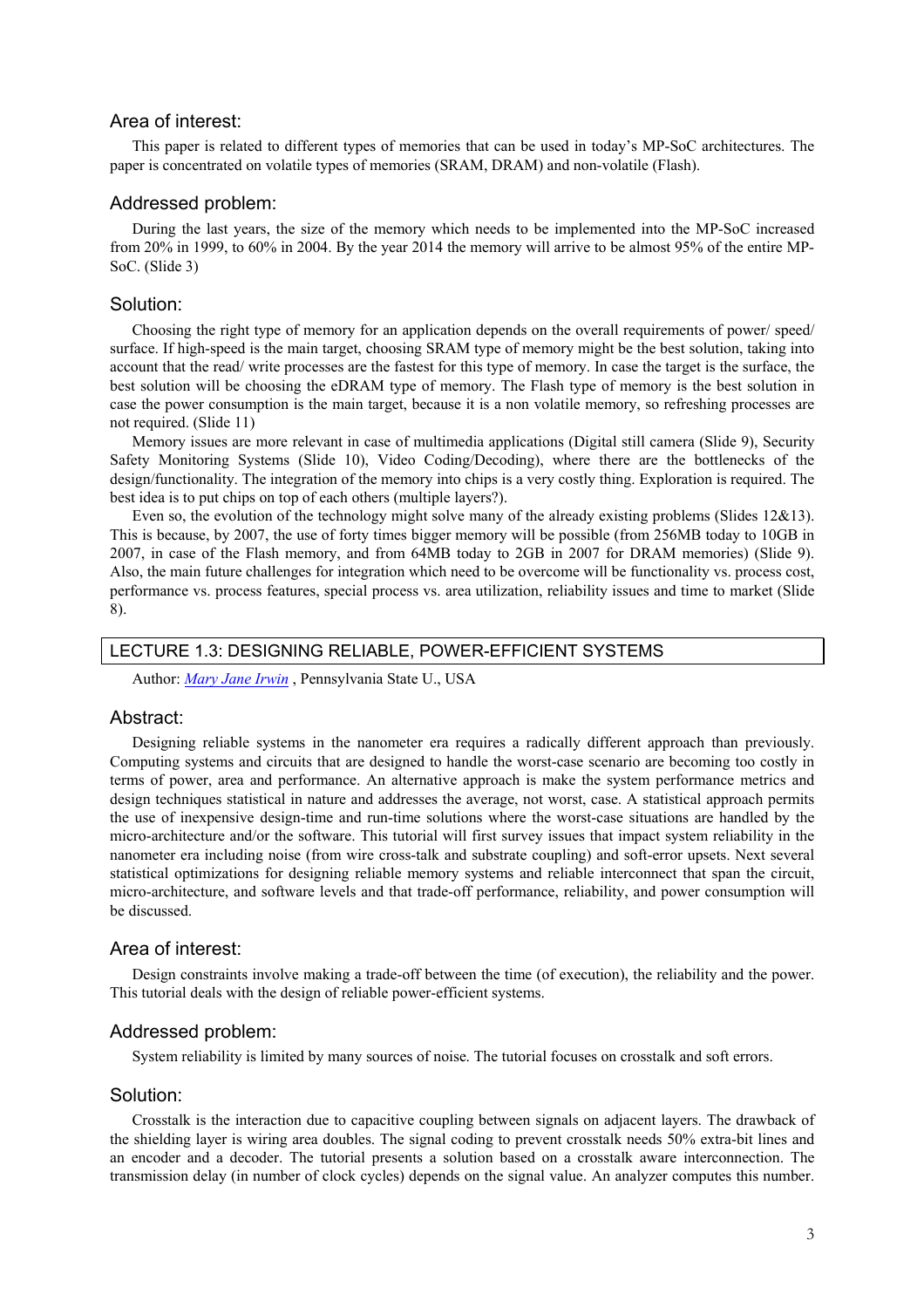An example has shown an average 31.5 % performance improvement over the original scheme. But the power is bigger. Error detection method could be used to improve reliability. The different error detection schemes provide different capabilities to detect errors and different energy consumptions. The presentation introduces an adaptive error protection to save energy in function of the environmental factors and operational conditions. An example has shown 8% energy saving for the same level of reliability.

Another kind of error is the soft errors which are induced by external radiations that can change the internal state of a register. Soft errors increase when technology scales down and when leakage decreases. Physical solutions are difficult. Redundancy (spatial or temporal) or SW techniques are possible solutions.

#### LECTURE 1.4: NETWORKS ON CHIP (NOCS)

Author: *Luca Benini* , U. of Bologna, Italy

#### Abstract:

Networks on chip (NoCs) are emerging as a "revolutionary" solution for addressing the on-chip communication challenges in current and future silicon platforms. In this tutorial we take an evolutionary path, which shows how the key ideas in NoC design can be inferred by tracking and extrapolating the evolution of traditional on-chip busses. We move from traditional on-chip bus standards (e.g. AMBA AHB) to advanced, split transaction buses (eg. AMBA AXI), to highly parameterized multi-stage and parallel interconnects (e.g. AMBA Multilayer, STBUS Type 3). Finally we discuss and compare state-of-the art interconnect solutions available in industry today with various recent NoC research prototypes. A quantitative analysis, based on accurate functional simulation and prototype silicon data (as reported in the literature), will be used as foundation for a critical assessment of what lies ahead in NoC research and development.

## Area of interest:

This presentation covered the subject of on-chip interconnects and their evolution for future SoCs.

## Addressed problem:

The progresses in technology do not allow us to predict a slow-down. Transistors become smaller and smaller but wires are slower, hence global wires do not scale in the way computation units do. The complexity of design will become unmanageable if design reuse is not taken into account. Performance requirements keep going up but power budgets last the same.

Actually, semiconductor houses producing on-chip buses (ARM AMBA, STM STBus) tend to patch their interconnects in order to improve parallelism, and consequently performance. But temporal solutions like multilayer or bridged buses do not scale well and their possibility of reuse is poor. Bridged-busses might be useful if bridges performances are not strained too much, in that case resulting in high-latency. Multi-Layer architectures shift the bottleneck to the slaves' side.

## Solution:

The speaker shows by experimental results that advanced protocols pay off. He also emphasized the benefits that design reuse might allow. Nowadays, busses are not designed as transaction centric systems; designers have to know too many details about implementations, hindering the development of highly reusable components. Scalability of different bus-based systems has been proved through highly parallel benchmarking. Configuration with little cache size (high on-chip traffic) shows that even on-chip communication allowing multiple outstanding transactions (STBus), starts suffering when the number of cores in the chip increases.

MPSoC community is looking for new kind of on-chip communication, allowing a clear separation of computation and communication, pushing design towards high degree of IP reuse and high performance. NoCs seem to be a given solution for future on-chip communication. NoCs provide a packet based communication and a distributed vs. centralized management. This avoids a global control bottleneck and improves the quality of placement and routing, providing in the same time bandwidth scalability required by nowadays applications for SoC.

The speaker stated that the main power of NoC resides in the fact that scalability is supported from the ground up, not as an afterthought. Moreover, NoCs design methodology allows a clear separation at the session layer:

- 1. Define end-to-end transactions
- 2. Define QoS requirements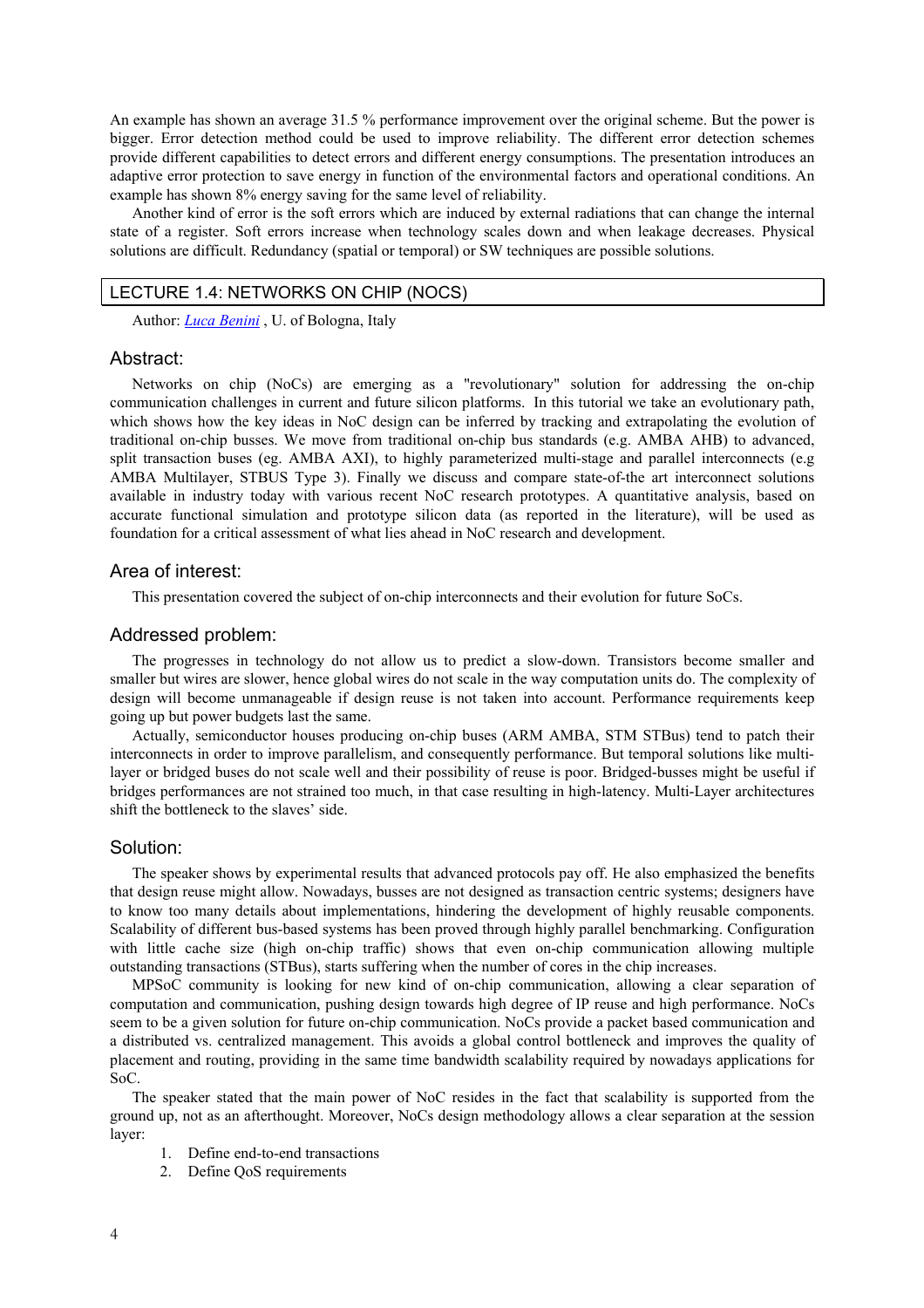3. Design of layered protocol stack

NoC design achieves high modularity at the HW level using only two building blocks:

- 1. NI (Network Interface)
- 2. Router

The Network interface is going to be a key component of NoC design. It must cover a huge spectrum of complexity, through parametrizable blocks.

The group at University of Bologna has been working on SoC platforms (MPARM) allowing benchmarking of different SoC configurations and interconnects.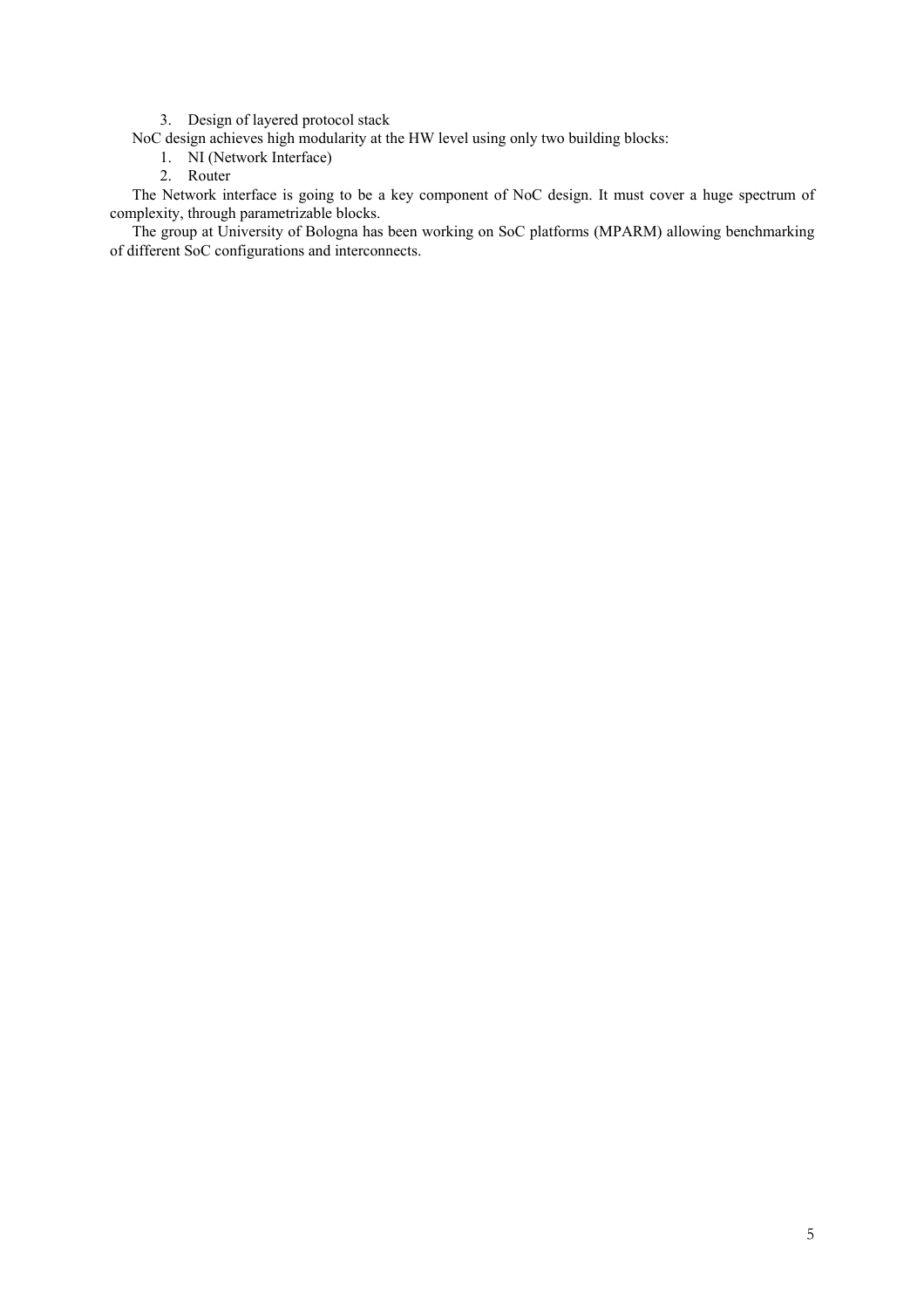## LECTURE 2.1: XPRES: FULLY AUTOMATED PROCESSOR GENERATION FROM C

Author: *Chris Rowen* , Tensilica Inc., USA

#### Abstract:

This talk is the first public disclosure of Tensilica XPRES (Xtensa PRocessor EXtension Synthesis) Compiler product. The tool allows completely automated generation of application-specific instruction-set processors (ASIPs) from unmodified application source code. The compiler enables ANSI C/C++ code in a matter of hours, and to avoid the expense and risk associated with generating custom logic. Unlike C-to-gates behavior synthesis tools, the XPRES Compiler creates general-purpose reprogrammable processor architectures. The resulting architectures are tuned to run the target application suite at maximum throughput and minimum energy, and are implemented by automatically generated RTL implementations, simulators, debuggers, operating system ports and code compilers.

XPRES profiles code to identify performance critical regions, then generates a large set of candidate architectures (millions of alternatives for large applications) using long-instruction word architecture based on Tensilica Xtensa LX processor, SIMD and operation fusion methods. XPRES uses an calibrated hardware cost model to closely estimate processor gate-count vs. application performance tradeoffs, and to generate a family of ASIPs, each providing a different cost-performance combination. Application performance improvement may range from speed-ups of 10-30% for less than a thousand gates, to 20x speed up for 100,000 gates. The resulting processors remain fully reprogrammable, and generated compilers are able to use all generated instruction sets on any similar application by recognition of common computational requirements. The XPRES Compiler also includes interactive application tuning and instruction-set selection modes to help high-level algorithm architects and software developers optimized source code and implementation together.

The impact of the XPRES Compiler is dramatic reduction of effort for creation of processors that rival the efficiency of RTL designs. It enables a new SOC design style using automatically generated task engines as the basic building block, where high silicon efficiency, reduced design time and increased post-silicon programmability make multiple-processor SOC design an attractive investment.

## Area of interest:

The main issue for actual SoCs is that general purpose processors are not fast enough, requiring custom RTL in order to accelerate data-intensive or compute-intensive tasks. But hand coded RTL is a very slow and tedious approach, implying high time to market, risk of re-spin during design, low programmability and slow design and verification.

#### Addressed problem:

Tensilica introduced a fast way to design RTL introducing a processor centric design methodology. The tutorial mainly focused on the way XPRES compiler allows automation of Processor design flow. XPRES compiler allows automatic generation of Processor Extensions for Xtensa LX processors.

Xtensa LX tackles three challenges vexing today's CPU architects: architecture limitations on compute efficiency, bottlenecks on I/O bandwidth and rising power consumption. Xtensa LX aims at providing the advantages of a customizable CPU architecture while laying the groundwork for a tool that automates the task of creating an optimized SoC design (XPRES compiler).

#### Solution:

Tensilica's primarily solution for boosting compute performance is well known: customers can create their own application-specific extensions to Xtensa's base ISA. XPRES compiler can automatically generate Tensilica instruction extension (TIE) from application software written in C/C++.

Xtensa LX breaks through computation and I/O bottlenecks allowing multiple parallel execution units and avoiding bus accesses for function extensions. Xtensa LX also gives the possibility to add a second load/store unit doubling the available bandwidth. Results state that LX Tensilica processor is 9x faster than other cores, more or less as dedicated hardware with a very fast design time. Xtensa LX and XPRES processor generator can automatically implement clock gating for every functional logic block at RTL level. All logic in the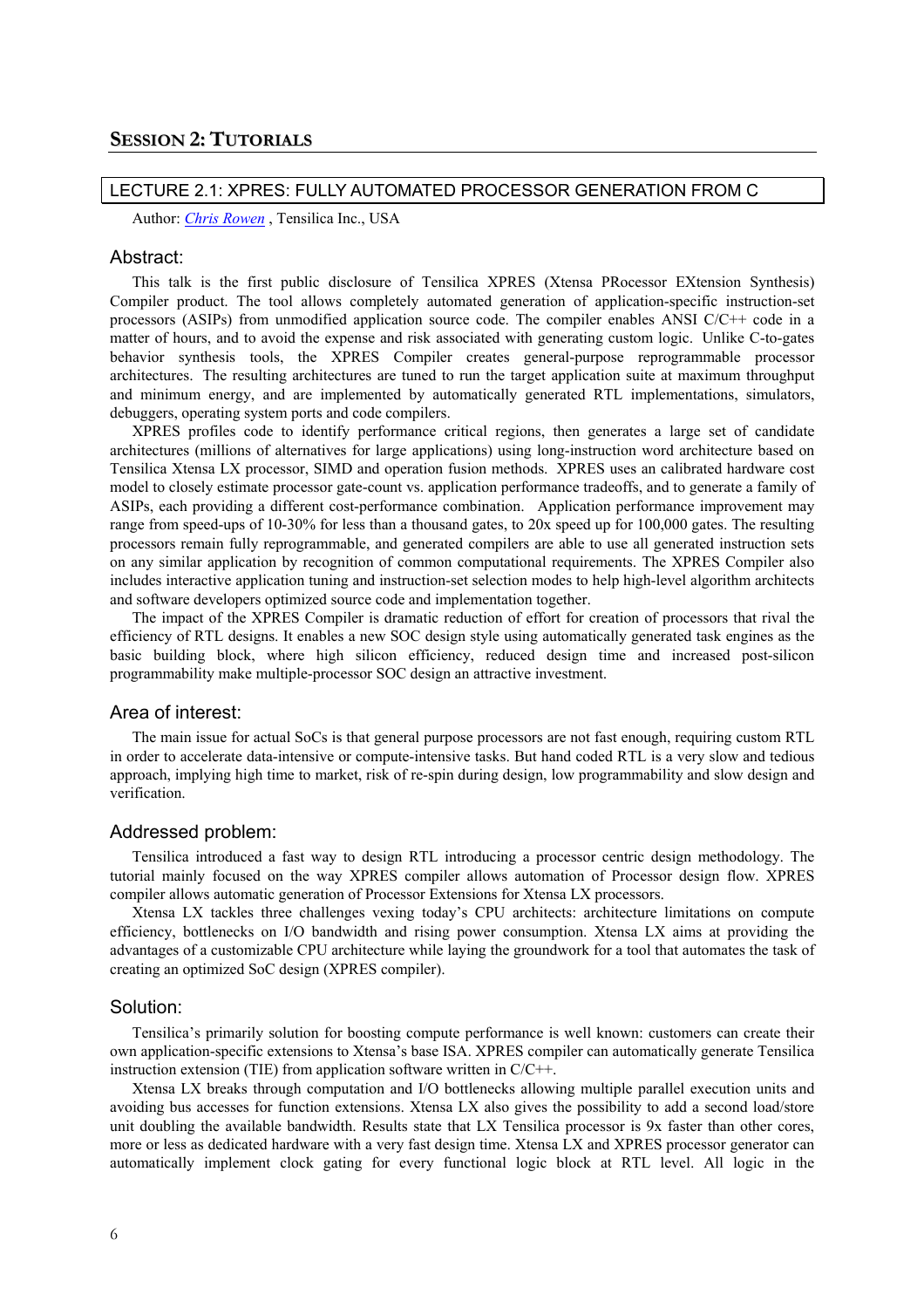independently gated clock domains is inactive unless it is actually processing. No manual RTL insertions are required.

XPRES compilers, together with Tensilica's automated processor generation technology, automatically generate RTL hardware and associated tool chain. The hardware block is delivered in the form of a pre-verified Xtensa LX processor core, enabling to proof designs due to its inherent programmability and avoid the cost and risk associated with verifying standard logic.

Additionally, the generated RTL fully rivals the performance and efficiency of hand coded RTL blocks with many concurrent operations, efficient data types and optimized wide deep pipelines.

Summing up, from ANSI C/C++ application the XPRES compiler generates an optimized set of processor extensions that is reusable over a range of similar applications of software code, resulting in a dramatic productivity enhancement.

## LECTURE 2.2: VIDEO ARCHITECTURES AND NETWORKS-ON-CHIPS

Author: *Wayne Wolf* , Princeton University, USA

#### Abstract:

Video is a natural example for networks-on-chips---the high computational and memory requirements of video require complex architectures that take advantage of networks-on-chips. This talk will use the Princeton Smart Camera as an example of network-on-chip design for video SoCs.

## Area of interest:

This presentation outlines the Princeton Smart Cameras project. Smart cameras are useful in domains like surveillance, medicine, etc. The smart camera employs:

- 1. Algorithms adaptation: in order to face the needs of real-time embedded video applications;
- 2. Distributed systems: by using several communicating cameras;
- 3. Embedded SW: for the code optimization and middleware;
- 4. SoC architecture by using heterogeneous multi-processor.

## Addressed problem:

The smart camera performs real-time analysis in order to recognize gestures. Programmable processors are used, instead of inflexible HW. VLSI architectures for smart cameras are analyzed. The NoC design is useful in video processing because it offers a more structured wiring, it encourages the interconnect design reuse and in the same time it provides high level communication primitives.

The design challenges to be addressed are: what networks, and protocols to use, how they will be implemented in the physical layer, to provide a correct but still cheap interconnect, what parts of the application should be modified.

## Solution:

Solution overview:

- 1. A human activity recognition algorithm was developed. It is based on contour following, region extractions, graphs matching and gesture classification, based on extracted markers. The algorithm use low-level analysis of body parts and hidden Markov models for the gesture moves.
- 2. The camera can fuse the results of multiple cameras, in order to avoid occlusion, to synthesize new views like distributed attention, to offer larger aperture, and greater zoom/resolution.
- 3. Architectural decisions are taken after analyzing several setups on their developed platform.
- 4. In order to face real-time computing requirements, the cycles per frame metric is used for processor selection: A rate of 20 frames/second is attained for gestures recognition. Also they use the branch per instruction, cache miss rates and data per each computation stage.

Result overview:

- 1. The test architecture is a good case for the NoC design, because it involves multiple processors IPs, aiming at high performance: 150 frames /second. Different communication architectures are explored: a bus-based architecture and a switch-based architecture. Several topologies are explored: crossbar dimension, memory ports width, and different memory architectures: double/simple port.
- 2. The simulation environment uses telecommunication simulator, OPNET with a cycle-accurate simulation model.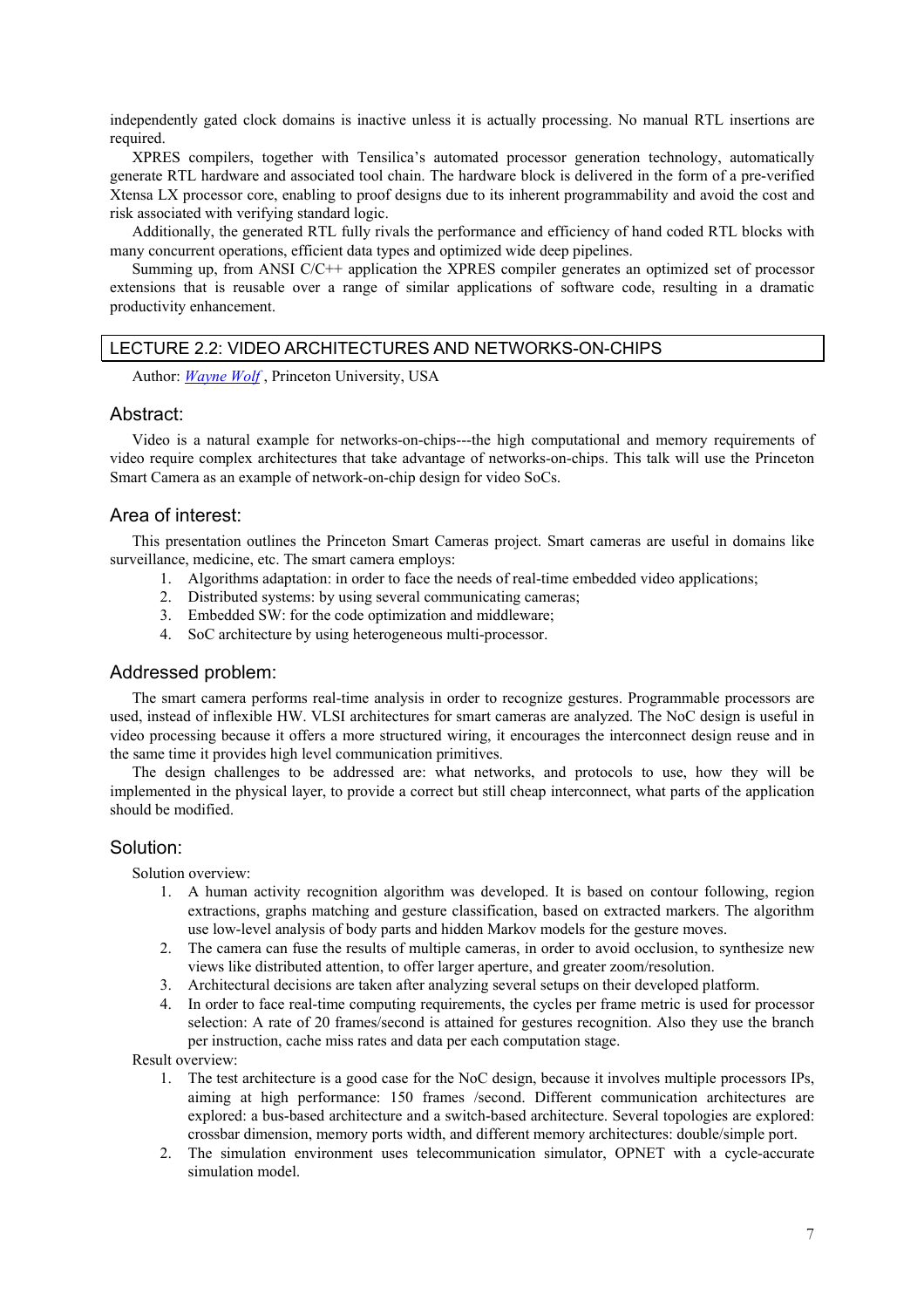3. The methodology is a trace-driven simulation: simulation traces are recorded for each node.

## LECTURE 2.3: INTRODUCTION TO ELECTRICAL ISSUES IN SOC/SOP

Author: *Hannu Tenhunen* , KTH, Sweden

## Abstract:

None.

## Area of interest:

The tutorial deals with electrical issues in system-on-chip and in system-on-package.

#### Addressed problem:

Designing a SoC/SoP isn't just put components together. Design challenges are how to deal with complexity, power, and noise. Platform based design has to answer these challenges. A platform is defined by its on-chip communication infrastructure, the provided on-chip services and the VLSI design methodology to map and implement an application into the platform. Network-on-chip platform offers a communication framework. Traditional ASIC design has a strict partitioning of logical and physical design phases.

#### Solution:

To deal with electrical issues, we need to take into account the global interconnect in the first step of the design with a wiring plan and a placement plan. A first issue for the interconnection is the wire plan. Repeaters must be added to deal with interconnect delay but this step is dependent on the layout. Network based systems require a large amount of wiring resources, low thermal mismatch, low cost, easy to process and environment friendly. In the future, a chip will have to be synchronized by different clock domains due to interconnection limitations. Another electrical issue is the noise and interference caused by multiple sources in mixed signal systems. Different models are available to model crosstalk effect. Shielding is a solution. Another limitation is due to the parasitic impedance of wires which makes the power distribution on the chip complicated. As this impedance increases with frequency, a solution is the use of decoupling capacitor. As the design of this capacitor is complex, the power distribution should be planned from the beginning of a chip design.

## LECTURE 2.4: FORMAL ARCHITECTURE ANALYSIS IN COMMUNICATION CENTRIC MPSOC DESIGN

Author: *Rolf Ernst* , TU Braunschweig, Germany

## Abstract:

MPSOC architectures are heterogeneous as a result of hardware and software component specialization and reuse. Design is increasingly an integration problem with emphasis shifting from a component centric to a communication centric design style. New tools for design space exploration and performance validation have been developed that use formal communication and execution models to rapidly analyze systems and guide designers. The tutorial gives an overview of such models and techniques that are based on work in real-time systems analysis. Application to different EDA problems in communication centric design are discussed, such as priority or time slot assignment, buffer sizing, flow control (traffic shaping), and sensitivity analysis up to first steps towards global system optimization.

## Area of interest:

When independent components are integrated on the same platform, they meet inter-dependency problems due to communication: such as resource sharing. This has influence on timing and power.

The presentation tackles the communication centric design used for flexible integration of heterogeneous subsystems. Such systems have complex performance objectives and constraints. The formal approaches vs. simulation approaches are studied. The need of a global and heterogeneous validation approach is the motivation of this work.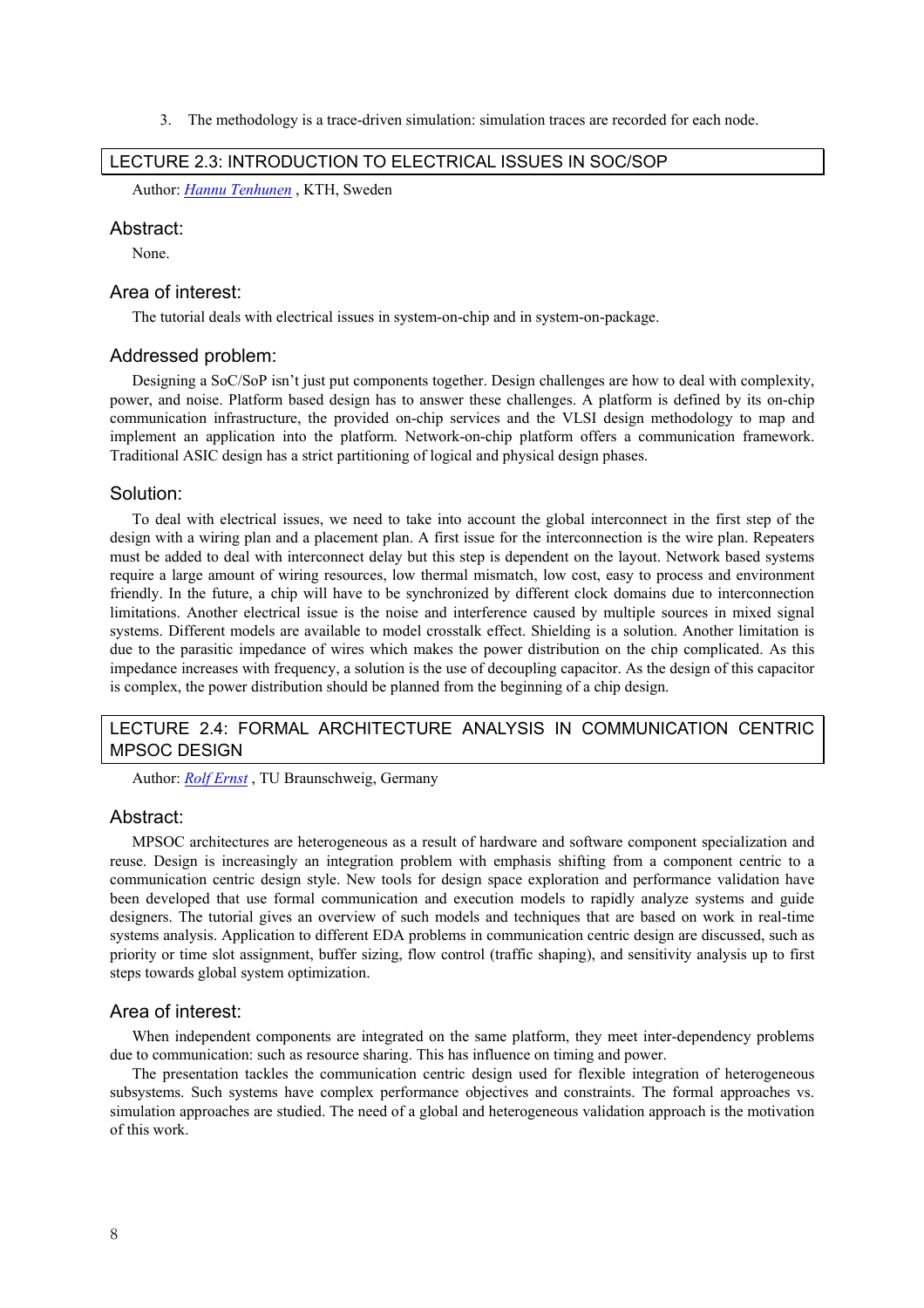## Addressed problem:

The performance model uses a hierarchical bottom-up structure:

- 1. Execution timing analysis for separate processes: based on execution path and communication, both being data and architecture dependent.
- 2. Real-time analysis for single component: processes start to share resources, are influenced by activation patterns and are dependent of the cache memory state.
- 3. Modeling and analysis for the overall system: including several components that share the communication media, accesses to memory and the environment.

Two scheduling strategies and corresponding performance local analysis, are addressed: the TDMA and the static priority with arbitrary deadlines. The TDMA is applicable to both processing and communication. The predictability and independency of performance domains offer a good advantage, because individual solutions can be coupled. The disadvantage is low resource utilization and the extended induced deadlines. The static priority with arbitrary deadlines: may create complex execution sequences like bursts.

There are two global performance analysis techniques:

- 1. Holistic approach that takes global system knowledge into account
- 2. Hierarchical approach where independently scheduled systems are coupled by data flows and events.

## Solution:

The problem reduces to coupling different event propagations.

- 1. Several analysis iterations are done until the convergence is attained. The iterations consist of: (1) the local analysis that produces the correspondent output model and (2) the adaptation between input models – output model that is realized for coupled components.
- 2. Abstract interfaces are used to couple local analysis. The input interface models are used from RT analysis: periodic, periodic with jitter, periodic with burst and sporadic. The component produces outputs from the same set of models. The input-output model relation is studied. The presence of process scheduling or various signal paths induces a non-determinist behavior that is visible as an output jitter. It has consequences in degrading the performance: overloads, higher memory and power requirements.
- 3. Traffic shaping is used to re-arrange events models and to eliminate the uncertainty. Typical dataflow models are applied to couple different subsystems and scheduling domains: OR activation, AND activation and multi-rate activation.
- 4. Event models interfacing is based on network calculus mixed with an intermediate mathematical formalism: arrival event curves are described by their minimum and maximum bounds and the minimum events distance.
- 5. Event models transformation use global inter- and intra-frames dependencies. In this way, solutions from real-time analysis are applied to iterative global analysis. Transactions are used to couple dependent activations.

Result overview:

- 1. The SYMTA/S (Symbolic Timing Analysis for Systems) tool is used. SYMTA/S offers an evolutionary optimization platform, with possible user interaction via a GUI.
- 2. The analysis benefits of fast results computation, and good accuracy, offering 80% constraints meeting.
- 3. The considered system parameters and constraints are: the core execution and communication time, the given event models at external inputs, and constraints related to path latency and to the output jitter.

## LECTURE 2.5: NANOSENSOR ARRAYS: INTEGRATING NANO-SCALE SENSORS AND VLSI PROCESSING CIRCUITRY

Author: *Vijaykrishnan Narayanan* , Computer Science and Engineering Department, Pennsylvania State U., USA

## Abstract:

Nanoscale chemical sensors deliver key attributes of low cost, low power consumption, low signature, massive redundancy, and high-sensitivity. The integration of a large array of cross-reactive nanosensors on the same chip is desirable for providing an accurate report of the concentration of analyzes in complex mixtures by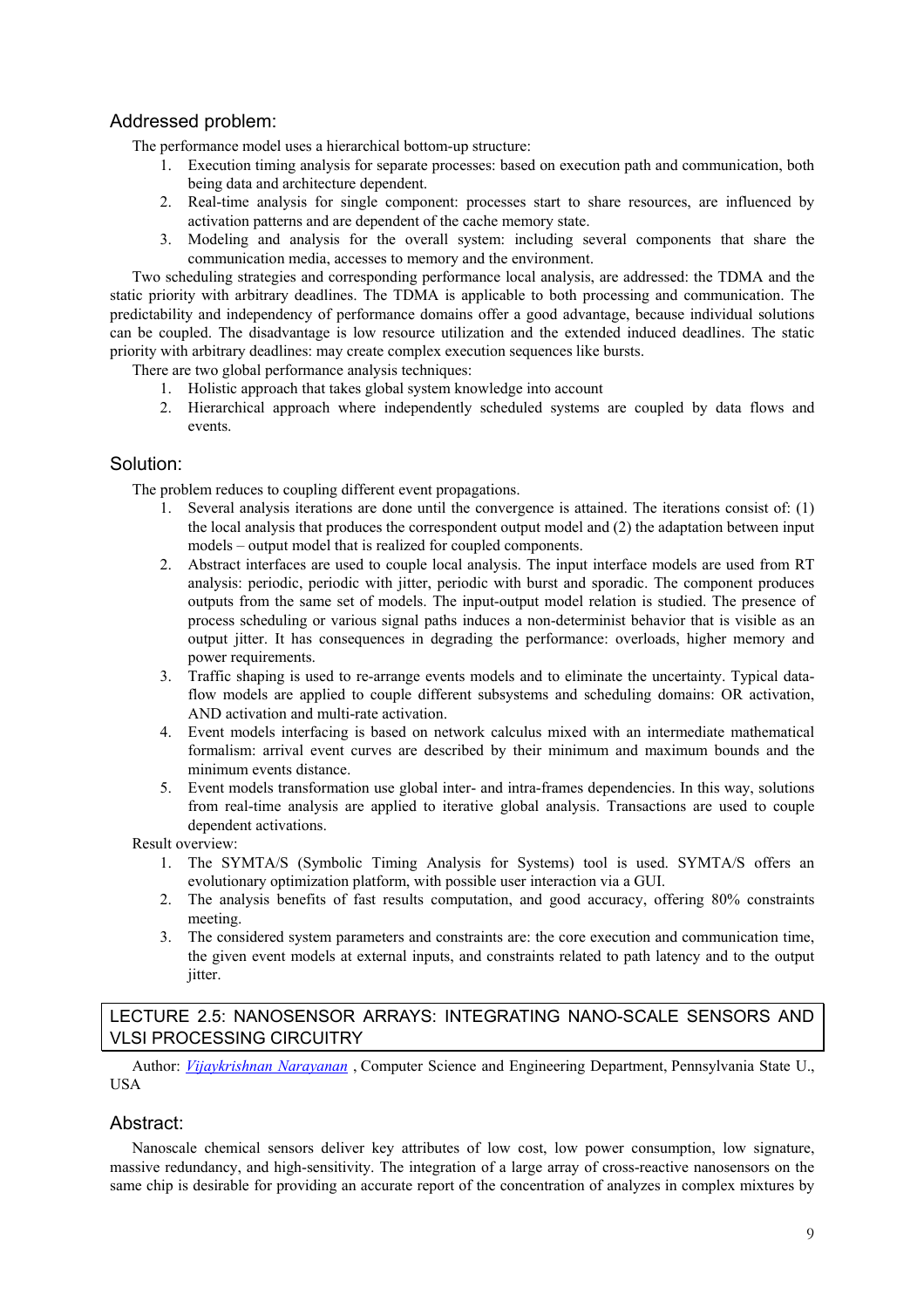virtue of the varied response of different sensor elements. The nanosensor array integrated together with the underlying VLSI circuit fabric for processing the data on the same chip forms an emerging class of heterogeneous SoC architectures that are suitable for a wide variety of sensing applications. For a physical realization of such a system, the control and characterization of individual sensory elements must be integrated with procedures for positioning them in multi-element arrays, coupling them to conventional or nanoscale electronics, and processing data from these arrays. First, this tutorial will provide an overview of these steps. The second part of the talk will investigate factors and tradeoffs that come into play during design of the system fabric consisting of local sensor interface electronics and preprocessing circuitry that underlies the nanosensors.

## Area of interest:

The market of chemical sensors is becoming interesting. For example the Gas sensor market in 2002 constitutes 754million Dollars.

This talk deals with the importance of chemical nanosensors and their use. It presents the manner that we fabricate these sensors, integrating them in the circuit (CMOS and VLSI as example) and gives the steps to use to detect Gas.

## Addressed problem:

Why use nanosensors? Which type of nanosensors to use? How to integrate chemical nanosensors in the SoC? What system architecture?

## Solution:

Chemical sensors are used for different application (detecting hazardous gas, detecting and controlling automobile emissions, etc.). Many types of the nanosensors exist: physical, biological and chemical). The choice of the type of the nanosensors is based on the different advantages that are given. The solution, used in this talk, is a chemical one which gives better results in terms of low power and sensitivity. Another advantage is that those sensors can be integrated easier on chip. To fabricate those sensors, we use different mechanisms such us electroplating and oxidation.

The integration of nanosensors can be done by using diclecrophores (DEP) for parallel self assembly. The speaker gives two examples of the integration of these sensors in two circuits VLSI and CMOS circuit. The architecture of the system is based on the sensor interface which is a standard electronic circuit, called signal conditioning, and the gas detection mechanism. For the gas detection four steps are used:

- 1. Training by marking all bad sensors
- 2. Computing signature feature vector
- 3. Processing data and getting feature vector
- 4. Final gas detection using least square estimation

## LECTURE 2.6: THE NEXT LEVEL OF PLATFORMS: NETWORKS-ON-SILICON

Author: *Albert van der Werf* , ESAS, Philips Research, The Netherlands

## Abstract:

To handle the parallelism in future designs and exploit the growing compute power of silicon efficiently, we need to take a next step in platforms - as defined some years ago at the level of busses, memories, and processors. This next step is Networks-on-Silicon (NoS), where the focus is on communication. The communication technology involved here spans the area of electronic circuits to distributed systems providing the basic technology for a scalable platform. It concerns both intra and inter-chip communication since system implementations may be based on more than one chip. Here the emphasis is on a structured approach for connecting highly autonomous subsystems, consisting of processors, memories, busses (today's embedded systems) using a communication infrastructure that is layered similar to the OSI model. In such a model we distinguish between services provided by a lower layer, interfaces to interact between communication layers and protocols to communicate with peer entities. The subsystems may have their own clock system and regulate their own supply voltage. In his presentation, Albert van der Werf gives an overview of activities in Philips Research in the area of Networks-on-Silicon.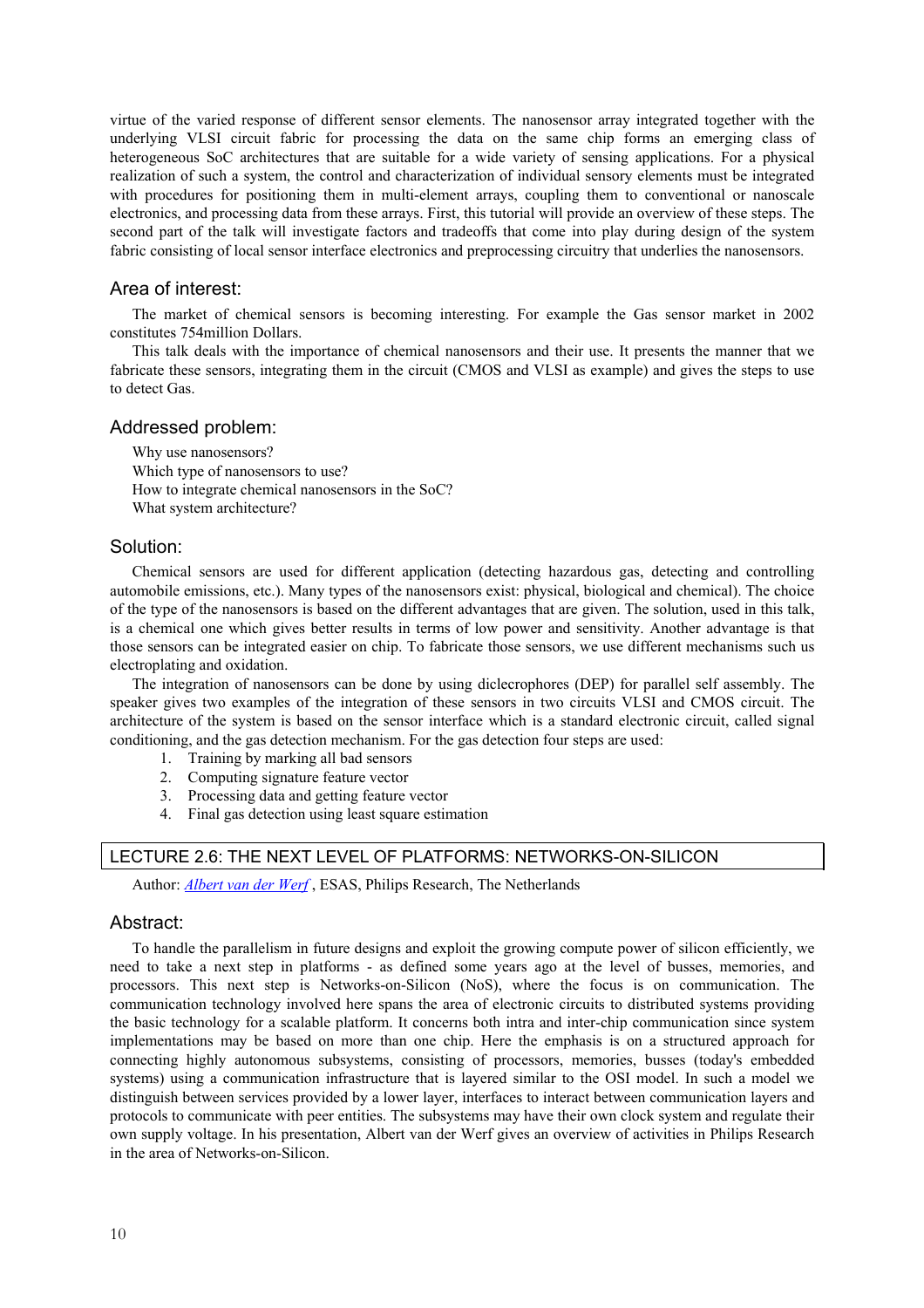## Area of interest:

This presentation focused on the definition of future generation MPSoC platforms that will be based on the Networks-on-silicon concept. They must be well-suited in order to exploit the growing computer power of silicon efficiently.

## Addressed problem:

In current SoC implementation, the factors driving the implementation choices consist in choosing a trade-off between number of processors and hardwired functionality (e.g. MPEG2 systems). The growing power offered by technology improvements allows cheaper implementation with increasing performance. In order to obtain high performance with low power, systems must exploit massive parallelism through multi-processors systems and subsystems integration.

Future applications will be more and more heterogeneous, inducing a problem concerning the integration of multiple functionalities in a single die. Mask cost of silicon grows in an uncontrolled manner. Integration of different subsystems with low effort and high efficiency requires wide reuse of Intellectual properties from many IP suppliers, driving the design towards new paradigms.

Application Specific ICs are not affordable anymore, hence design is moving towards Programmable ICs that allow product differentiation through SW.

## Solution:

The next level of platforms will be based on the interconnect as basic concept to build predictable systems in a programmable way: traditional interconnect as busses will be replaced by a micro-network of components that exchange information using a layered protocol stack, each layer providing well defined services to others. Network-on-silicon platforms facilitate the mapping of given applications onto networks of subsystems. Application mapping takes place in two phases:

- 1. System synthesis: minimal hardware required to meet time requirements defined by specification
- 2. System programming: given a multiprocessor network, find out a mapping of the application that satisfies time requirements

Network-on-silicon platforms facilitate HW & SW linkage through the definition of well-defined interfaces. Nowadays systems have differentiated requirements in terms of temporal constraints (hard & soft real time, best effort systems), hence the future Network-on-silicon platforms will be integrating QoS concepts like guaranteed bandwidth and predictable latency.

Networks-on-silicon implement a communication centric approach to system design. Digital architectures offer a wealth of implementation option, pushing the needs of protocols, interfaces and services standardization.

Networks-on-silicon will allow an automated system design flow with fast performance evaluation.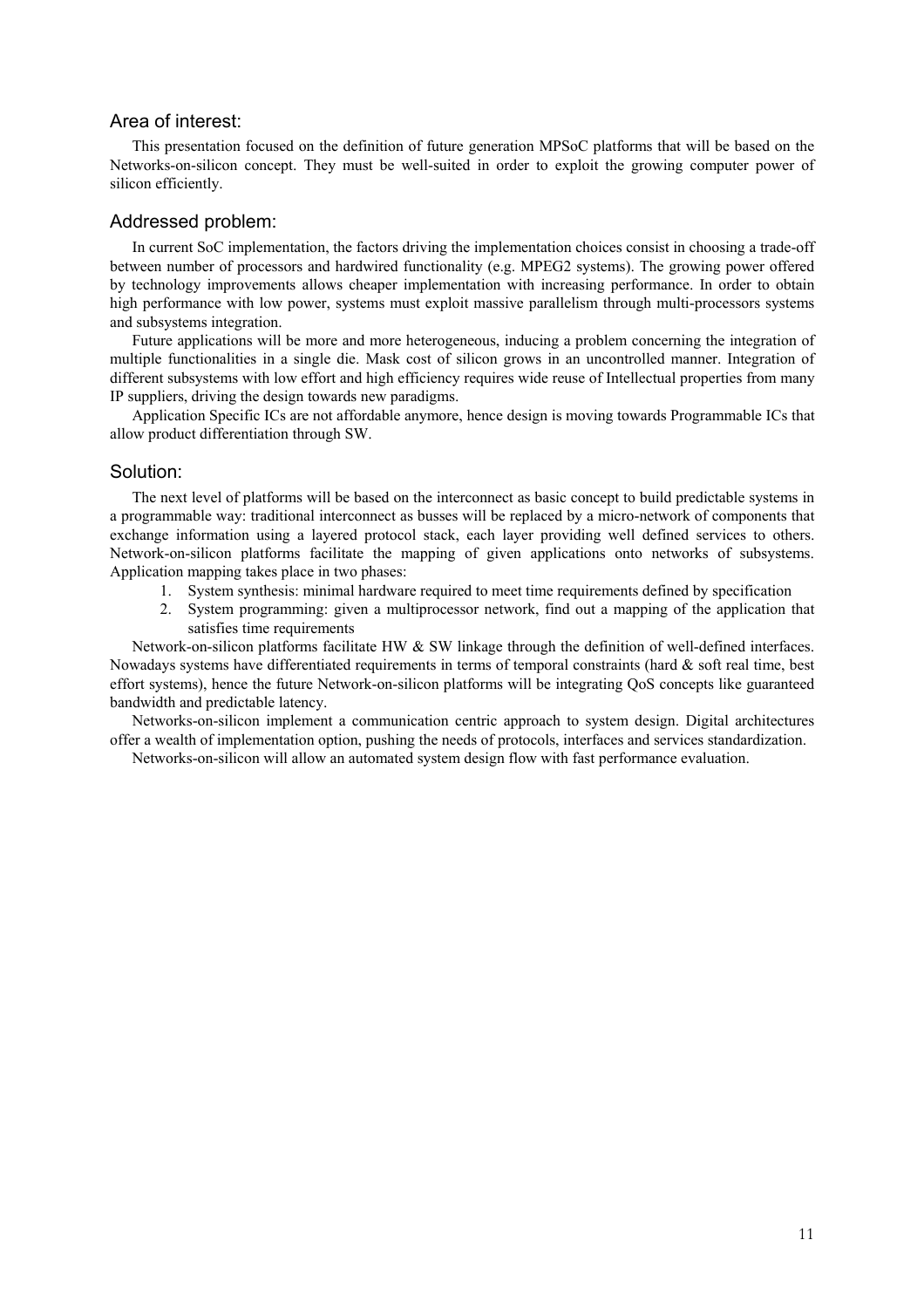## LECTURE 3.1: AN HDS TAXONOMY AS ONE OF THE FIRST STEPS TOWARDS CLOSING THE GAP BETWEEN HW AND SW DESIGN

Author: *Frank Pospiech* , S.E.S.A. AG, Germany

## Abstract:

A standard interface between HW and SW in terms of an HdS-API is the key for increasing portability and re-use. Since a while, VSIA is working on standardizing this API. The first very important step towards this standardization is a systematic common language between all stakeholders, i.e. chip designers, SW engineers, system integrators, EDA tool providers... VSIA's HdS taxonomy that was released in 09/2003 and that will soon be available for public sets the ground for this common language. Besides a foundation on the need for the HdS-API, this talk presents the basic ideas in the HdS taxonomy, and provides an outlook on further HdS related activities in VSIA and beyond.

## Area of interest:

This presentation addresses the software related design issues in modern SoC context. It highlights the challenges that face SW designers in terms of HW platform complexity, lack of portability and design reuse as well as validation and time to market pressure. In short, what the speaker qualified as productivity gap.

## Addressed problem:

In order to shorten the productivity gap, the speaker introduces the concept of Hardware dependent Software (HdS) as a layer that shields hardware details for upper layer application software and enables a HW-SW codevelopment process.

## Solution:

The proposed solution goes through the definition of the used terminology and its scope e.g. HdS on slides 17, 18 and HAL on slide 25. The speaker also focuses on the standardization efforts inside VSIA in order to come up with a clear HdS taxonomy that should be at the basis of a standard HdS API.

An important result highlighted in the presentation is the specification of a Hardware Abstraction Layer component (slide 23) in terms of what it hides or abstracts and what it adds compared to the underlying associated hardware component. Furthermore, a HAL framework is proposed (slide 26) based on a hierarchical decomposition of HAL functionalities (access shielding, register shielding and functional shielding).

## LECTURE 3.2: SYSTEM-LEVEL DESIGN TOOLS AND RTOS FOR MULTIPROCESSOR SOC

Author: *Hiroyuki Tomiyama*, Department of Information Engineering, Graduate School of Information Science, Nagoya University, Japan

## Abstract:

This talk describes RTOS and a suite of system-level design tools which we have been developing for embedded systems and MPSoC. First, we will present the TOPPERS project, which aims at development of production-quality open-source RTOS for embedded systems. Then, we will describe the system-level design tools which feature synthesis of software runnable on the multiprocessor RTOS from system-level specification, synthesis of hardware/software interface, and hardware/software cosimulation with RTOS supports.

## Area of interest:

This presentation is logically divided into two largely distinct parts: the first one introduces an open source initiative for developing RTOSs which comply with the ITRON de facto standard in Japan; the second part describes a system level design tool for embedded systems that features automatic software generation, and HW/SW interface refinement.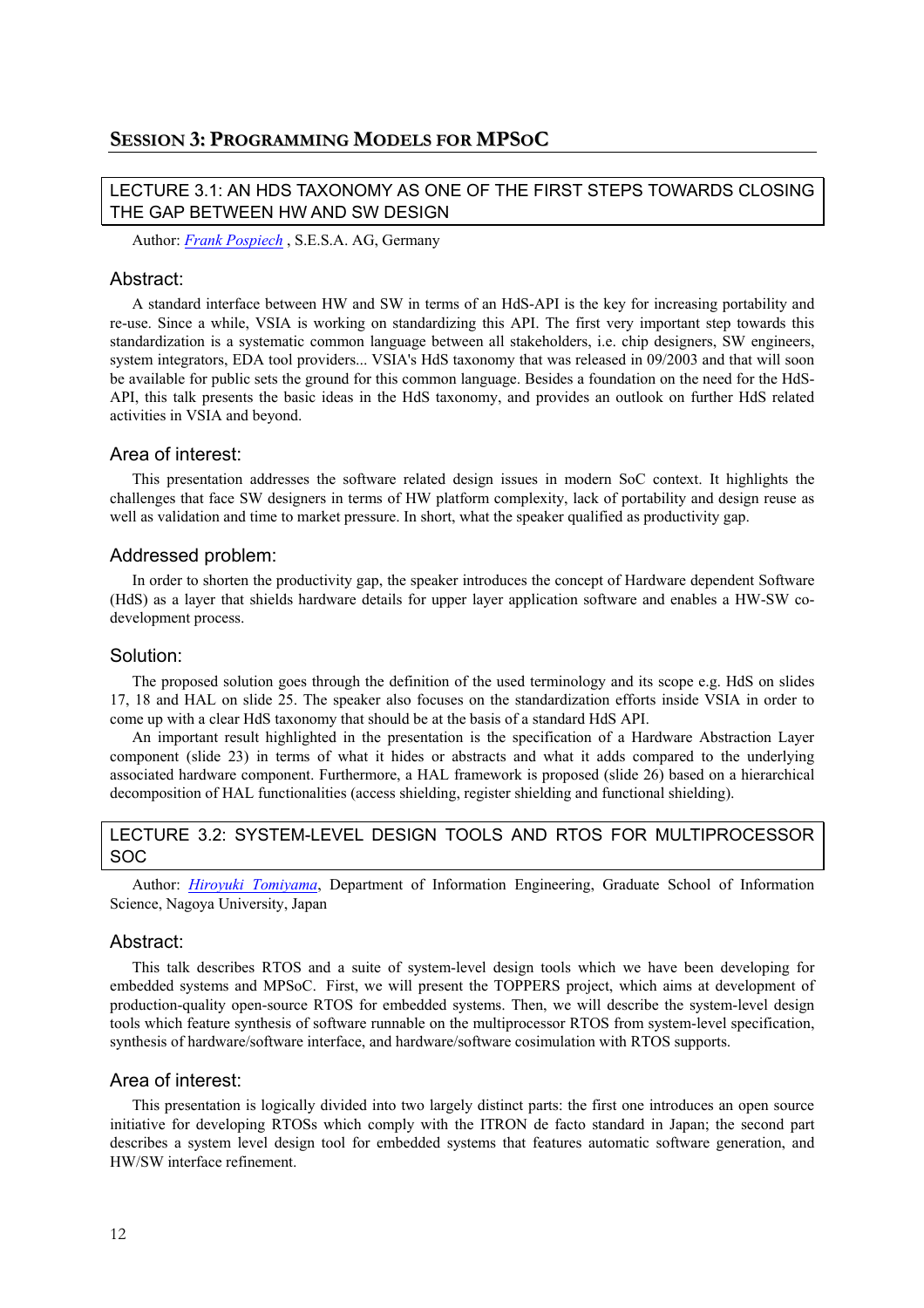## Addressed problem:

In the first part, the speaker highlights the need for a common platform for embedded real-time software design to promote IP exchange and reuse among different actors in the domain.

The second part addresses mainly the problem of top down system refinement using an automated SoC design flow.

## Solution:

The JSP real time kernel developed within the Toppers platform was presented as the reference implementation of the ITRON specification. The kernel features a low overhead and a small footprint and may be easily extended to cope with application requirements.

On the other hand, SystemBuilder, a system level design environment was presented which aims at providing a top down solution to SoC design. Starting from a high level system description, and given a hardware/ software partitioning, the tool automatically generates the HW/SW interface including automatic software synthesis and hardware adaptation.

Concerning the JSP RTOS, besides the interesting features of low overhead and small footprint, the kernel has the advantage of being structured as a target-dependent and target independent parts. This makes it easy to port to new target processors / systems (porting work as short as 3 days -slide 12- ).

## LECTURE 3.3: MODEL-INTEGRATED DESIGN OF EMBEDDED MPSOC-S

Author: *Janos Sztipanovits* , ISIS-Vanderbilt University, USA

## Abstract:

Software composition for embedded MPSoC-s exhibits unique challenges. Embedded MPSoC-s, viewed from their sensor and actuator interfaces, act like physical processes with dynamics, noise, fault, size, power and other physical characteristics. Consequently, we need to go beyond conventional software technology to a model-integrated computing (MIC) technology, which addresses the design of the whole system with its many interdependent physical, functional and logical aspects. In MIC, programming models are model-based: applications are represented using platform independent models (PIM-s) and mapped onto Platform Specific Models (PSM-s) by model transformation tools. This presentation provides an overview of recent advances in Model-Integrated Computing, which offer new opportunities for MPSoC designers.

#### Area of interest:

This presentation addresses the model integrated design paradigm. Although this concept is not specific to a particular context, its application to the SoC design context is of great benefit according to the speaker.

#### Addressed problem:

Embedded systems are composed of heterogeneous components which belong to different domains having different semantics (model of computations). The speaker argued that having formal models that capture those different components in a common way is a key issue in any design flow that targets this heterogeneity.

#### Solution:

The proposed solution features a language-based modeling approach which relies heavily on the Modeldriven Architecture as specified by the OMG standard. According to this solution, a given design environment is viewed as a set of transformations that have as input platform-independent models (PIM) and produces platform specific models (PSM). The PIMs, PSMs and transformations are all specified using a common formalism based on the meta-model paradigm. This unified and formal approach (1) allows easy design and validation of the different models in the system, (2) makes it possible to automatically generate the transformation tools from their meta-model description and (3) provides a common environment for tool integration.

The speaker mentioned briefly several case studies that applied the proposed methodology (slides 10, 13, 14). As modeling platform, he referred to the GME project inside ISIS. He concluded that domain-specific modeling languages and model transformations are key technologies for future progress in SoC design.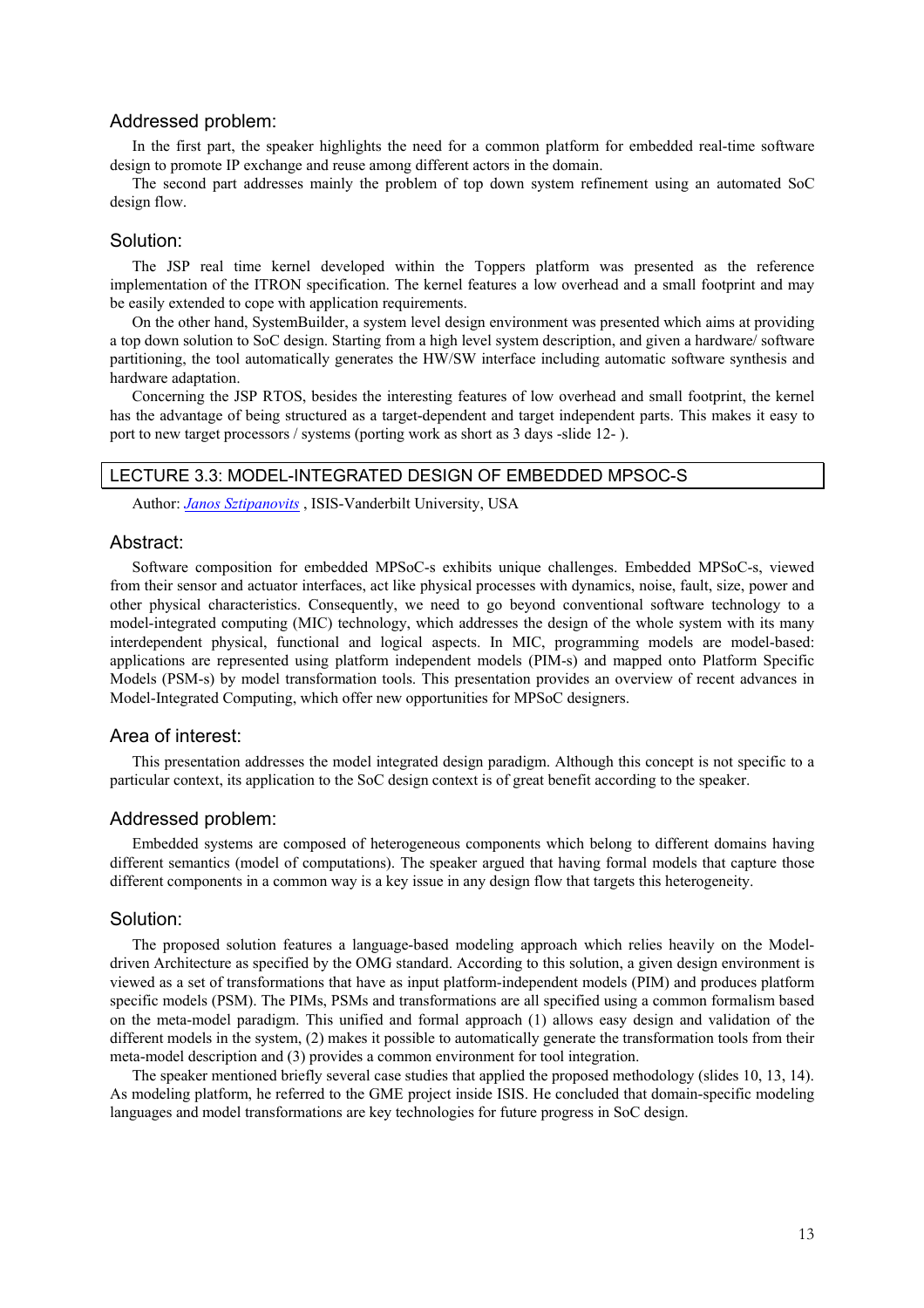## LECTURE 3.4: MPI AND ITS LIGHT-WEIGHT IMPLEMENTATION FOR NETWORKED/ PARALLEL EMBEDDED SYSTEMS

Author: *Alexander V. Veidenbaum*, Dept of Computer Science, University of California Irvine, USA

## Abstract:

MPI is one of the most widely used parallel programming tools for communication between processors in parallel/networked systems. We will briefly review the MPI programming model and its typical implementation. Our work on a light-weight, restricted MPI implementation suitable for parallel embedded systems will then be presented.

## Area of interest:

This talk introduces MPI, a standard for communication between processors (slide 7), and gives an overview of its features.

## Addressed problem:

Parallel programming is wanted, but still hard to master, especially in the context of MPSoC. The speaker tried to answer "Can MPI be used efficiently in constrained parallel systems?" (Slide 4)

#### Solution:

The first idea presented is that parallel programming is wanted, but still hard to master, especially in the context of MPSoC. Then the existing parallel programming approaches were presented (Data-parallel, Taskparallel, MIMD, SIMD (slide3)).

MPI was presented as a good mean of communication for systems that are based on distributed memory (not suitable for shared memory) offering high level of abstraction. The presentation addressed the following problem: "Can MPI be used efficiently in constrained parallel systems?"(Slide 4).

A program is assumed as a set of communicating tasks, MPI offering communication and synchronisation primitives which forces the designer to explicitly think about application "vectorisation".

There are two versions of MPI standards, the first was published in 1994, the second is not yet fully implemented and is characterised by a parallel I/O and a dynamic task allocation. A subset of MPI primitives has been shown, i.e. mpi init() joins a group of processors defined with a communicator. In MPI, there is no assumption on the hardware architecture, and the communicating processes are identified with a number.

An approach to how to start for adopting MPI in an embedded context is also given (slide 20). Results show that Lightweight MPI is a good candidate for embedded systems.

## LECTURE 3.5: FIVE WAYS TO DESIGN FUTURE SOC

Author: *Kazuaki Murakami* , Department of Informatics, Kyushu University, Japan

## Abstract:

In my talk, I will discuss the two traditional and three contemporary ways to design custom logic embedded in SoC; (1) hardwired logic, (2) processor-based, (3) configurable processor, (4) reconfigurable hardware logic, and (5) reconfigurable processor.

## Area of interest:

This presentation is related to the SoC design and describes different methods in order to reduce SoC design time.

## Addressed problem:

It deals with five methods to design custom logic (ex: MP3, MPEG4) embedded in SoC. These five methods are:

- 1. Hardwired logic or IP reuse (1);
- 2. Processor with software (2);
- 3. Configurable processor and software (3); (Slide 10)
- 4. Reconfigurable hardware logic (4); (Slide 11)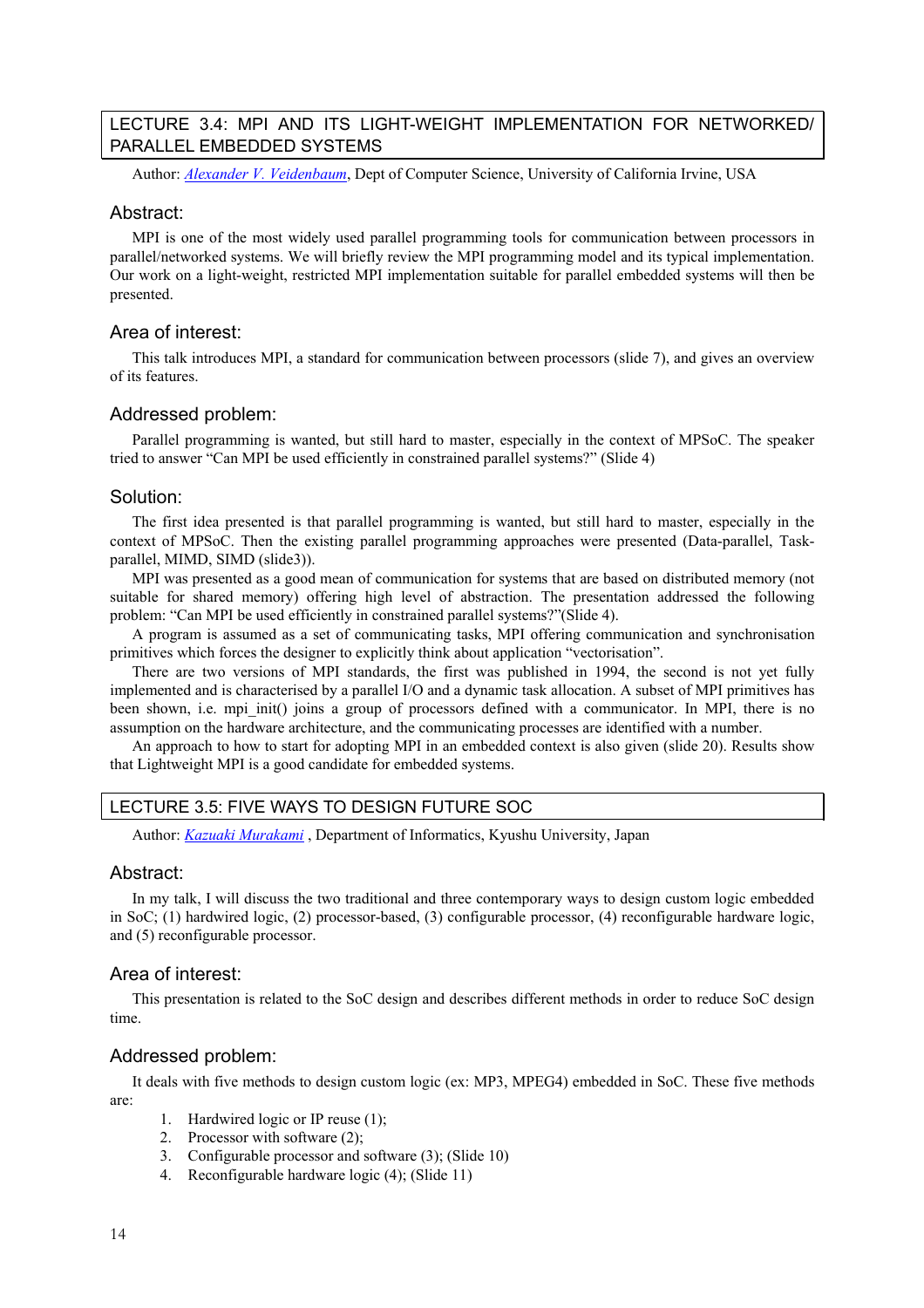5. Reconfigurable processor and software (5). (Slide 10-11)

## Solution:

The main concern of this presentation is configurability (2-3) and reconfigurable (4-5) of platform-based design (2-3-4-5), which for the speaker is the future way to design SoC. The benefit of using a platform-based approach is the reduction of the design time.

The second concern is the presentation of solutions that avoid the use of general-purpose processors in order to meet power consumption or performance requirements. In case of platform based design this can be achieved through configurable or reconfigurable HW and SW (3-4-5). Furthermore, for (3-4-5), the granularity of the configurability and reconfigurable is described. For hardware two levels of granularity are defined:

- 1. The FSM level;
- 2. The state level. (Slide 12-13)
- For the processor two levels are also defined:
	- 1. The ISA level;
	- 2. The instruction level. (Slide 14-15)
- Finally the design methods are compared in terms of:
	- 1. Cost / performance;
	- 2. And time to accommodate the platform. (Slide 17 to 20)

The presentation concludes by defining the future work that will quantify the ratio between cost and performance.

## LECTURE 3.6: HW-SW INTERFACES ABSTRACTION AND DESIGN FOR MULTI-PROCESSOR SOC

Author: *Ahmed Jerraya* , TIMA, France

#### Abstract:

Future System on Chips (SoCs) will be highly programmable platforms. These will be organized as Multiprocessor SoC (MPSoC) and may include several heterogeneous CPU and Memory subsystems to run complex Embedded Software. The lack of early coordination between Hardware and Software teams causes delay and cost overheads that are no more acceptable for the design of embedded systems. Abstract HW-SW Interfaces are extensively used to coordinate software and hardware communities for the design of classic computers. Abstract HW-SW Interfaces allow concurrent design of complex systems made of sophisticated software and hardware platforms. Examples include API at different abstraction levels, RTOS libraries, drivers, typically summarized as hardware dependent software. This abstraction smoothes the design flow and eases interaction between different teams belonging to different cultures, hardware, software and system architecture.

This presentation deals with HW-SW Interfaces abstraction for heterogeneous MPSoCs based on complex communication protocols and topologies. Different abstraction schemes and Transaction-Level-Modeling (TLM) will be explored to ease different design steps including SW and HW design, integration, debug and validation.

## Area of interest:

HW/SW interface abstraction and design for heterogeneous MPSoC based on complex communication protocols and topologies.

## Addressed problem:

Abstract HW-SW interfaces allow concurrent design of complex systems and fast integration.

## Solution:

SoC is a chip that integrates several components that we used to put on one or several boards. Today, the majority of SoCs (90%) already contain one CPU, which means that the majority of today's SoC already contain software. The speaker remarked that the CPU is the ultimate frontier between HW and SW, and that the development of sophisticated interfaces has a high cost in terms of design time. This illustrates clearly the move from hardware to software. As an example, GSM system was a rack in van in 1986 and will be a SW component on a generic platform in 2006.

We can distinguish two approaches: there will be platform based solutions (cost advantage) and application specific solutions (performance advantage).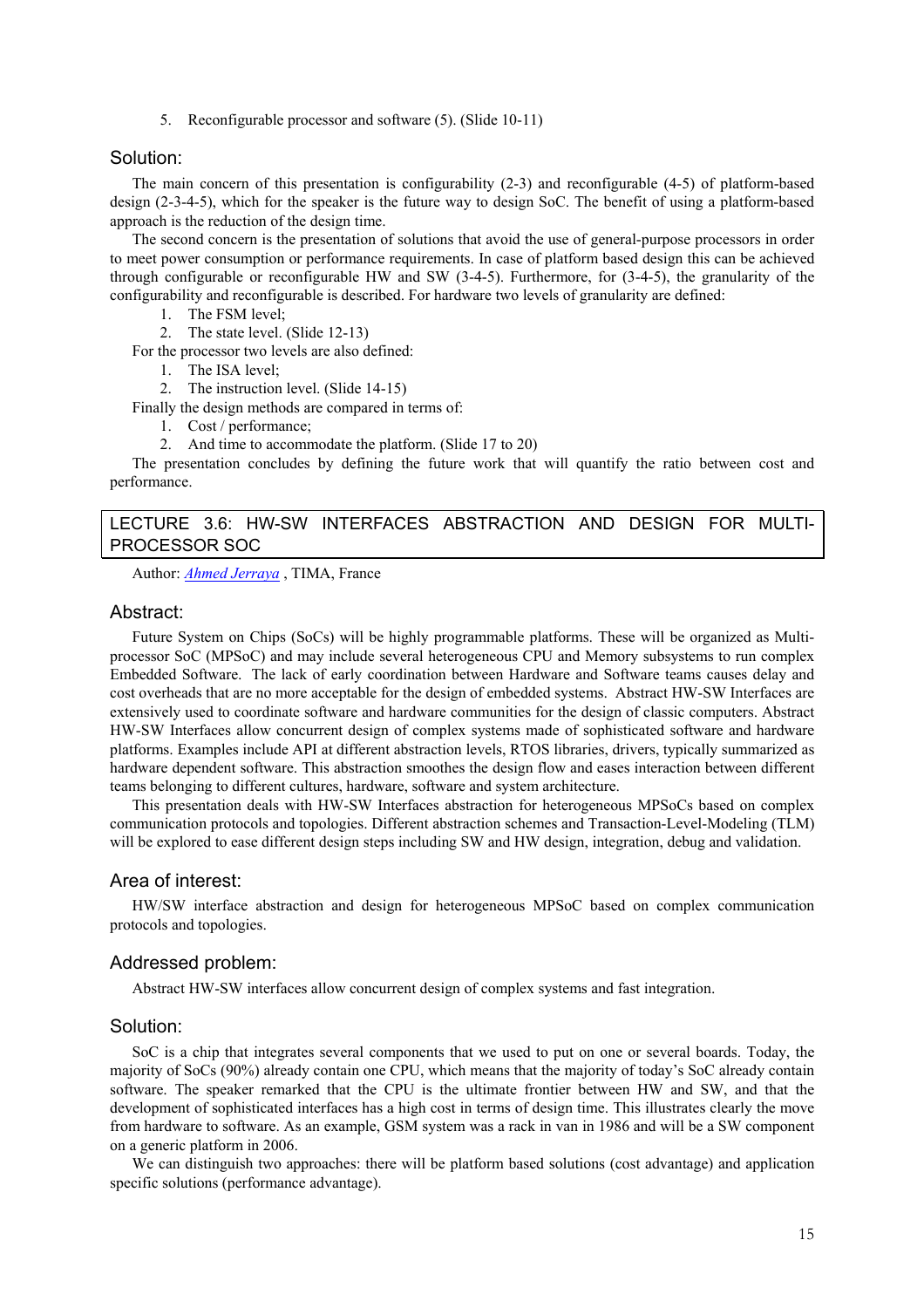In the ideal world, a SoC will be a set of components (HW or SW) connected with a NoC. The problem is that the application is written on top of API(associated with a programming model), and the other SoC API (for NoC programming model or CPU subsystem programming model – slide6) are hidden by this application API and thus complicating the integration of several components. Also, designers focus only on one dimension of these programming models (slide 9) and simplify the others.

The speaker also present the SoC design as the adaptation of different program layers (slide6). The proposed solution is to fix the CPU subsystem, what is HW and what is SW, then to automatically generate the adaptation. The same approach was already used in telecommunication and is based on a component assembly process for protocol adaptation: a subsystem interface will then be a composition to adapt different programming models.

A virtual component model for MPSoC was presented as well as the ROSES environment (an implementation of virtual component model and model adaptation approach).

The automated generation of model adaptation allows us to reduce cost/time design. Also to reduce debug cost, HW simulation models (slide 47) should be designed to validate SW before prototyping platform is ready; however these models are expensive to build.

Results shown:

- 1. Complexity of MPSoC design is also in software design (HdS very hard to design and debug).
- 2. It is possible to design MPSoC using high level HW-SW interfaces, some experimental results (related to video compression at several frame resolution) were shown.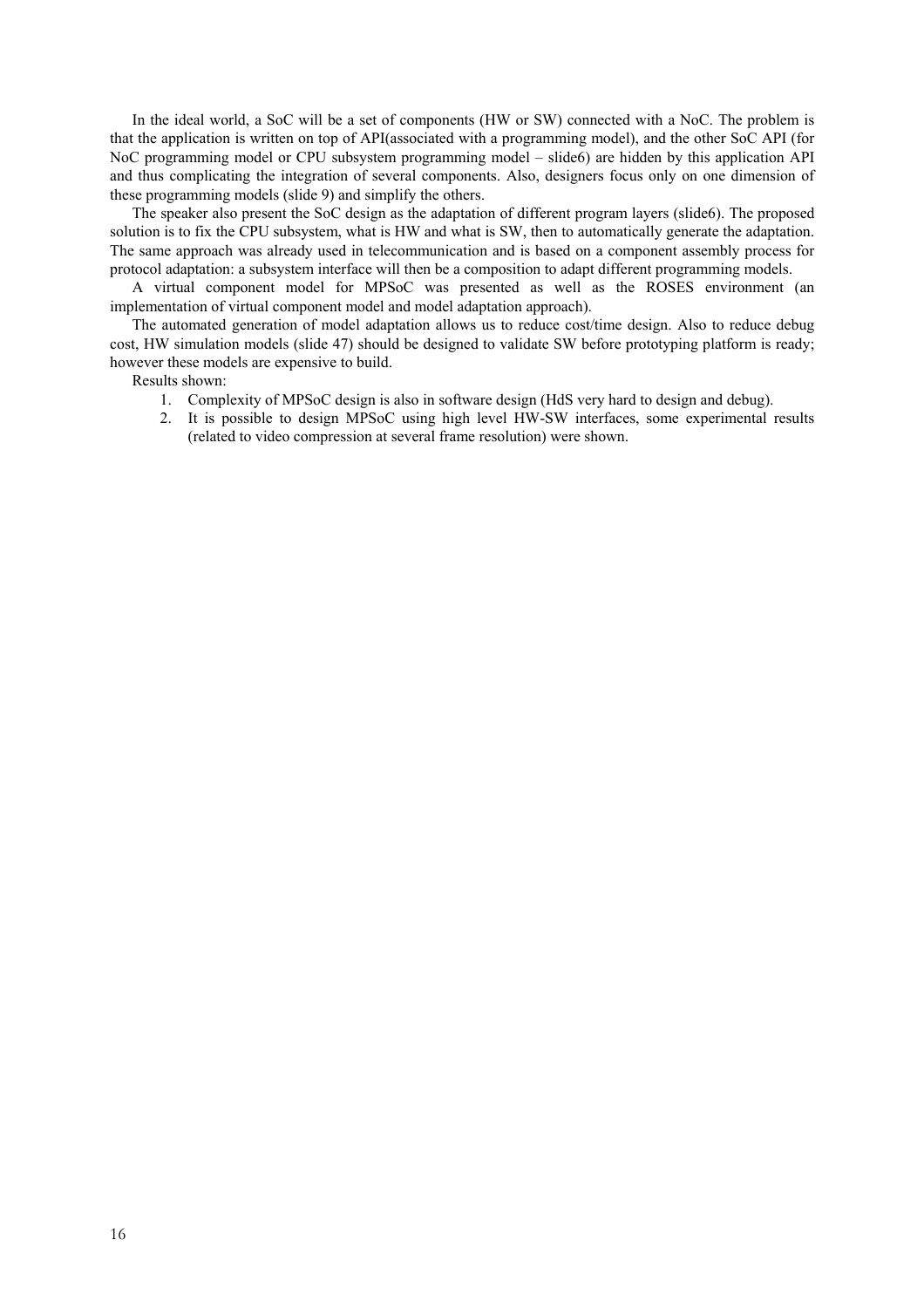## **SESSION 4: HW DEPENDENT SW AND PROGRAMMING MODELS FOR MPSOC**

## LECTURE 4.1: THE PROGRAMMER'S VIEW OF A DYNAMICALLY RECONFIGURABLE ARCHITECTURE

Author: *Luciano Lavagno* , Politecnico di Torino, Italy

## Abstract:

Reconfigurable computing is emerging as a promising means to tackle the ever-rising cost of design and masks for Application-Specific Integrated Circuits. Run-time reconfigurability even allows one to adapt the hardware to changing needs, evolving standards and multiple applications. In this presentation we will introduce a software-oriented approach to programming a dynamically reconfigurable machine that allows one to simply tag portions of the code that must be implemented as specialized instructions on the reconfigurable portion of the processor. A compiler and simulator suite then is used to evaluate the area cost and performance of the choice. No special knowledge of hardware design is required. We will illustrate the approach by describing the implementation of a UMTS turbo-decoder on one such platform, the XiRisc reconfigurable processor designed at the University of Bologna.

## Area of interest:

Reconfigurable computing as a mean to reduce the design cost. The reconfigurability is the middle point in the context of HW and SW design, from power, area, and performance points of view. The reconfigurable array is used as a functional unit, because of its easier integration into ISA and compiler.

## Addressed problem:

SW oriented approach for run-time reconfigurability, independent of underlying HW;

Source code statement tagging for implementing them to specialized reconfigurable processor instructions;

Evaluation using a compiler and a simulator;

Design space exploration from area, cost and performance point of view.

## Solution:

The methodology is applied to the XiRisc Processor that features: 2-channel VLIW-like elaboration, shared DSP-like functional units (for complex operations like MAC), dynamic instruction sets that are scheduled by the compiler, due to their data-dependency. The reconfigurable array of the functional unit is based on a row-based architecture in order to efficiently map on it, arithmetic operations. This implementation is efficient from HW design point of view and in the same time keeps a high level of abstraction;

The design flow is as follows:

- 1. The intensive computing kernels are identified by profiling, and annotated with pragmas;
- 2. The instructions are grouped into user-defined pGA instructions.
- 3. Cost figures like latency, delay, area are compared for each instruction implementation for different HW/SW partitions.
- 4. At the last step, the cost figures are refined.

Design space exploration offers the software designer a high-level perspective: pseudo-functions calls and pragmas (language extensions). The aim of optimization for the reconfigurable arrays is to increase performance and reduce the energy.

The performance increasing is based on:

- 1. Increasing the concurrency: by exploiting the reconfigurable array topology. On the horizontal direction, multiple data can be processed. On the vertical direction, the pipeline is used.
- 2. Minimizing memory access by internal array storage,
- 3. Customized data-width and optimized data structures: by taking advantage of shifting and reordering, by a SIMD-like instruction coding;

The energy reduction is based on:

- 1. Reducing fetches for both instructions and data;
- 2. Reducing switching activity with respect to a general-purpose ALU and register file;
- The limitations of the reconfigurable array architecture:
	- 1.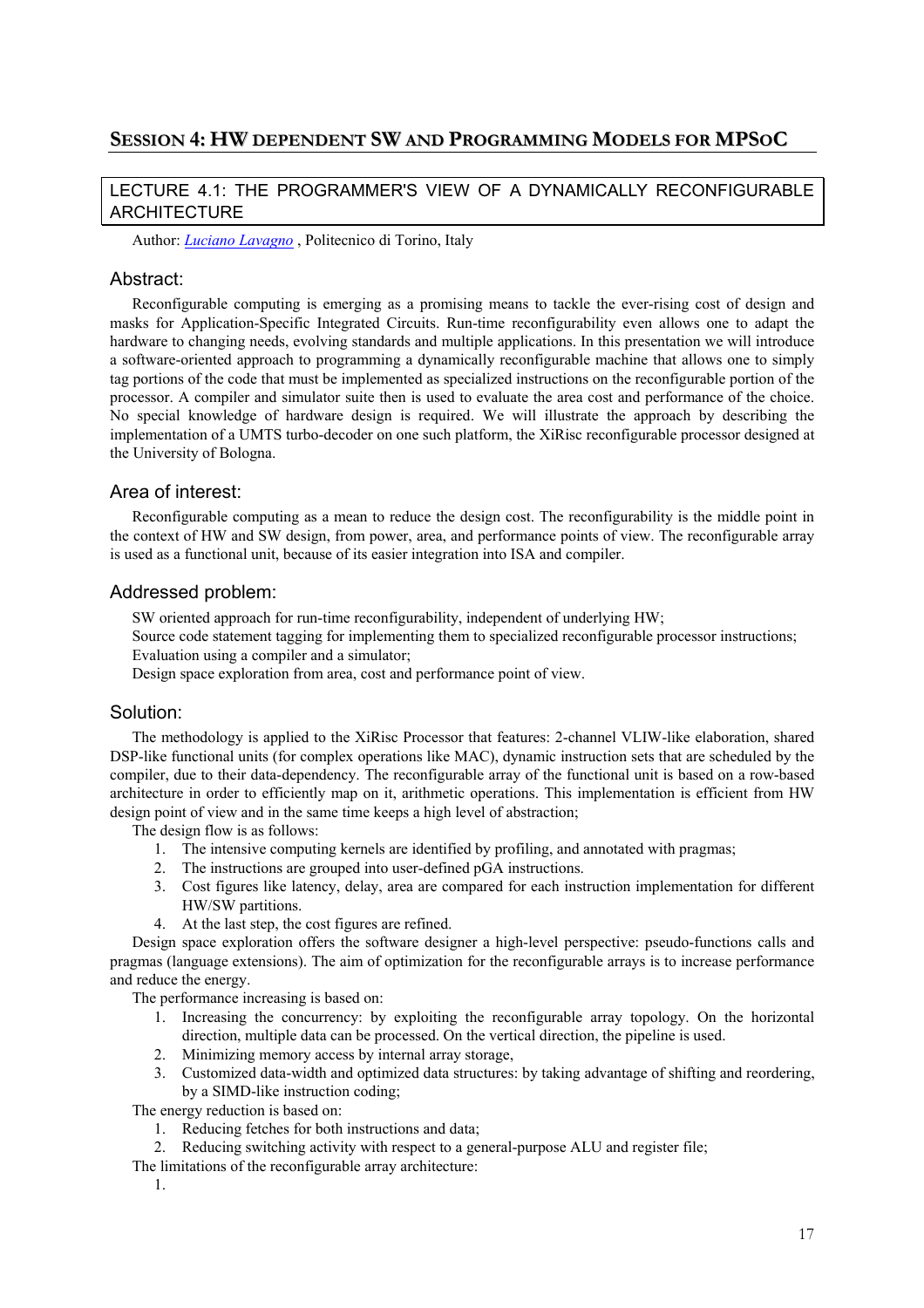The read/write ports are still limited, hence the memory unit is still a bottleneck;

- 2. The reconfigurable resources are limited;
- 3. The number of custom instructions is limited due to the OP-code space limitation;
- 4. The reconfiguration time depends on the configuration caches available;

5. Control flow is still limited (fixed and data-dependent loops; if-then-else done by multiplexing);

The Turbo-Decoder application shows:

- 1. The memory layout optimizations result, by reordering the data in memory in order to transfer several sub-word data in a single memory access. In this case, data reordering in order to match the needs of the next transfer is cheaper than for standard processors, thanks to the FPGA-like internal routing.
- 2. Several choices for instruction selection and implementation in order to better exploit the parallelism.
- 3. pGA instructions mapping aiming at speeding-up the computation; speculative execution is used.
- 4. The pipelined implementation from the latency and delay points of view; the delay is 1 clock cycle because there is no internal feedback storage.

The results show a 10x speed-up and 80% energy reduction versus a standard XiRisc. When compared to Tensilica, Tensilica achieves 50-100x speed-up because it uses pure HW unit implementation. But it uses 10x more gates and it does not provide the reconfiguration flexibility.

#### LECTURE 4.2: SYSTEM-LEVEL MODELLING FOR MULTI-PROCESSOR SOC

Author: *Jan Madsen* , Informatics and Mathematical Modeling, Technical University of Denmark

#### Abstract:

One of the challenges of designing a multiprocessor SoC is to partition the application onto the architecture such that essential requirements are met. In order to do so at an early stage in the design process, where not all parts have been implemented or even designed, a system-level model of the multiprocessor SoC design which allows for an accurate modeling of the global performance of the system, including the interrelationships among the diverse processors, software processes and physical interfaces and inter-connections, is needed. Such a model will allow the designer to explore and analyze; the network performance under different traffic and load conditions, consequences of different mappings of tasks to processors (software or hardware), and effects of RTOS selection, including scheduling, synchronization and resource allocation policies. This presentation will present such a system-level model and demonstrate how it can be used to model and analyze a multiprocessor SoC application.

## Area of interest:

This talk was about the modelling of wireless sensor networks for a pig farm. This is in relation with the Hogthrob project. Those sensors will be useful for the study of behaviours of pigs and to get a real example of the use of a system on chip in reality.

#### Addressed problem:

How to model such sensors and how to connect them?

How to get different RTOS Strategies?

How to be effective (low cost < 1euro) and low power consumer?

Not forget that those problems are addressed to farmers (they have to be easy to use and useful for their works).

#### Solution:

The proposed solutions address the first problem: modelling sensors and the network. The other problems were not detailed in this talk.

The modelling of these sensors is divided into two steps. First, the modelling of sensors, second the modelling of the networks of these sensors.

(1) Modeling sensors

One sensor will be composed of three parts: sensing part, processing part and communications part which contain radios to receive information from the external environment. The processing part may contain several CPU running several tasks, a battery and an ASIC. For instance, they use a unique CPU with primary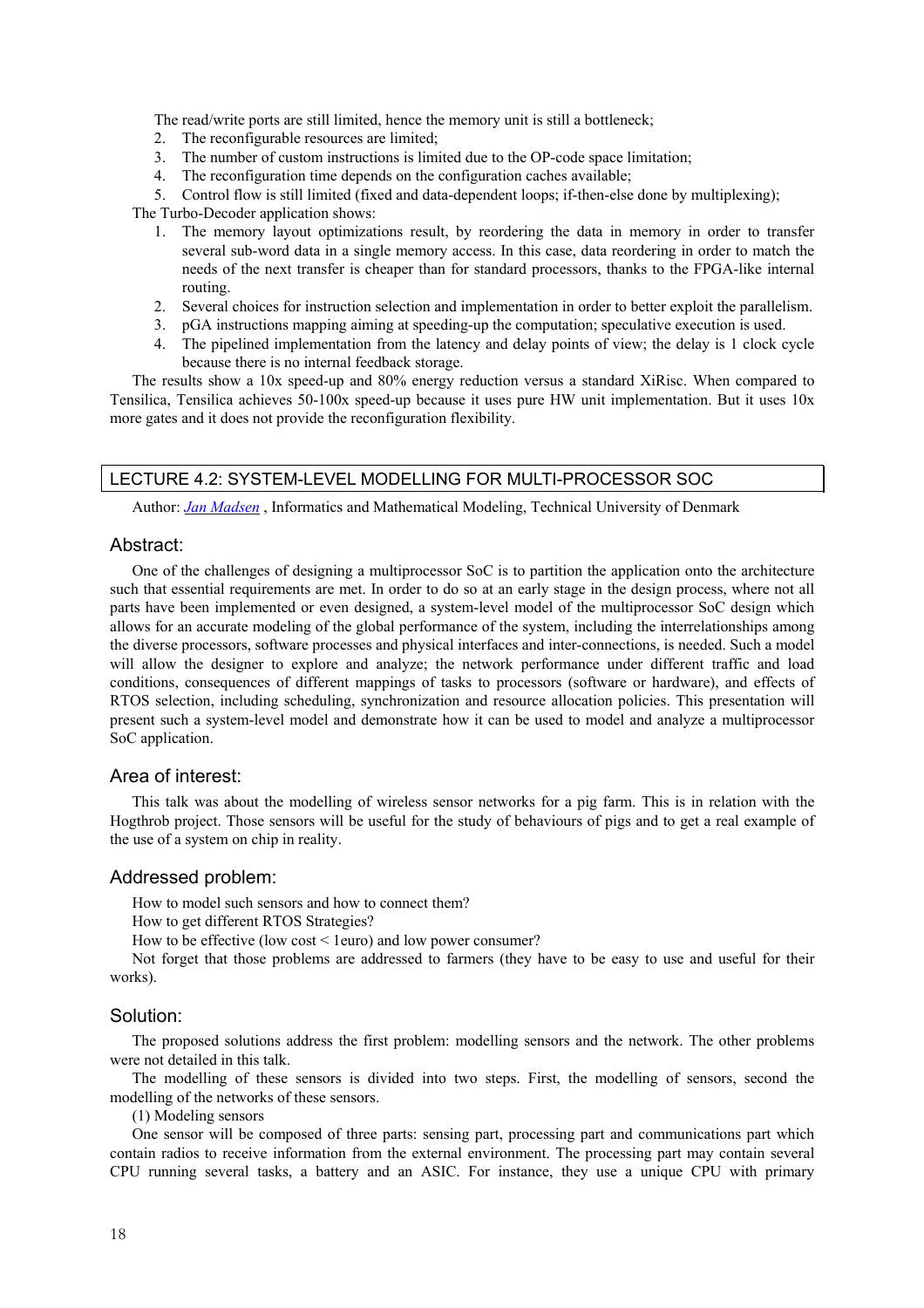functionality and different RTOS Strategies that give basic mechanisms. The modelling of a task is given by an FSM which contain a special part for the communication with the channel. The system is modelled by using SystemC and the master-slave library is used.

(2) Modeling the wireless sensor network

For the network, the speaker exposed the communication protocol as an FSM where it can manage the multiple accesses and the synchronisation between nodes. This protocol is named CSMA (Carrier Sense Media Access). As illustration of this protocol, three examples are presented to show message sending between nodes.

## LECTURE 4.3: WILL THE SOFTWARE DINOS STEP ASIDE OR STEP ON MPSOC

Author: *Martijn de Lange*, CEO, ACE Associated Computer Experts bv, The Netherlands

## Abstract:

This presentation will be about software Dinosaurs who may/will need to move (a community of 20M people) as it is seen from the embedded (MPSoC) community, but will SoC designers and financial volumes be strong enough to enforce new paradigms as needed for MPSoCs to sustain and be made effective for a longer period. I will give an overview and assessment of both the many technologies and paradigms to address MP and heterogeneity and the psychology of the software world and the software engineering challenges that face the MPSoC designer and that should make him a cautions inventor.

## Area of interest:

The context of this talk is the necessity of matching high level programming environment with architecture specific functionality to have an efficient embedded application development using EDA tools (especially compilers).

## Addressed problem:

How can it be possible for high level programming environment with architecture specific functionality to have an efficient embedded application development using EDA tools (especially compilers)?

What did compilers have to do?

## Solution:

The proposed solution is based on some characteristics:

- 1. Let more design money flow to software
- 2. Allow for 10 years of research
- 3. Agree on methods and paradigms (not standards)
- 4. Stop h/w designers from being 'clever'

Compilers should efficiently employ specific architectural feature. They have to be able to represent characteristics such as grain size, amount of work per task, homogeneity of task size, computation, data distribution and communication. So those characteristics can be resumed as grain size and homogeneity.

The speaker presented four types of grain size and homogeneity

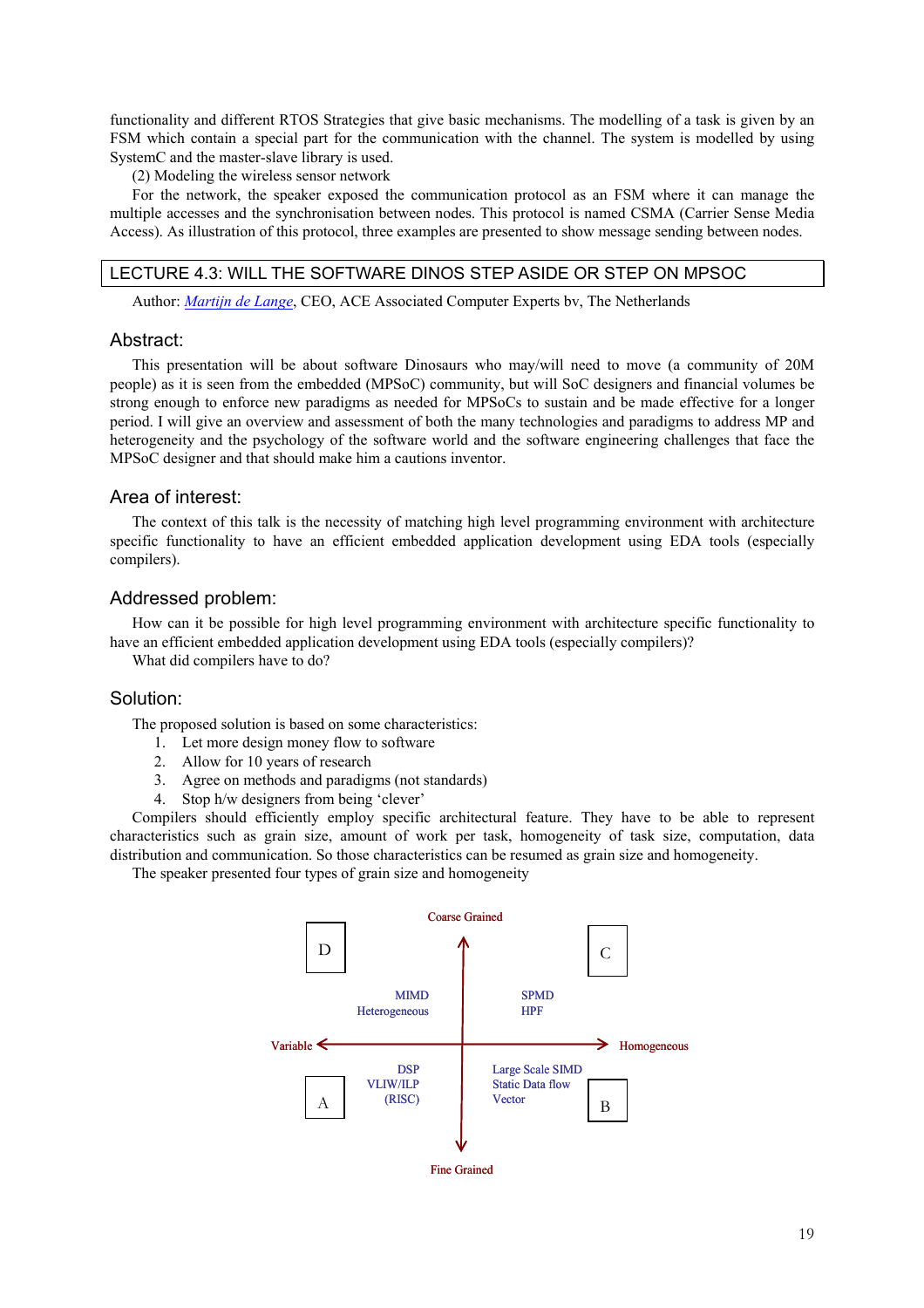For each part, he indicates what the compilers have to do and specifies that the MPSoC design will be in MIMD Heterogeneous phase.

|           | Α              | B            |                 |               |
|-----------|----------------|--------------|-----------------|---------------|
| Compilers | Can be         | - Allocation | - Generate and  | Have to       |
|           | automatically  | of resources | optimize Global | support       |
|           | parallelized   | - Tiling of  | communication   | similar (add  |
|           | by the         | arbitrary    | and control     | MPI) to Type  |
|           | compiler for   | data-size    | - Abstract      | C, but more   |
|           | pipelined, DSP | - Streams    | interpretation  | complex       |
|           | and VLIW/ILP   | paradigm     |                 | because of    |
|           | architectures  |              |                 | heterogeneous |
|           |                |              |                 | architecture  |

For part D, the compiler can optimize message passing to exploit shared memory (avoiding copies).

But for instance, there are some realities such as  $C/C++$  codes that are expensive to reengineer; the compilers cannot identify sufficient parallelism, the design money is drained into H/W design. So to permit an evolution of design, it will be better to drain money to EDA and SW designers.

## LECTURE 4.4: A QUALITATIVE ANALYSIS OF THE BENEFITS OF LUTS, PROCESSORS, EMBEDDED MEMORY AND INTERCONNECT IN MPSOC PLATFORMS

Author: *Kees Vissers* , senior researcher Xilinx, research fellow UC Berkeley, USA

## Abstract:

Historically FPGAs started out as 'glue'. However lately they have turned into 'superglue' complete MPSoC platforms. After a short introduction of FPGA basics an overview will be given of various approaches in reconfigurable computing. Today's FPGA platforms already contain multiple processors, millions of bits of embedded memory, millions of gates of reconfigurable logic and the worlds best configurable interconnect network. A good analysis of the benefits, costs and technology scaling of all these components is essential in designing future platforms. A qualitative reasoning of the economic benefits of the various components will be given, illustrated will large commercially successful implementations of video processing applications and networking applications on today's Xilinx FPGA platforms. The cost of programming/reconfiguring these platforms will be summarized.

## Area of interest:

The FPGA treated in this presentation reached a rather advanced level. A good qualitative analysis becomes essential for the design of the platforms of future.

#### Addressed problem:

The purpose of the presentation is to illustrate the importance of different components, especially from economic point of view, when building the FPGA.

## Solution:

The economic interest was presented in detail with the encoder JPEG 2000. It can encode the images completely or partially without loss, and provides good capacities of compressions. Consequently JPEG 2000 became important in the field of imagery. Then a generating system for DSP was presented, it has several options, such as the automatic generation of VHDL code. It is also possible to integrate software like Simulink and Matlab for the analysis of the data.

## LECTURE 4.5: THE PRINCETON ZEBRANET PROJECT: SENSOR NETWORKS FOR WILD-LIFE TRACKING

Author: *Margaret Martonosi* , Princeton University, Dept. of Electrical Eng., USA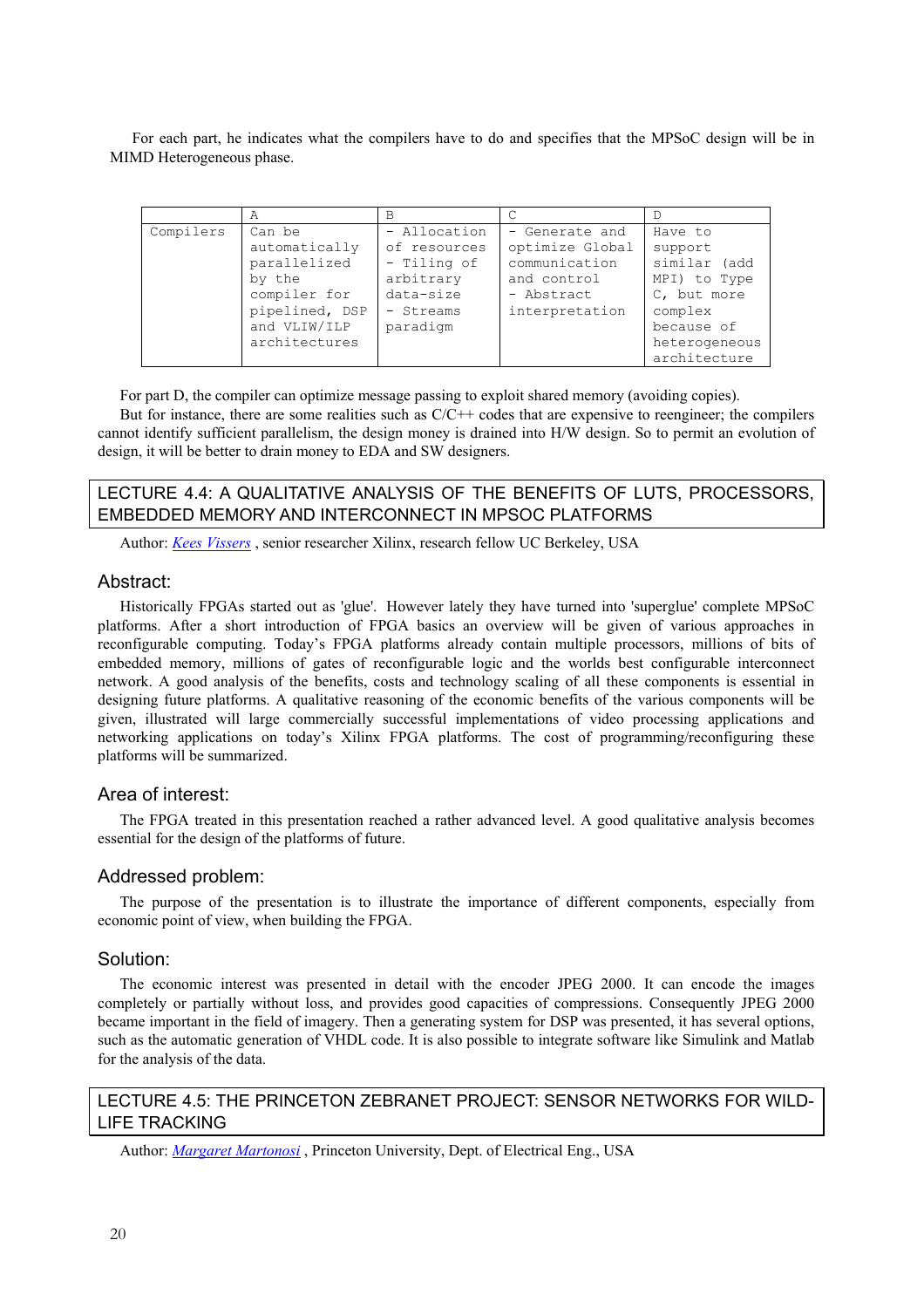## Abstract:

The field of wireless sensor networks offers many interesting applications involving autonomous use of compute, sensing, and wireless communication. In this talk, I discuss the design tradeoffs that arise when applying wireless peer-to-peer networking techniques in a mobile sensor network designed for wildlife tracking. The ZebraNet system includes custom tracking collars (nodes) carried by animals under study across a large, wild area; the collars operate as a peer-to-peer network to deliver logged data back to researchers. The collars include global positioning system (GPS), Flash memory, wireless transceivers, and a small CPU; essentially each node is a small, wireless, computing device. Since there is no cellular service or broadcast communication covering the region where animals are studied, ad hoc, peer-to-peer routing is needed. Overall, our goal is to use the least energy, storage, and other resources necessary to maintain a reliable system with a very high 'data homing' success rate. In January, 2004, we did a test deployment of the ZebraNet system near the Mpala Research Centre in central Kenya. More broadly, we believe that the domain-centric protocols and energy tradeoffs studied for ZebraNet will have general applicability in other wireless and sensor applications.

## Area of interest:

To make biologists capable of tracking animals for a long time, over long distances in order to study their interactions within a species and between species, designers have to model new kinds of sensors, using new technologies that facilitate this work. This talk was about a new kind of sensors used for studying Zebras.

## Addressed problem:

How to model such sensors and how to be connected?

How to model the software layering?

How to have mobility models in order to collect a lot of information without moving a lot?

How to have low power management?

## Solution:

The proposed solutions address the problems by considering two characteristics: animals can move on a large area and the sensors have to be able to be autonomous. To be able to check animals on a long distance the sensor will contain a GPS. And to achieve low power, they used an adaptable approach.

The hardware design of such sensors contain in addition to the GPS, a Flash memory (it is so big to contain a lot of information about 4Mbit), a microcontroller (containing 2KB of RAM and 60 KB of ROM) and a radio to receive and send information.

The principle of communication between nodes is to track data. In fact, it is a collection of information between nodes (all neighbor nodes have the same information).

The processing part uses lightweight parallel threads and queues that handle data synchronization to achieve load balance across threads. They use a middleware called IMPLA to support modularity of protocol and applications. This middleware is working in a layered approach. It consists of protected services between application and hardware devices. This layer has five services (scheduling operations, adapter, updater, event filter and network supporting). The implementation of Impla was on HP/Compaq iPAQ PC and now it is implemented on ZebraNet hardware.

For the results, the implementation of the Impla, their events require less time than application events except for receiving a code packet. The whole prototype implementations and simulations demonstrate the low overhead, an efficient network reprogramming and good code updates.

## LECTURE 4.6: APPLICATION SPECIFIC MEMORY NETWORK ORGANIZATIONS FOR NANOMETER TECHNOLOGIES

Author: *Rudy Lauwereins* , IMEC & K.U. Leuven, Belgium

## Abstract:

The use of distributed memory organizations is the most power efficient alternative for implementing the local layer(s) of a SoC memory hierarchy. However, the energy spent in the (shared) busses, typically used for the memory communication network, can become so dominant that the complete approach stops scaling up as the number of memories starts increasing. Moreover, this situation will be worse at future technology nodes, because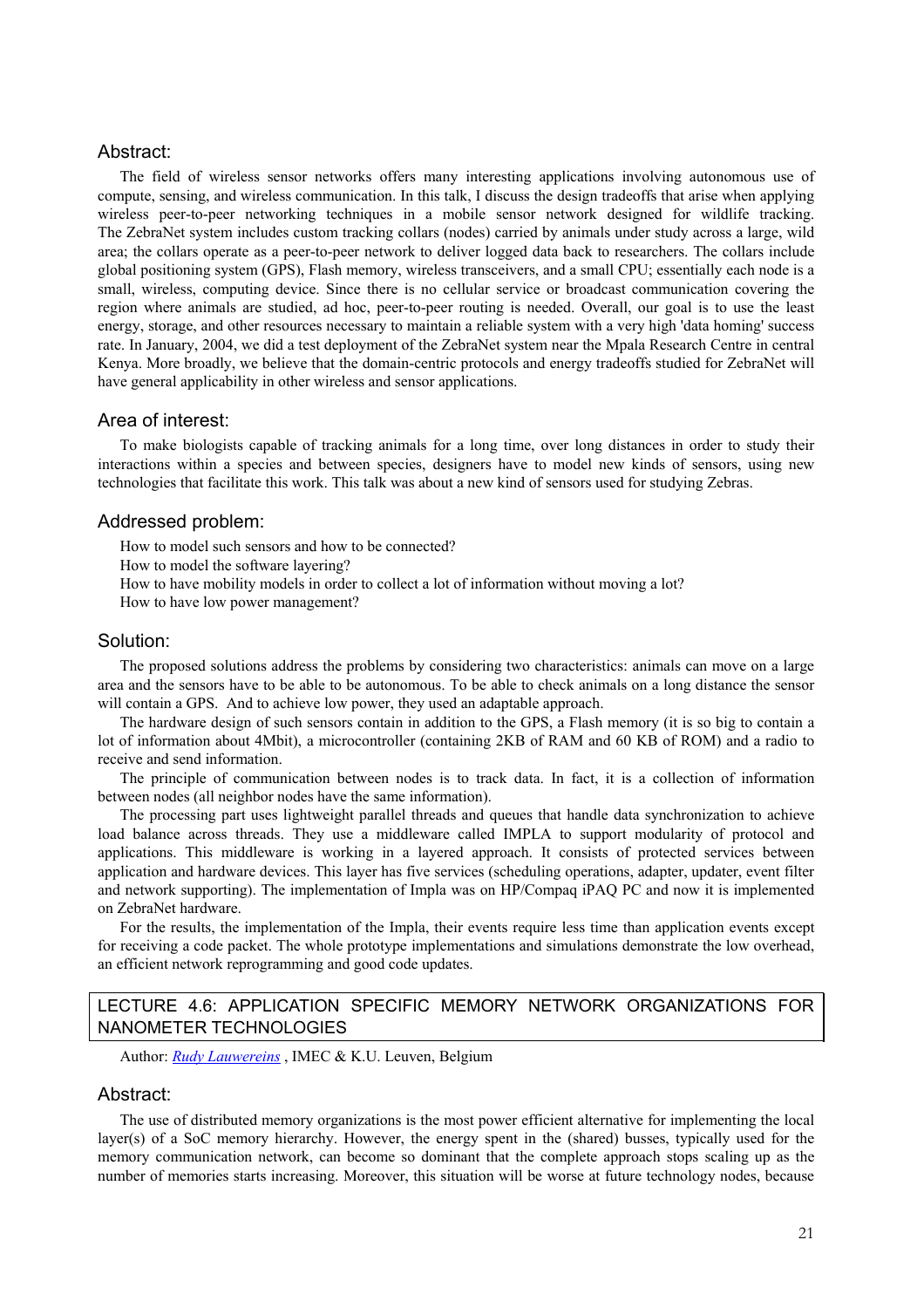interconnect scaling does not follow transistor scaling and hence long lines will cause severe delay and energy problems. As an alternative to the standard general purpose shared bus architecture we propose the utilization of application-domain specific segmented bus architecture. In order to minimize the total bus energy, shorter segments in average must be assigned to frequently activated memories, during the floor-planning step. This clearly requires a strong link between the system level exploration and the physical design phase to decide on the relative placement of the blocks within the die. This presentation illustrates how the energy associated to the resulting memory communication network can be made significantly smaller compared to that of a shared bus by a combination of these techniques. This not only allows the overall architecture to scale up, but it also enables true low power operation for the distributed memory organization which is critical in data dominated applications.

## Area of interest:

This presentation addresses power efficient implementation of distributed memory organisation by means of bus segmentation and shows the up to factor 10 less power consumption through the experiments with digital audio broadcasting (DAB) and MPEG4 encoder in data dominated application domain.

## Addressed problem:

The use of distributed memory organisations is the most power efficient alternative for implementing the local layers of a SoC memory hierarchy. However, the energy spent in the (shared) busses, typically used for the memory communication network, can become so dominant that the complete approach stops scaling up as the number of memories starts increasing. Moreover, this situation will be worse at future technology nodes, because interconnect scaling does not follow transistor scaling and hence long lines will cause severe delay and energy problems.

#### Solution:

As an alternative to the standard general purpose shared bus architecture this presentation proposes the utilisation of application-domain specific segmented bus architecture. In order to minimise the total bus energy, shorter segments in average must be assigned to frequently activated memories, during the floor-planning step. This clearly requires a strong link between the system level exploration and the physical design phase to decide on the relative placement of the blocks within the die.

The design flow is as follows

- 1. Optimized memory organization (small memories -> high activity and vice versa)
- 2. Segmented bus architecture
- 3. Activity-Aware Placement (AAP) following floor plan template

This presentation shows 2 kinds of experimental results, one for power consumption and the other for L1 bus critical path delay analysis. As the number of the memories increases from 3 to 25, the segmented bus scheme reduces the communication network energy consumption up to factor 10 with hierarchical video encoder example. And the results of power aware floor plan with segmented buses show the factor 3 communication network energy reduction compared to area optimized floor plan with shared buses with DAB example while the results of area optimized floor plan with segmented buses show only the factor 2 communication network energy reduction with only 5% care overhead. And thanks to using segmented bus the critical path delay of the bus is reduced by about 1/3. And the impact of delay optimized floor plan shows minor changes of critical path delay.

So we can see that using the segmented bus as memory communication network induces the tremendous reduction of communication network energy and also improves bus delay significantly.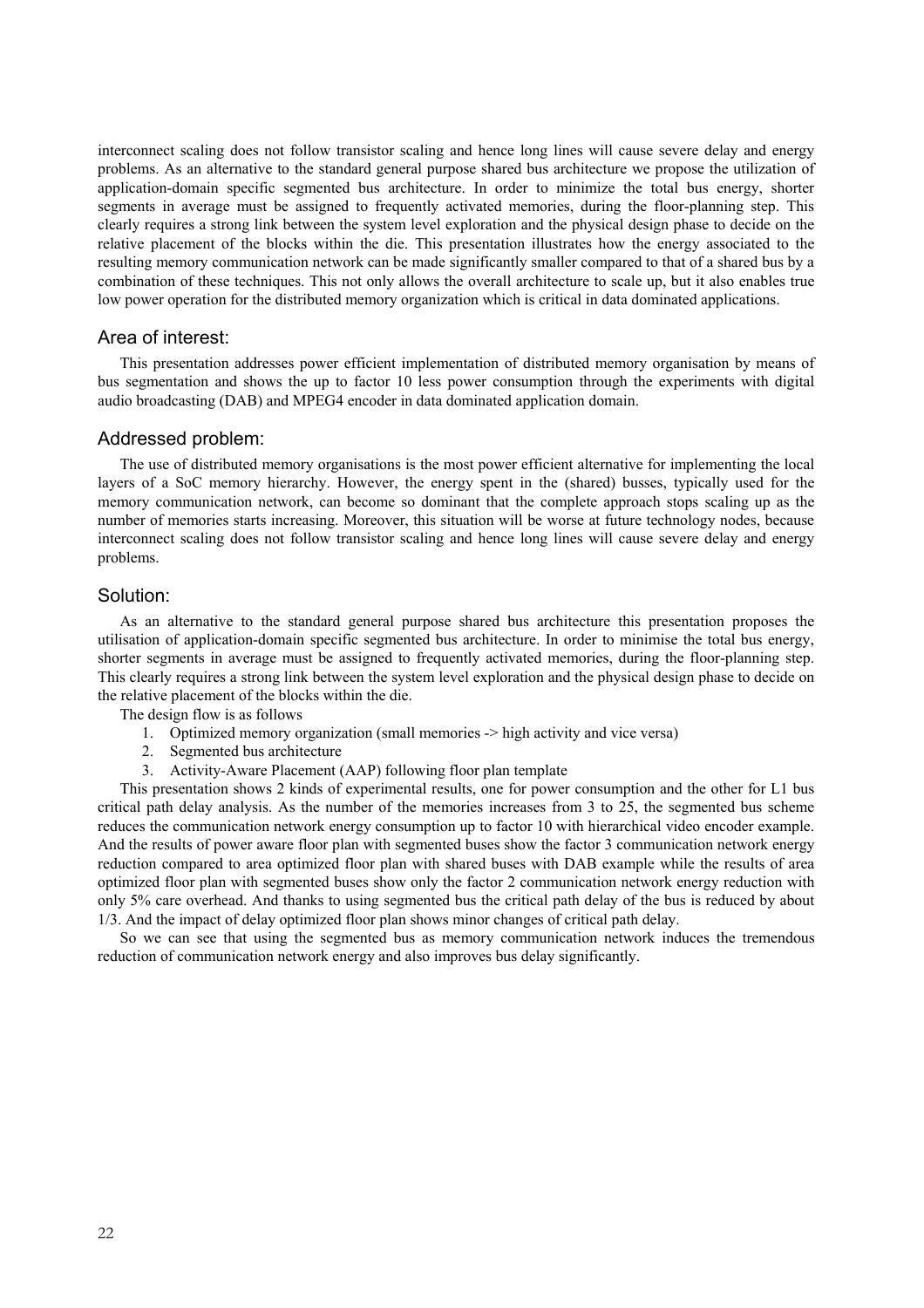## LECTURE 5.1: LOW POWER SYSTEM'S ON A CHIP -- TODAY'S CHALLENGE

Author: *Trevor Mudge* , U. of Michigan, USA

#### Abstract:

Power consumption has the potential to limit integration in systems on a chip. In this talk we identify the causes of dynamic and static power consumption, and their trends as feature sizes shrink. These trends are unsustainable. Until recently, dynamic power has been the major concern. However, as feature sizes shrink, static power consumption has started to become more important. We examine this trend for both components of static power: sub-threshold leakage and gate oxide leakage. Some simplified power equations are presented and used to illustrate how dynamic and static power can be reduced. It has been shown that parallel processing can reduce dynamic power consumption. We show that pipelined processing is equally good at reduce dynamic power consumption, but that it alone shows a clear advantage if static power is included. Dynamic voltage scaling was introduced as a powerful technique for reducing dynamic power consumption. We show it also reduces static power, and in particular that "just-in-time" scheduling is an optimal policy for reducing static as well dynamic power consumption. Finally, we review some of the methods for saving dynamic power now being employed, and we also review methods for saving static power in the future.

## Area of interest:

With increasing clock frequencies and silicon integration, power aware computing became a critical concern in the design of embedded processors and systems-on-chip.

As components size reduces, both dynamic and static power consumption becomes a great concern; lately, the static power started to become more important because of leakages of oxide gate and sub-threshold devices employment.

Pipelined processing and dynamic voltage scaling are important methods in reducing static power consumption.

#### Addressed problem:

One of the more effective and widely used methods for power-aware computing is dynamic voltage scaling (DVS). However, this approach leads to a very conservative supply voltage since such a worst-case combination of different variability will be very rare.

On-chip caches represent a sizable fraction of the total power consumption of microprocessors. As feature sizes shrink, the dominant component of this power consumption will be leakage. However, during a fixed period of time the activity in a data cache is only centered on a small subset of lines. This behavior can be exploited to cut the leakage power of large data caches by putting the cold cache lines into a state preserving, low-power sleep mode. Circuit techniques for implementing drowsy data caches are investigated.

#### Solution:

A new approach to DVS, called Razor, is presented. It is based on dynamic detection and correction of circuit timing errors.

The key idea of Razor is to tune the supply voltage by monitoring the error rate during circuit operation. It therefore eliminates the need for voltage margins that are necessary for correct circuit operation in traditional designs. In addition, a key feature of Razor is that operation at sub-critical supply voltages does not constitute a catastrophic failure. It instead represents a trade-off between the power penalties incurred from error correction against additional power savings obtained from operating at a lower supply voltage.

The Razor implementation (slides 24/33) uses a flip-flop that double-samples pipeline stage values, along with a fast clock and again with a time-borrowing delayed clock. A comparator validates latch values sampled with the fast clock. In the event of a timing error, a modified pipeline recovery mechanism restores correct program state.

The proposed Razor pipeline technique was implemented in a prototype 64-bit Alpha processor design (slides 27/31). A prototype implementation in 0.18 um technology was used to obtain a realistic prediction of the power overhead for in-situ error correction and detection.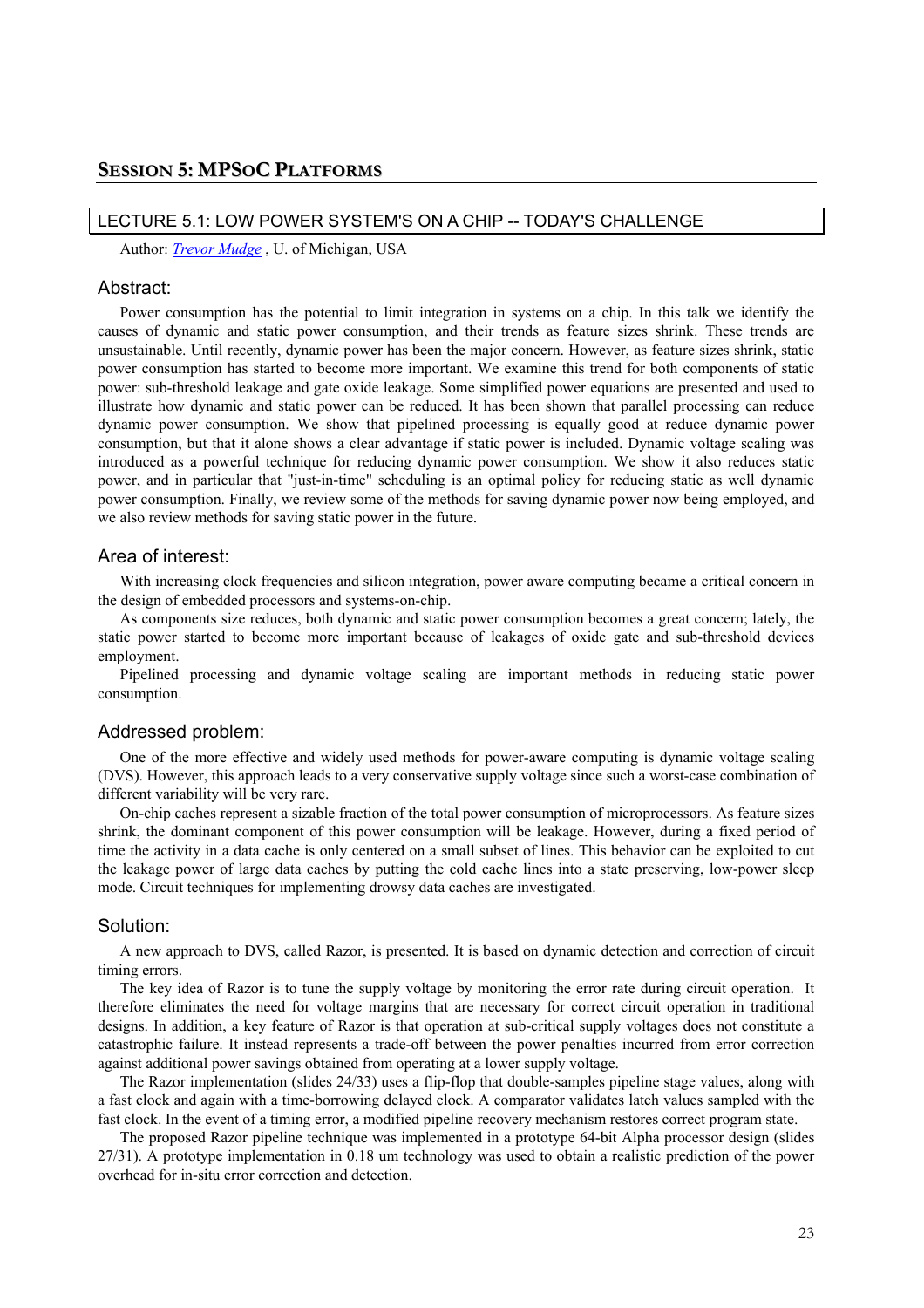Study of error-rate trends for data path components using both circuit-level simulation as well as silicon measurements of a full-custom multiplier block (slide 29/30).

## LECTURE 5.2: TILES: THE HETEROGENEOUS PROCESSING ABSTRACTION FOR MP-SOC

Author: *Drew Wingard, CTO, Sonics Inc., USA*

#### Abstract:

Leading edge SoC's for many applications now integrate multiple processors, and this trend is accelerating. To date, no homogeneous computing fabric has shown any real promise in high-volume applications. The application specificity of MPSoC's ensures the opportunity to optimize processing, memory, and I/O resources on a persubsystem basis to meet the application requirements. However, programming heterogeneous multiprocessors severely stretches the capabilities of embedded system designers, and re-optimizing each subsystem on a per-SoC basis only leads to huge, unpredictable design teams. In this talk, I will describe a generic MPSoC platform architecture based upon loosely-coupled *tiles*. Each tile performs a subsystem function for the SoC, and is largely independent from the other tiles in the same system. Each tile is nominally composed of the processing, memory and I/O resources necessary to perform its function, and the processing may be performed in fixed or programmable logic, or general-purpose or special-purpose programmable processors. The key elements of this abstraction include: socket-based design, decoupled interconnect architectures, communication constraint capture, and firmware packaging. Tiles enable MPSoC's where developers and users are only rarely cognizant of more than one program counter, and subsystem designs that are robust and reusable. I will illustrate this abstraction using examples from several recent MPSoC designs targeting high-volume applications.

## Area of interest:

This talk describes a generic MPSoC platform architecture based upon loosely-coupled tiles. Each tile performs a subsystem function for the SoC and is largely independent of the other tiles in the same system.

#### Addressed problem:

For many applications, the architecture of SoC integrates multiple processors, and this trend is accelerating. No homogeneous computing fabric has shown any real promise in high-volume applications. Heterogeneous components for today's applications make the design so complicated and so difficult to design (slide 15).

## Solution:

The solution for this complicated situation is to hide the complexity of functional and interconnect cores. The functional unit is called Tile, the communication unit is Network and the connectivity is Socket.

The solution of the complexity is to abstract all details. So they define the level of abstraction and explain the anatomy of a Tile (slide 18) and the method of socket based design (slide 19). They compare the traditional partitioning to the socket-based design partitioning that is simple and flexible. Finally, they define the OCP socket (slide22). An example was proposed to illustrate their architecture.

The result of this work is a method to abstract different component to manage MPSoC complexity.

## LECTURE 5.3: QUALITY IMPROVEMENT METHODS FOR SYSTEM-LEVEL STIMULI GENERATION

Author: *Roy Emek* , IBM Research Laboratory in Haifa, Israel

## Abstract:

Functional verification is known to be a major part of the hardware design effort. System verification is specifically aimed at validating the integration of several previously verified components. As such, it deals with complex designs, and invariably suffers from tight schedules and scarce resources. We present a set of methods, collectively known as testing knowledge, aimed at increasing the quality of automatically generated system-level test-cases. These methods are based on the commonality of some basic architectural concepts. Testing knowledge reduces the time and effort required to achieve high coverage of the verified design. Towards the end of the talk, I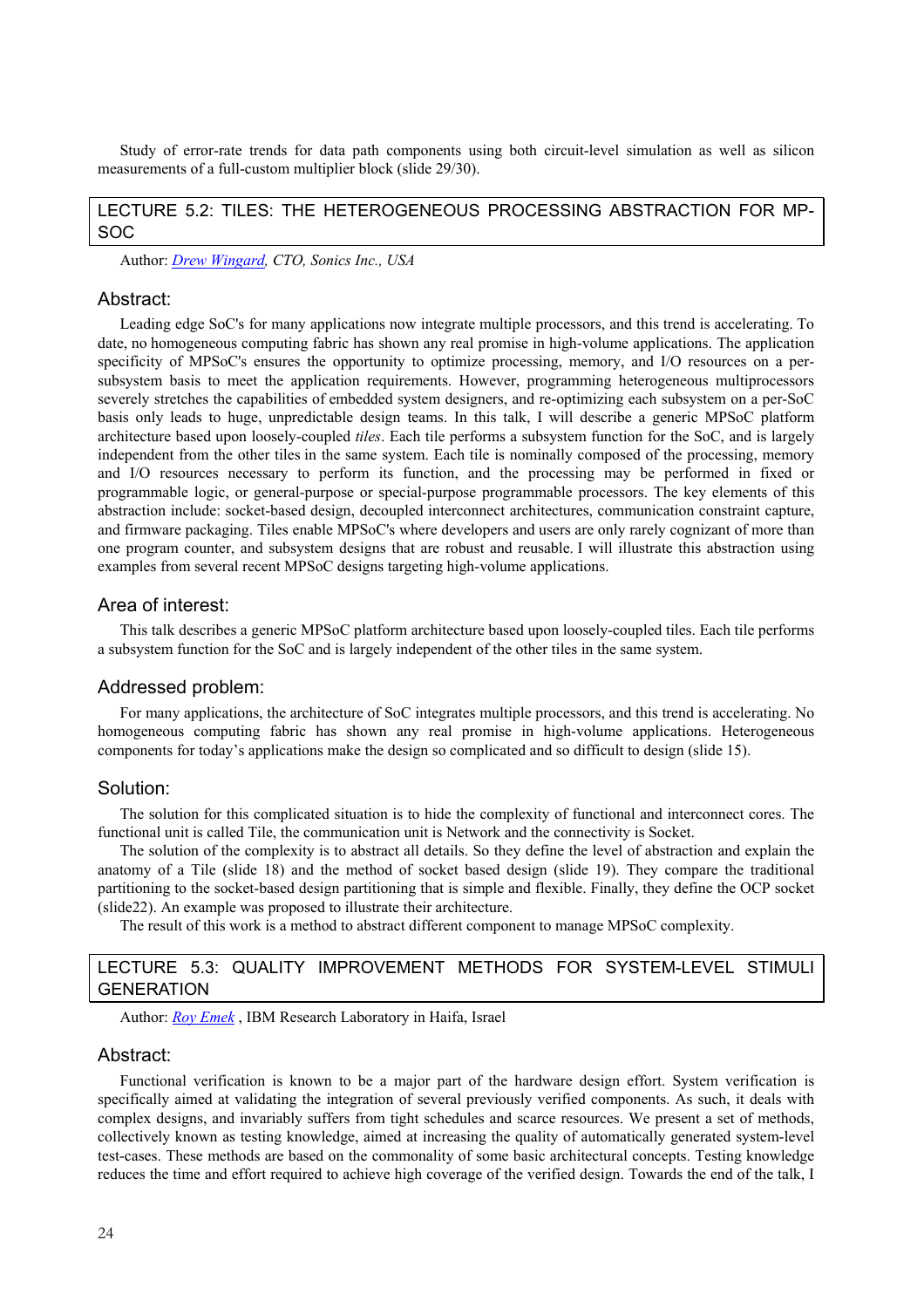will compare the coverage achieved with and without the usage of testing knowledge, and describe related hardware bugs.

## Area of interest:

This presentation deals with SoC verification at system level. System level verification is aimed at validating the integration of several previously verified components. But due to complexity of the systems, limited resources, and tight schedule verification represents still 70% of HW design effort.

## Addressed problem:

The main method for system level verification today is simulation. Furthermore, to perform verification the primary need is stimuli (Test Cases). The proposed solution in this presentation is the reuse of checking mechanisms (ex: protocol checker) and especially the reuse of Testing Knowledge.

#### Solution:

Testing knowledge (Slide 4) enables the exploitation of verification knowledge about bug prone areas like resource contention or collision (Slide 5 to 8). Testing knowledge is a way to improve the quality of the generated test cases (X-Gen: IBM in house test case generator). The concept of testing knowledge is implemented through constraint in X-Gen test case generator. It enables the reduction of the number of generated test cases and better coverage (Slide 11).

## LECTURE 5.4: APPLICATION SPECIFIC PROCESSORS IN INDUSTRIAL SOC DESIGNS

Author: *Steffen Buch* , INFINEON Technologies AG, Germany

#### Abstract:

More and more flexibility is required in today's SoC designs for several reasons: platform concepts, uncertainty in standardization processes, late changes, easy enhancements or bug fixes and so on. However, on the other side chip manufacturers are still under a tremendous cost pressure in consumer oriented high volume markets. Especially in portable devices and dense multi-channel applications power consumption is also crucial. This means that careful trade-offs between required flexibility on one side and area or power on the other side have to be made. This presentation first outlines the possible trade-offs. Then one area, namely the design of application specific instruction-set processors (ASIPs) is more deeply explored. Application specific processors promise to deliver higher flexibility compared to traditional hardware and better performance and lower power consumption compared to standard µCs and DSPs. The design effort to develop such ASIPs including the tool chain has however to be considered. Possible methodologies are described and application examples in different domains are given.

## Area of interest:

This presentation first outlines the possible trade-offs between flexibility and area or power in SoC design and explores the design of application specific instruction-set processors (ASIPs) more deeply with application examples in two different domains (digital filter and network processing).

## Addressed problem:

More and more flexibility is required in today's SoC designs for several reasons: platform concepts, uncertainty in standardisation processes, late changes, easy enhancements or bug fixes and so on. However, on the other side chip manufacturers are still under a tremendous cost pressure in consumer oriented high volume markets. Especially in portable devices and dense multi-channel applications power consumption is also crucial. This means that careful trade-offs between required flexibility on one side and area or power on the other side have to be made.

## Solution:

This presentation first outlines the possible trade-offs between flexibility and area or power. Then one area, namely the design of application specific instruction-set processors (ASIPs) is more deeply explored. Application specific processors promise to deliver higher flexibility compared to traditional hardware and better performance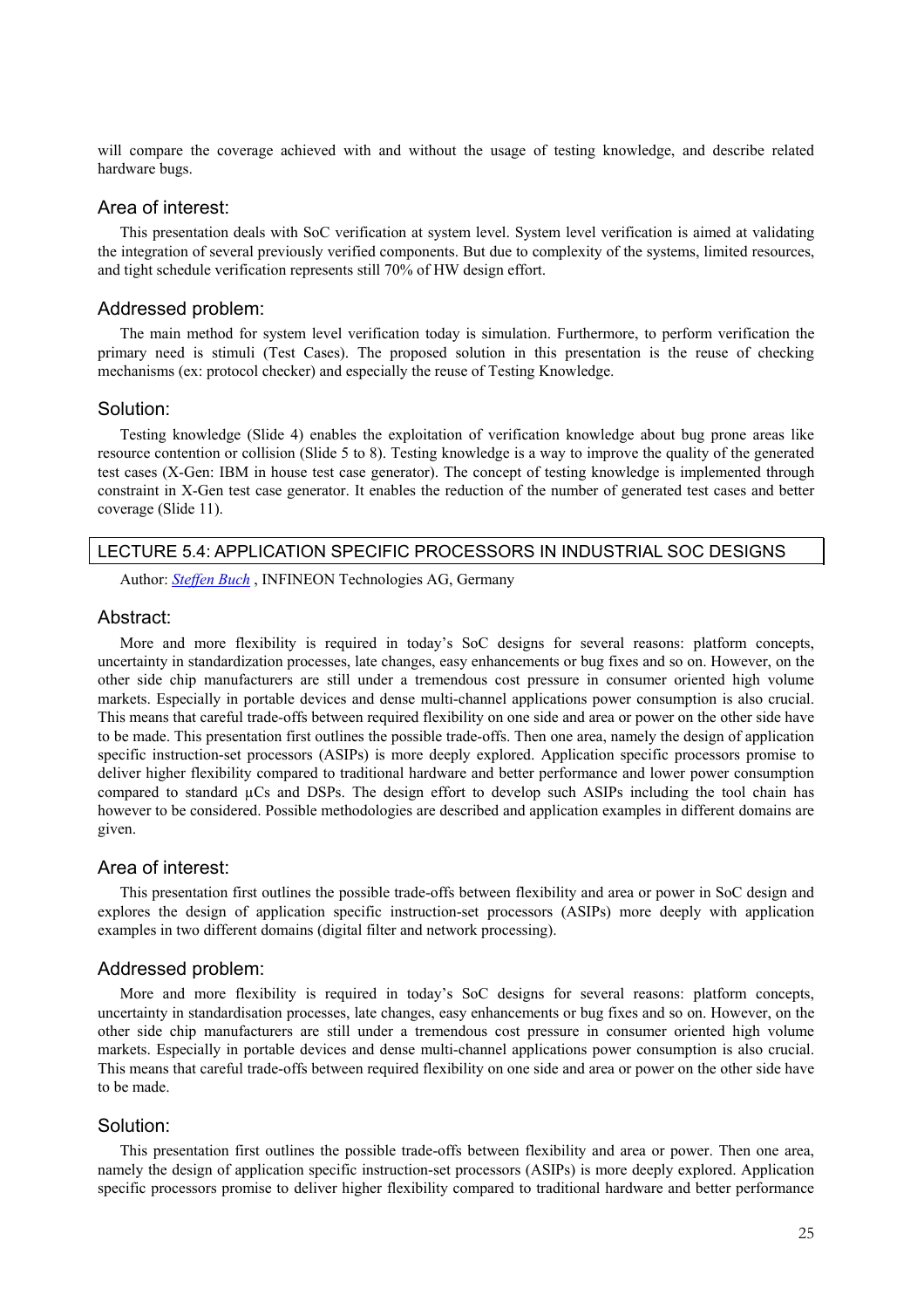and lower power consumption compared to standard uCs and DSPs. The design effort to develop such ASIPs including the tool chain has however to be considered. Possible methodologies are described and application examples in different domains are given.

This presentation shows two applications of specific processor generation in the domains of digital filter and protocol processing. In case of digital filter processor (Application Specific Multi-Rate DSP – ASMD), the designer can program in assembler language and also re-configure the processor architecture. In the case of protocol processor (32bit Protocol processor – PP32), they generate full tool chain from C compiler to debugger, assembler linker, simulator. In performance point of view PP32 shows a half execution cycle of the case of MIPS M4K microprocessor. This result shows us that the design of application specific processors can be a solution to satisfy flexibility, area, and power requirements in SoC design.

## LECTURE 5.5: CHALLENGES IN PROGRAMMING THE MULTIPROCESSOR PLATFORMS

Author: *John Goodacre*, ARM, UK

## Abstract:

Even with the growing acceptance within the hardware community that there is more performance and better processing efficiency when using an MPSoC, for the software development process, these platforms are becoming ever more difficult to effectively utilize. Drawing from the experiences in the development of the ARM multiprocessor core, this talk considers a selection of technologies and methods that can be used by software developers to program the various permutations of homogeneous, heterogeneous, symmetric and asymmetric multiprocessor platforms.

## Area of interest:

For programming SoC multiprocessor platforms, open platforms (OMAP) and ARM based multiprocessor platforms were addressed.

## Addressed problem:

The increased complexity of programming multiprocessor platforms is a problem.

## Solution:

The speaker starts with an "easy to understand" terminology (slide 2). Then he remarked that programmability is essential because there are many "brakes" for fast MPSoC SW development, such as an increased complexity when addressing multiple dynamic applications. At this point, the speaker pointed out that reusability could be the solution, and reusability is enabled by designing portable solution based on a layered abstraction of a solution.

The HW is reaching its physical limits, and the race of MHZ (increase in core frequency) is deserted in the favour of multiprocessor based cores. Then several multiprocessor architectures were discussed (slides 6, 7, 8, 11). We could identify:

- 1. "Classic" heterogeneous asymmetric (slide 6)
- 2. Homogeneous asymmetric (slide 7)
- 3. Asymmetric multiprocessor (slide 8) –general case
	- a. Multiple simultaneous applications
		- b. Message based interconnect
		- c. Good for statically partitioned applications but requires a good knowledge of the application.
		- d. Complex to manage dynamic task allocation (an application on the host processor is dispatching work to "ready to execute" slave processors) limits this model approval. e. Isolated tasks effects!
	-
- 4. Symmetric multiprocessor (slide 11)
	- a. Multiple instruction context architecture
	- b. Common memory and peripherals
	- c. Coherency is highly important!
	- d. Thread representation of tasks and an operating system for thread scheduling over processors
	- e. Then some mechanisms to manage threads were presented (slide 14, 15, 16)
	- f. Difficult isolation of tasks effect!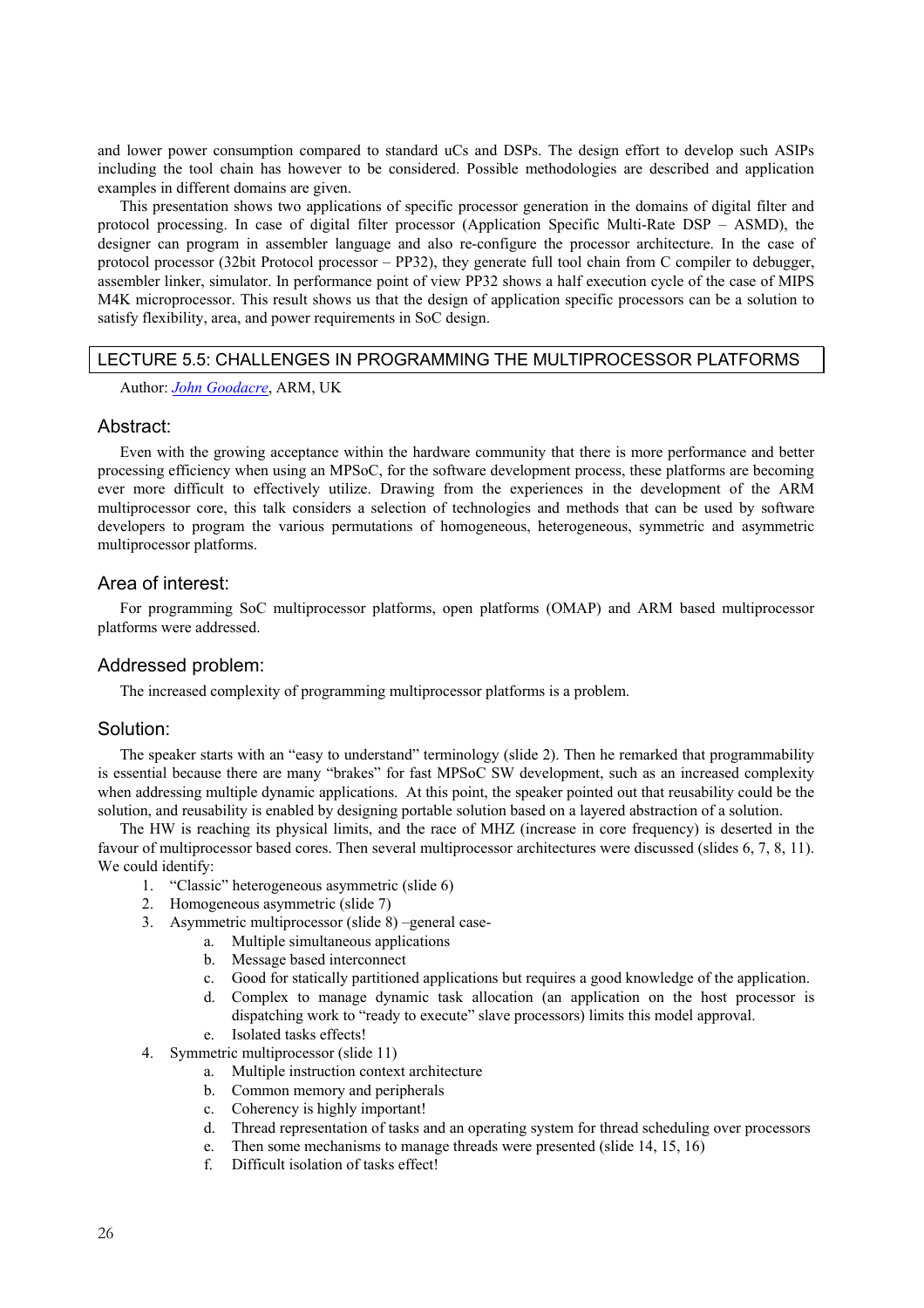g. Software designers need to simplify common memory system whereas hardware designers have to ensure memory coherency and processors synchronisation.

## Results shown:

- 1. Power performance ratio between MP and single processors (slide 5)
- 2. Examples of code for Asymmetric MP and thread based multitasking.
- 3. Parallelization of media codec tasks, when designer efforts for adding parallelization are only required when a task requires more performance than a single processor can provide.

## LECTURE 5.6: CHALLENGES AHEAD IN DESIGNING EMBEDDED ANALOG CIRCUITS IN NANOMETER TECHNOLOGIES

Author: *Georges Gielen* , Katholieke Universiteit Leuven, Belgium

## Abstract:

The progress in ULSI technology towards nanometer transistor sizes and the corresponding reduction in supply voltages, poses serious problems for the embedding of analog functions in fully integrated systems. This talk will focus on these difficulties. The limiting factors to the performance of analog circuits will be reviewed, and their evolution with technology will be outlined. The impact of the scaling supply voltages will be described, and the consequence on the power consumed by the analog circuits will be explained. This will be illustrated for some typical analog blocks, such as data converters. In addition, the problems due to the analog-digital co-integration such as coupling of switching noise will be highlighted. The different coupling mechanisms and their evolution with progressing technology will be explained, and an efficient analysis methodology will be described.

## Area of interest:

This presentation deals with analog design and integration in SoC.

## Addressed problem:

In today's mixed-signal design, analog design is becoming a bottleneck in terms of design effort. Mixed-signal design faces:

- 1. Technology problems: analog does not become smaller when moving to a smaller technology (65 nm);
- 2. The decrease of power supply decreases SNR (SNR: Signal Noise Ratio decreases);
- 3. Embedding problems: signal integrity.

## Solution:

The presentation can be divided into two parts. The first part presents the analog design limitations and the second describes the problem of signal integrity in mixed-signal design.

In analog design the trade-off can be stated as: (Speed  $*$  Accuracy<sup>2</sup>) / power = Technology constant. Basic analog limitations are:

- 1. Noise;
- 2. Mismatch due to process fabrication variations;
- 3. Jitter.

Noise and Mismatch have an impact on power consumption and mismatch is the dominating factor, whereas jitter directly impacts SNR. One solution for mismatch is to build transistor as an assembly of transistors, and at layout stage to spread the transistors over the full chip area. (Slide 14)

On the other hand, mixed-signal design introduces crosstalk effects that add noise. Noise is propagating through the substrate. There are three kinds of substrate noise sources: (Slide 28)

- 1. Inductive noise;
- 2. Capacitive coupling;
- 3. Impact ionization.

An analysis of the impact of this noise is given in the presentation (Slides 29 to 34), in which the crosstalk effects of the digital part are modeled as a noise source. The basic effects of crosstalk are:

- 1. Changing the operating point;
- 2. Performance degradations;
- 3. Failures.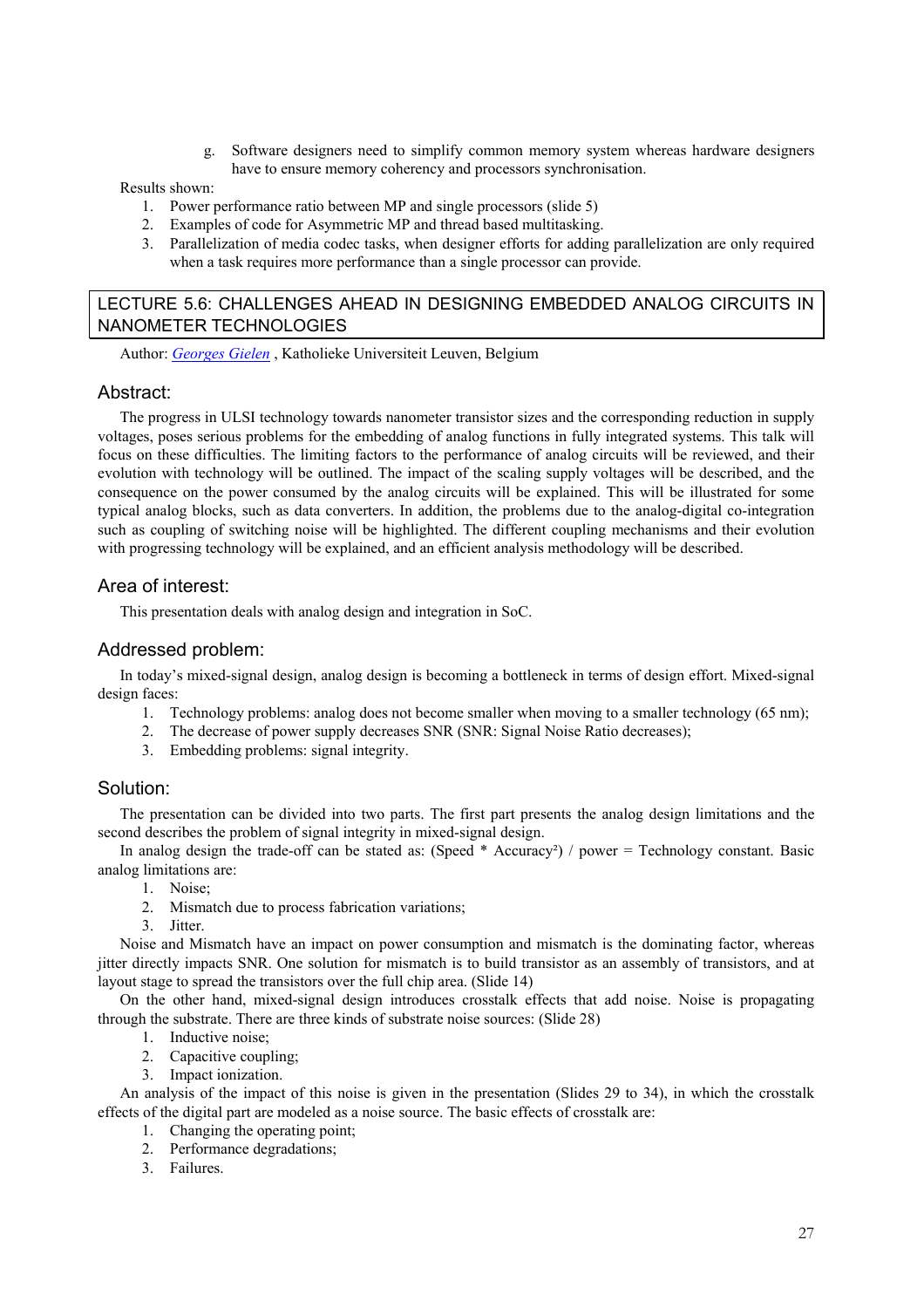In conclusion, mixed-signal design needs solutions for complexity, productivity and crosstalk problems, but analog design has to deal with limitations and issues in power consumption.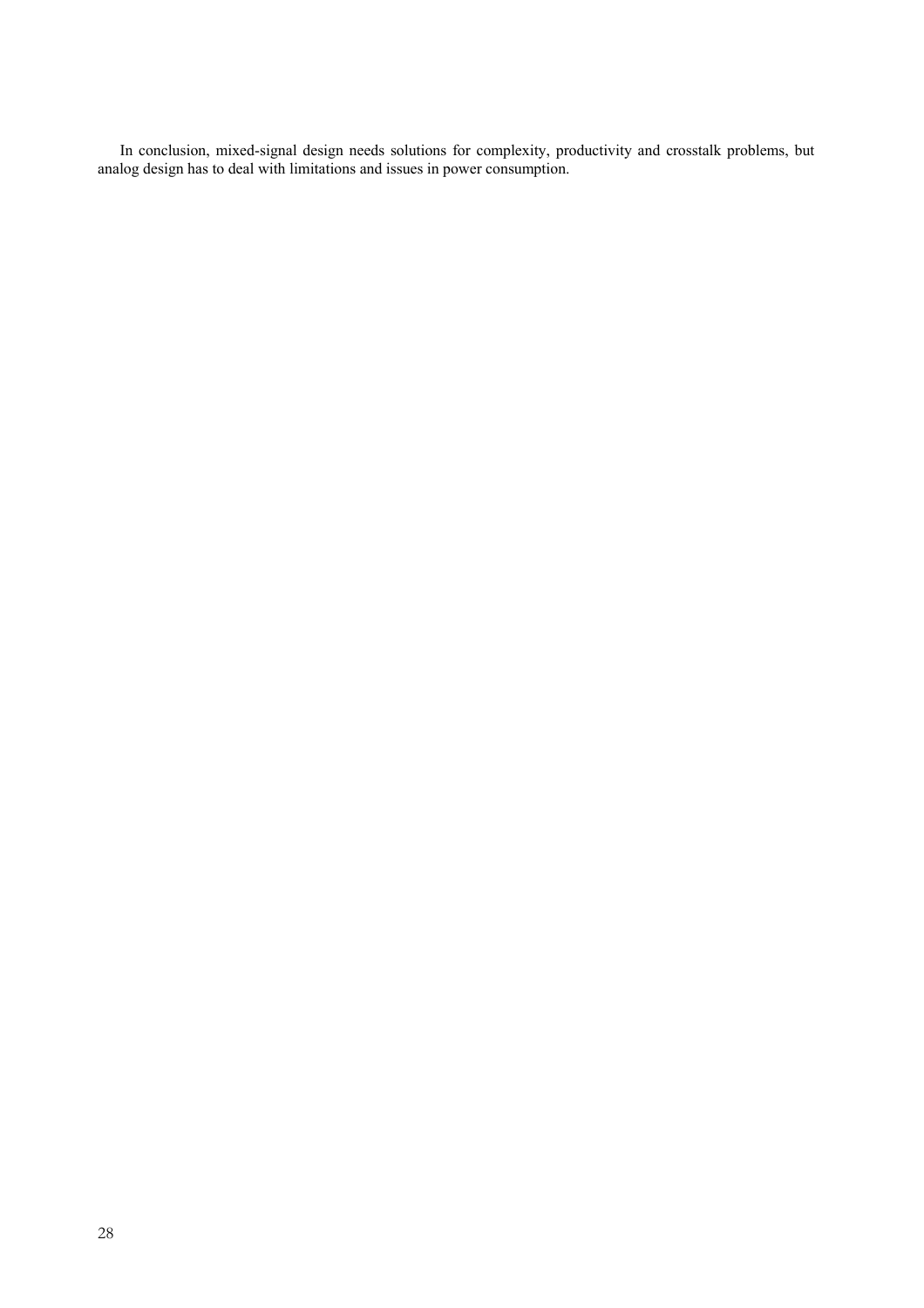## LECTURE 6.1: SINGLE CHIP HETEROGENEOUS MULTIPROCESSOR DESIGN

Author: *JoAnn M Paul*, Electrical and Computer Engineering, Center for Silicon System Implementation, Carnegie Mellon U., USA

#### Abstract:

The Single Chip Heterogeneous Multiprocessors (SCHMs) of future portable and handheld, "embedded," devices represent a hybrid style of computer design. These systems are not fully custom designs traditionally targeted by the Computer Aided Design (CAD) community nor general purpose designs traditionally targeted by the Computer Architecture (CA) community nor pure embedded designs traditionally targeted by the real-time (RT) community. Because they are design hybrids they represent an opportunity to re-visit design tools, simulators, benchmarks, programs, schedulers, and communication. Only if this opportunity is taken can new concepts for design be created. In this talk, I will identify some of the fundamental differences between traditional computer system design and the design of SCHMs.

## Area of interest:

This presentation identifies some of the fundamental differences between traditional computer system design and the design of SCHMs.

#### Addressed problem:

The Single Chip Heterogeneous Multiprocessors (SCHM) of future portable and handled (embedded) devices represent a hybrid style of computer design. These are not fully custom designs that are traditionally targeted by the computer Aided Design (CAD) community nor general purpose designs that are targeted by the Computer Architecture (CA) community nor pure embedded designs targeted by the real-time (RT) community. In fact, they are hybrid designs that represent an opportunity to re-visit design tools, simulators, benchmarks, programs, schedulers, and communication. New concepts can be created only if this opportunity is exploited.

## Solution:

It is a hybrid design where they propose a tool called MESH (Modelling Environment for Software and Hardware) to implement something different from the classical tools. MESH is based on high level modelling where MESH do the partitioning and analyse the power.

The MESH Simulator is a tool for high level (above instruction set simulation) modelling and performance estimation of heterogeneous systems on-Chips (SoCs). The MESH modelling environment grew out of concepts of Frequency Interleaving. The goal of the MESH modelling environment is to facilitate design space exploration by helping the designer to answer common early design questions such as: "Do I have enough processing resources for the application at hand?", "What kind and how many processors should I put in my system?", "How to choose interconnect and evaluate performance of the system?"

## LECTURE 6.2: ENERGY-EFFICIENT EMBEDDED SYSTEMS BY MEANS OF A CODESIGN OF APPLICATION DOMAINS

Author: *Patrick Schaumont*, UCLA, USA

## Abstract:

For reasons of energy-efficiency, modern embedded systems use specialized and distributed processing, implemented using programmable but specialized components. We present a system architecture called RINGS, as well as a tool called GEZEL to support the design of such heterogeneous multiprocessors. Our system design philosophy is to perform codesign of application domains (such as networking or security) rather than codesign of implementations (such as hardware and software). The RINGS system architecture combines specialized processing units with a general-purpose control component in a reconfigurable interconnection network. RINGS designs are explored, refined and validated in GEZEL, a design language and open-source design environment for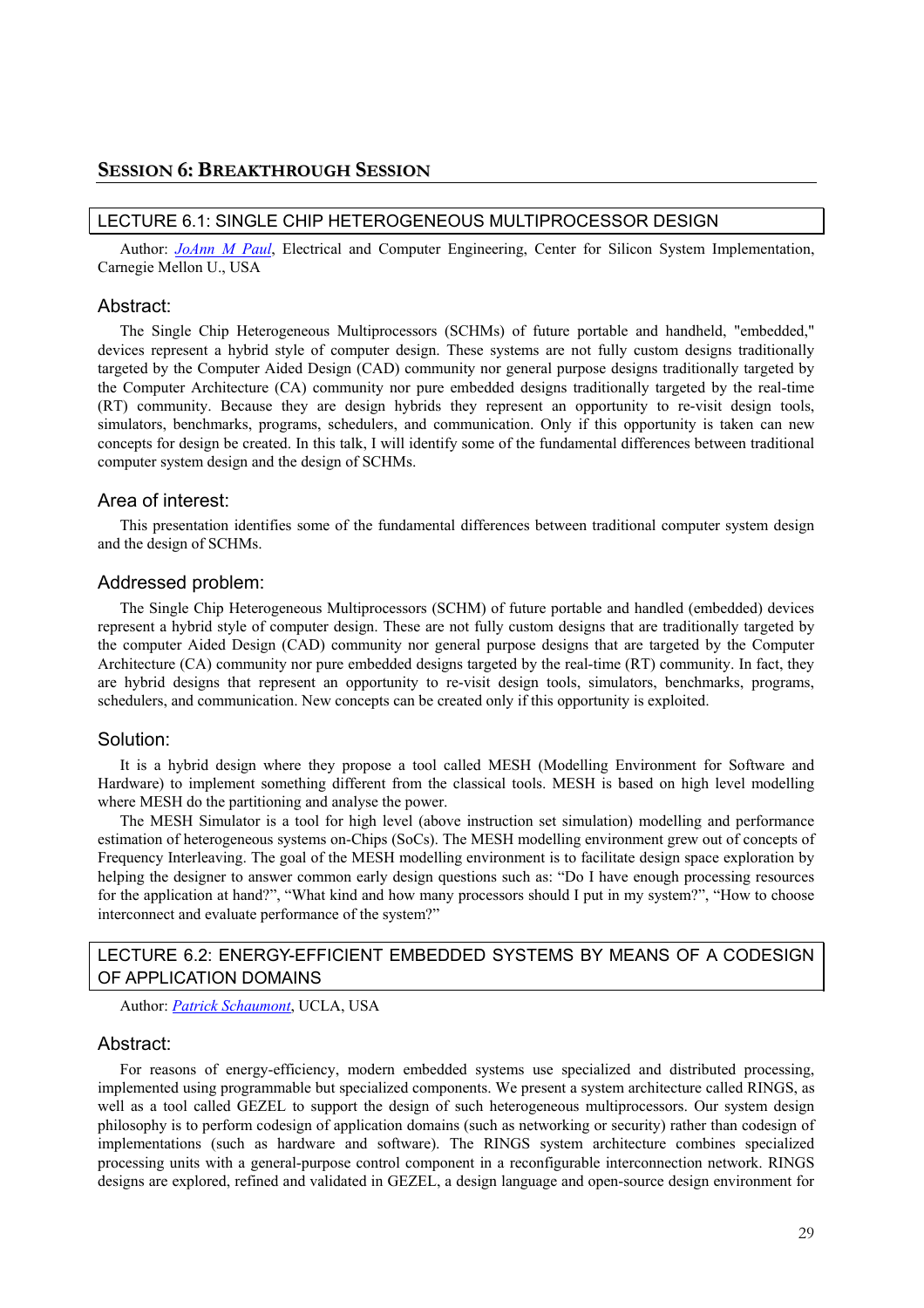domain-specific micro-architectures. We present demonstrator designs based on the RINGS system architecture and other sample applications of GEZEL.

## Area of interest:

This talk presents how embedded systems can be designed efficiently by using a design environment called GEZEL. This environment enables fast design space exploration, thus easing the design of efficient systems.

## Addressed problem:

For reasons of energy-efficiency, current embedded systems use specialized and distributed processing, implemented using programmable but specialized components. Energy-efficient systems means that not only they should provide low-power consumption, but also that component-utilization should be maximized. However, as embedded systems may change over time, the right degree of programmability and reconfigurability must be provided in order to allow systems to evolve. So the designer must face two contradictory issues: specialized components increase energy-efficiency but decrease flexibility, while programmable components decrease energyefficiency but increase programmability. Thus, the designer must have a way of finding out how to design energyefficient and programmable embedded systems. This work is focused on providing means to enable designers to explore many design options to find the right ratio between efficiency/programmability.

## Solution:

The proposed solution is to define a generic architecture called RINGS and a design environment for this architecture named GEZEL. RINGS is an application-domain architecture (in this work the focus was in securitydomain applications) that combines specialized processing units with general-purpose control components in a reconfigurable network. The RINGS architecture is illustrated in slide 9. To enable designers to explore different RINGS configurations, the GEZEL design environment was implemented. Subsystems are described using the GEZEL language, which represents the subsystem as FSM + data path, then GEZEL generates a simulation model of the system, which can be cycle-accurately simulated. One important remark is that only HW subsystems can be described in GEZEL. For simulating SW subsystems, GEZEL can be cosimulated with instruction-set simulators using memory-mapped cosimulation interfaces. The reason why the GEZEL language was developed is that first HW architects were more comfortable with it than SystemC for example, and it speeds up design iteration time. By design iteration time is meant, the consumed time to build the design and simulate it. The ThumbPod application was designed using this approach. Results that are illustrated in slide 22 show the design iteration time gain of using GEZEL in comparison to using SystemC.

## LECTURE 6.3: CACHE COHERENCY AND MEMORY CONSISTENCY IN NOC BASED SHARED MEMORY MULTIPROCESSOR SOC ARCHITECTURES

Author: *Frédéric Pétrot,* Dépt ASIM, LIP6, UPMC (Paris VI), France

## Abstract:

The 2003 ITRS Design report states that cutting down design costs can only be achieved by very large block reuse, and, although the same report notes that up to 80% of the design cost can be due to the embedded software, CPUs are major candidates for reuse in MPSoC. Embedded applications can usually be implemented as coarse grain parallel program, whose natural targets can be shared memory multiprocessor architectures. The presentation will review the cache coherency and memory consistency problems that arise in such architectures, and show that the increasing acceptance of NoC technology makes it difficult to use simple hardware schemes to solve them. Taking the SoC specificities into account, we define acceptable solutions to both problems.

## Area of interest:

This presentation deals with MP SoC design. It describes the problem of cache coherency and memory consistency in MP SoC using shared memory for task communications.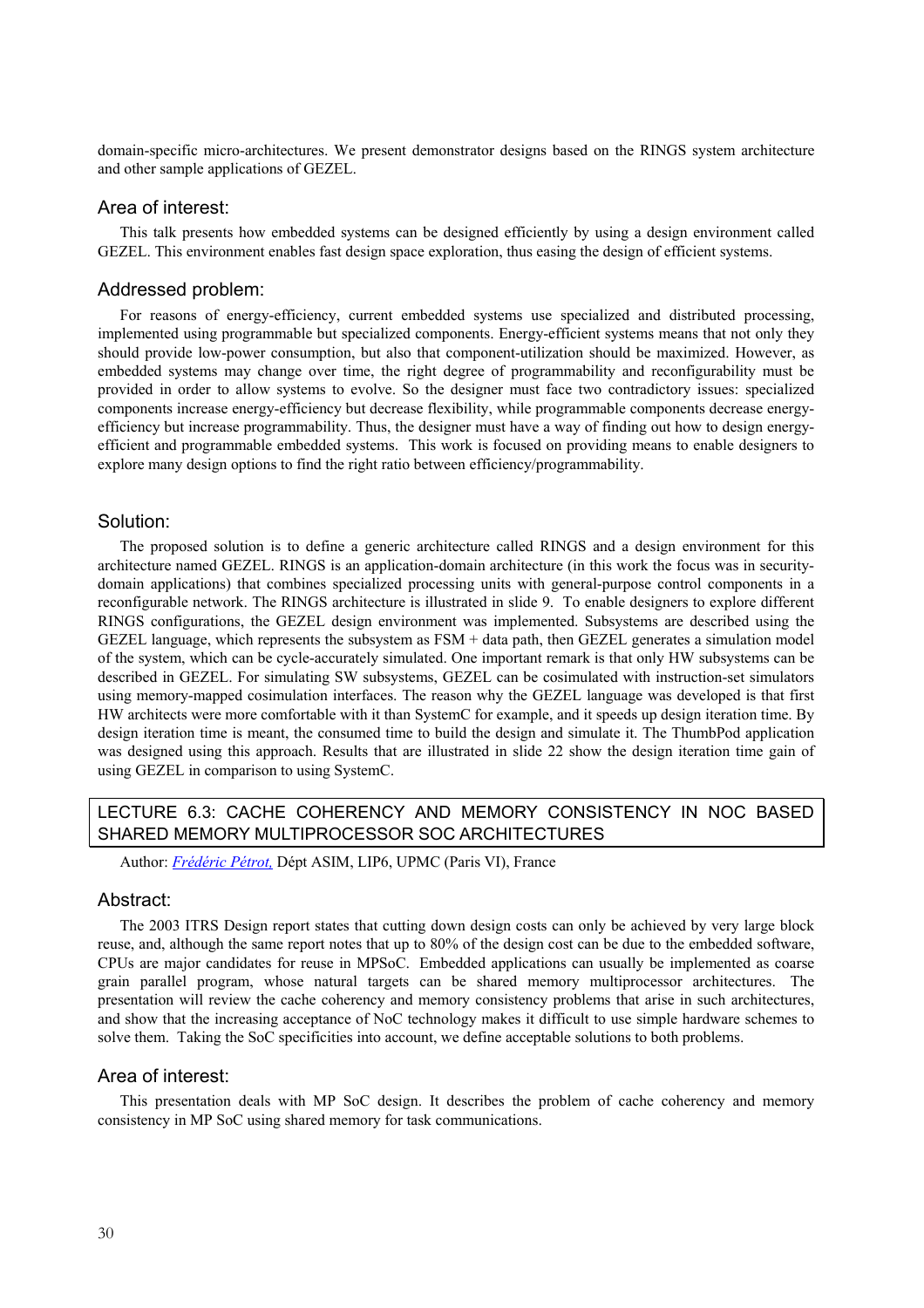## Addressed problem:

The example used to illustrate the presentation is based on a model of the application, which is composed of a set of tasks that communicate through FIFOs. It also uses a MP SoC HW platform composed of a communication network and processing elements, on which the application is mapped.

The problems of cache coherency are due to: (Slide 7)

- 1. The programming model: task sharing memory;
- 2. The software assumptions: for a given task the order of writing in memory respects the order of processor requests and read operations return the latest value;

So, when reaching synchronization point the problem is how to insure, for a set of tasks, memory/cache coherency and memory consistency. The problem of memory/cache coherency is illustrated through two examples: task migration (Slide 8) and shared data (Slide 9).

## Solution:

The cache coherency proposed solution requires: (Slide 11, Slide 11 to 13 give an illustration of the solution)

- 1. No task migration and one kernel per processor;
- 2. Cache data are local to a processor;
- 3. Make un-cached data shared with other processor.

The memory consistency problems are well known in pipelined processors:

- 1. RAW: Read After Write;
- 2. WAW: Write After Write;
- 3. WAR: Write After Read.

In the case of MP SoC the proposed solution is to make the initiators responsible of the memory order accesses and to use acknowledgement on all transfers (Slide 15-16).

## LECTURE 6.4: MULTIPLE TECHNOLOGIES WILL BE INTEGRATED IN FUTURE MPSOCS

Author: *Gabriela Nicolescu*, Ecole Polytechnique de Montréal, Canada

## Abstract:

Systems on chip are currently drivers for convergence of multiple technologies. In 2001 FRAM and FPGA were already integrated on chip; MEMS and chemical sensors were integrated in 2003; electro-optical is expected for 2004 and electro-biological for 2006. Thanks to the benefits that they will bring (e.g. less power consumption, less area, elimination of inter-chip communications, which can cause transmission delays, data corruption, and interference), the entrance of multi-technologies systems on chip in IC community is expected with optimism. However, their design is still a challenge and more work is required at the technological, architectural and system level. The presentation gives an overview of the challenges and possible solutions for system-level design of SoC including different technologies.

## Area of interest:

The context of this talk is the modelling and validation of heterogeneous systems having different components that can be designed at different abstraction levels. To handle information between components, we use different kind of interconnections. In order to be safe and to use a big bandwidth, the optical network seems to be an efficient alternative. But the problem also exists when using different models and simulators; and how to integrate all components together.

## Addressed problem:

How useful is the use of an optical network?

How to model an optical network?

How to model a heterogeneous system?

How to validate it in different steps of the design cycle?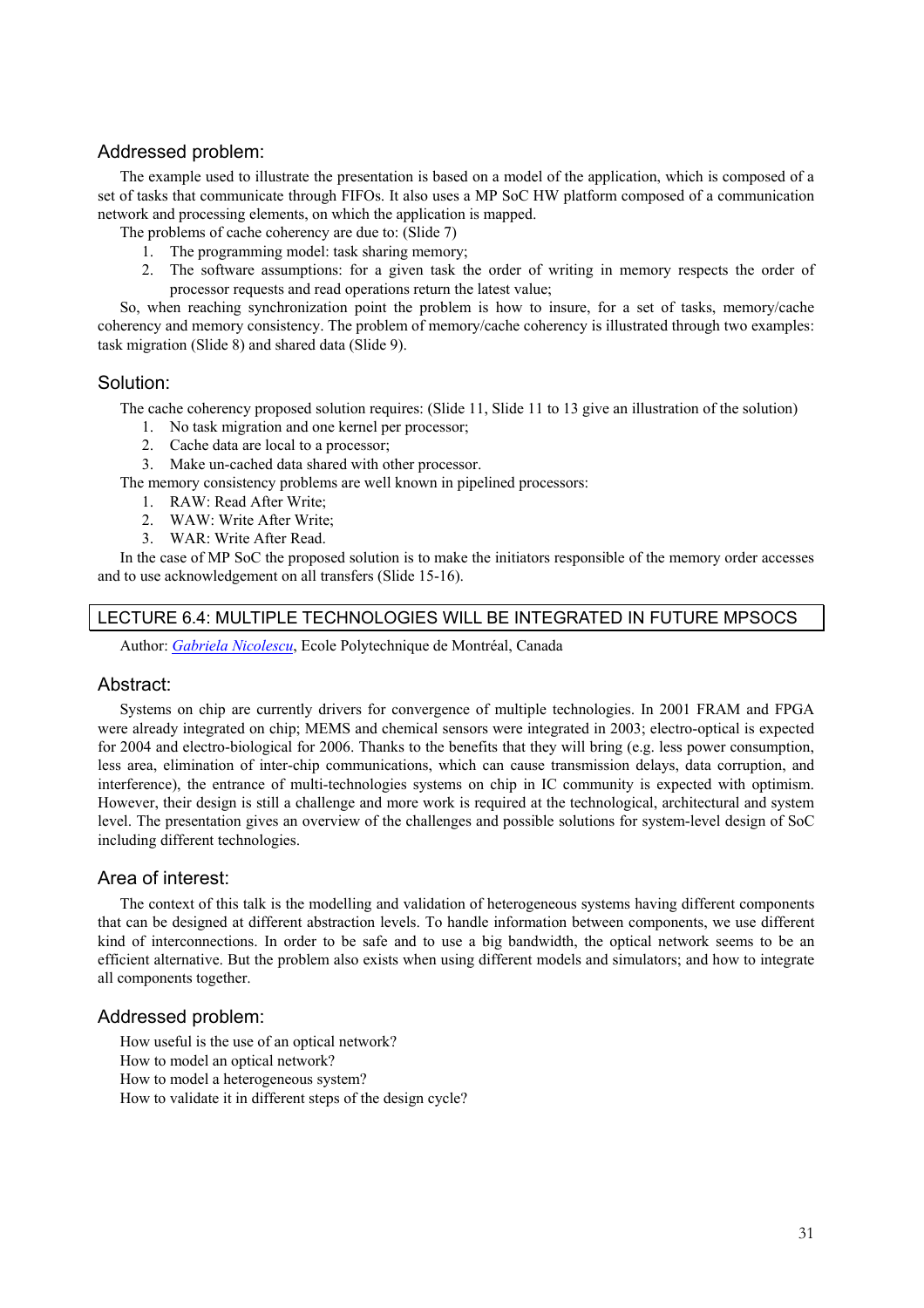## Solution:

The requirements for MPSoC platform design are flexibility, efficiency and short time to market. For this different alternatives are used. We need clean programming models and to have simple, predictable and scalable network on chip. To have this kind of interconnect, the optical one seems to be an efficient alternative. It can offer:

- 1. High bandwidth and density
- 2. Reduction of power dissipation
- 3. Relief of a broad range of design problems experienced in current electronic systems (crosstalk, voltage isolation, wave reflection)
- 4. Routing congestion problems alleviated

However, to model systems that contain different kinds of components (especially optical one), the definition of new CAD tools is mandatory. It consists on defining new specification and execution models. The major challenge then will be how to accommodate and validate the different application domains (optical, electrical, and mechanical). The solutions proposed in this talk were:

- 1. For the specification of heterogeneous systems, they use the concept of virtual component model. It consists in gathering the components in a wrapper. It is a set of virtual ports (internal ports and external ones). With this model we can hide heterogeneity and can have a global specification of a system.
- 2. For the validation, they use the cosimulation method to have a global execution model for their virtual specification. This cosimulation is done by generating adaptors between heterogeneous specification based on the use of a special library.

To show their approach, the speaker shows an example of an optical switcher.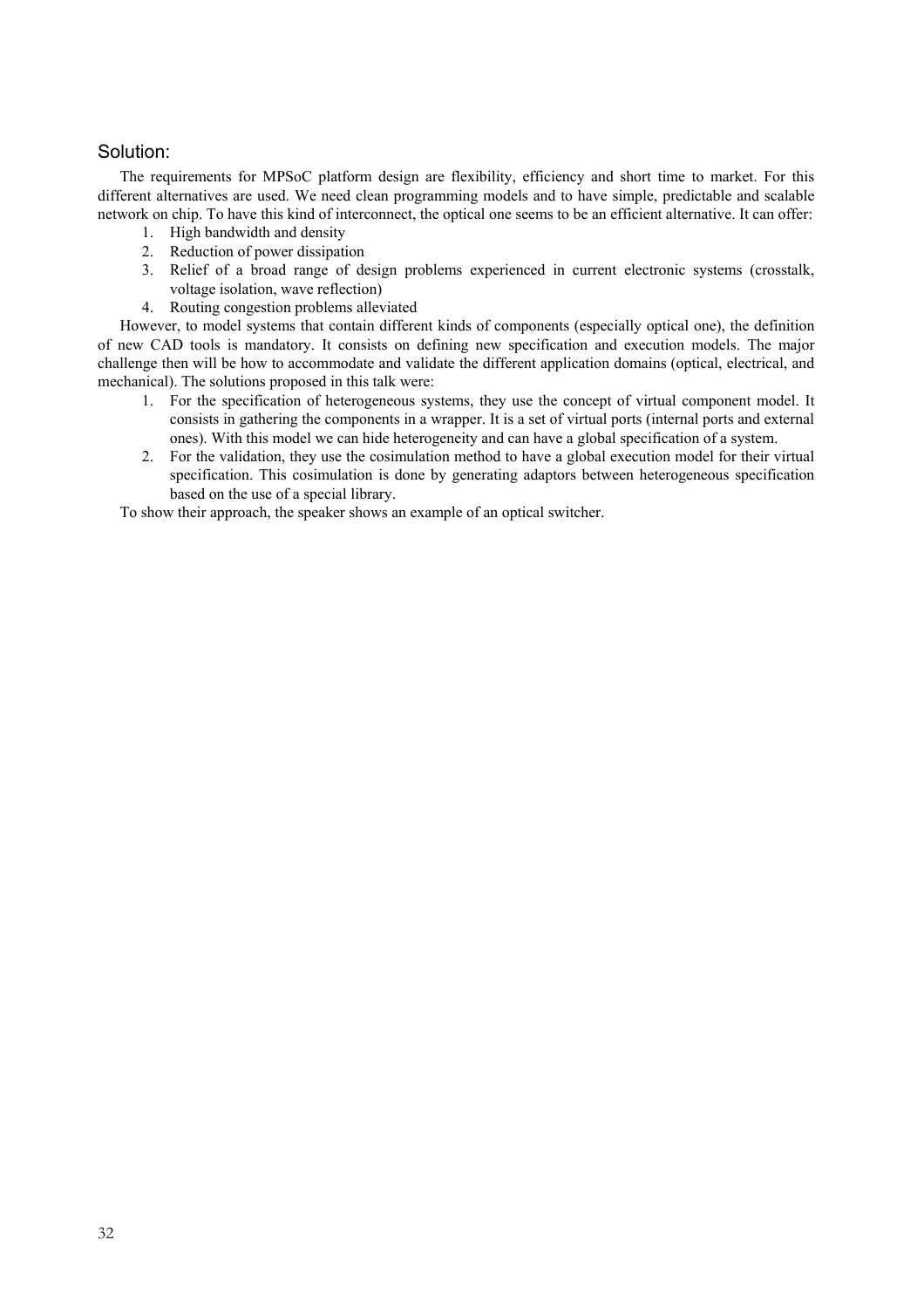## LECTURE 7.1: SOC-NETWORK FOR INTERLEAVING IN COMMUNICATIONS APPLICA-TIONS

Author: *Norbert Wehn* , University of Kaiserslautern, Germany

#### Abstract:

Interleaving is an important step on the physical layer in communication systems. It is used to minimize burst errors. Interleaving scrambles the data processing order to yield timing diversity. Sophisticated channel coding schemes such as Turbo- or LDPC Codes heavily rely on it. The interleaving process represents the bottleneck in high throughput architectures. In this talk we will present a NoC approach to break open this bottleneck. Random and regular topologies with optimized deadlock-free packet routing schemes are investigated. The different architectures are compared w.r.t. performance and VLSI implementation complexity.

## Area of interest:

This paper is related to the wireless communication based on MP-SoC. For its purpose, different "wireless base band algorithms" were developed, each of them requiring different architectural solutions.

#### Addressed problem:

The "wireless base band algorithms" are for inner modems, outer modems and channel coding (Slide 5). For the last category, different channel coding techniques exist: Turbo-Codes (based on parity check matrix) and LDPC Codes (based on interleaving), which are the most efficient (Slide 6). To implement them into MP-SoC, many challenges need to be taken into account: flexibility and scalability, low power/low energy, parallelism (Slide 4). Another big issue in wireless communications that needs to be taken into account is that "the data distribution is the actual bottleneck and NOT the data computations".

## Solution:

Experiments regarding some comparisons between serial implementations and parallel implementation were done for the LDPC Codes (Slides 9&11). The full parallelism is inefficient for this algorithm, in case of large block-sizes. In case of partially parallelism, the interleaving network becomes a bottleneck and conflicts in standard and communication might appear.

In order to cope with these conflicts at design times, dedicated permutation networks (Slide 15) and using suited schedule/assignments are required. To cope with the conflicts at run-time, specific topologies (mesh topologies, Slide 19), routing algorithms and flow controls (Slides 17&18) are required. Slide 20 presents a summary of conflict handling.

## LECTURE 7.2: HOMOGENEOUS PARALLEL PROCESSING ARCHITECTURE FOR VIDEO PROCESSING AND SOFTWARE

Author: *Takao Nishitani*, Kochi University of Technology (NEC Media & Information Labs), Japan

#### Abstract:

A consideration on video signal processor architecture, having parallel processing elements is described for future video SOC applications. The parallel processing merits are first described, and then our first trial on video signal processors with linear parallel processor approach is given. Finally, we will describe the improved version of video signal processor of a single chip SIMP machine which contains 128 PEs. The improved machine reduces capacity of input storage by introducing inter-communications to adjacent two PEs and has suitable functions to a newly introduce one dimensional "C" language by a global control RISC. The resulting chip has maximum processing speed of 50GOP with maximum power dissipation of 4W. This is 5 times faster and 1/10 lower power dissipation. It will be used for mobile safety control systems in near future.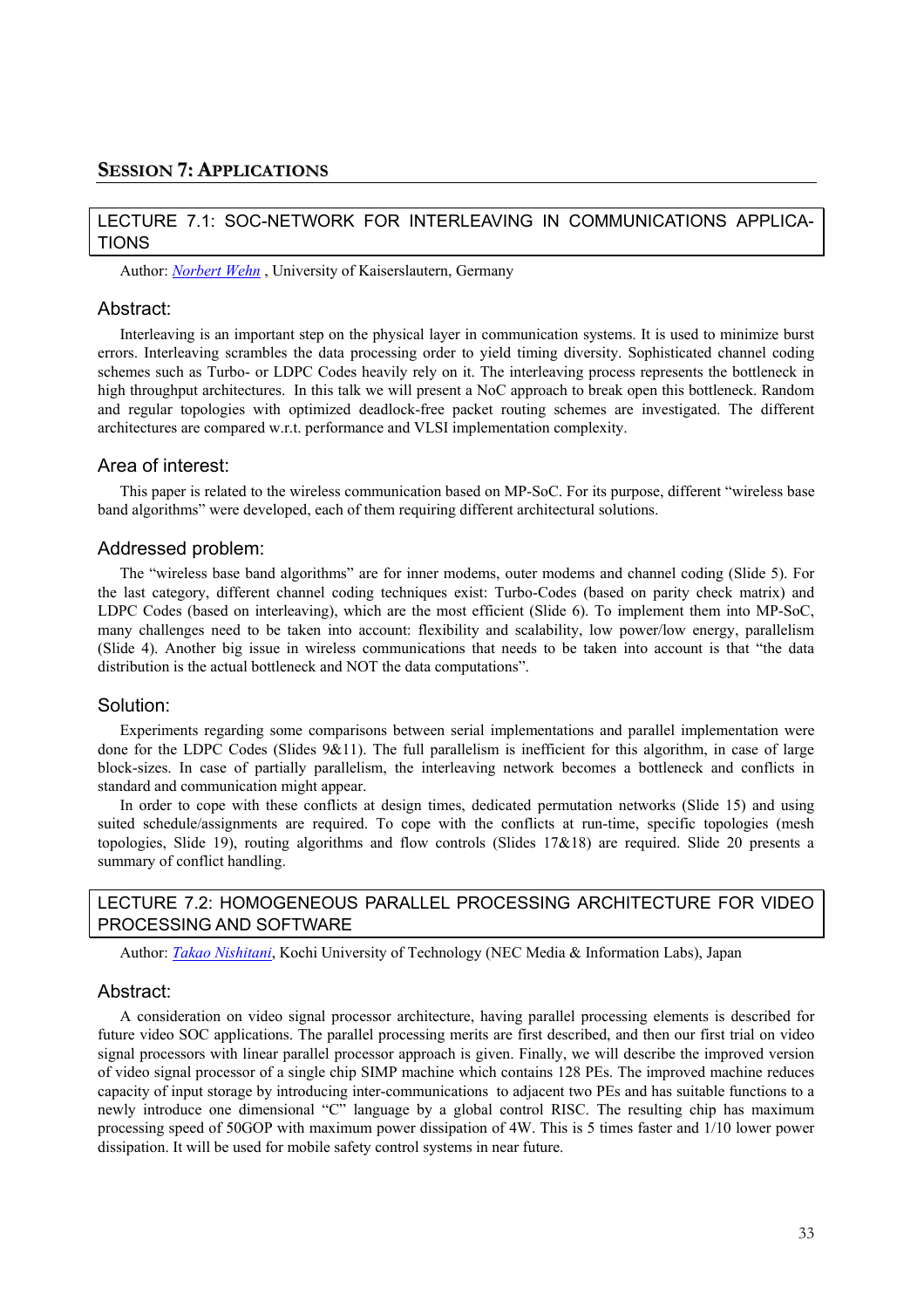## Area of interest:

Complex future applications embedded on cell phones design. These applications (object recognition including faces and letters and words translation) require high processing performance (Tetra Operation per Second TOPS).

## Addressed problem:

Cell phone has to offer high processing speed, at a low power and ease of programmability.

The Homogeneous parallel processing architecture could provide such capabilities.

## Solution:

First the context of this work was discussed, then the difficulties for face recognition application were presented: the illumination constraint is not taken into account for conventional approaches, thus conventional result is only about 50% of face identification. They propose a new approach based on pre-processing the data base of faces with the same illumination condition of the face to identify, before comparing them. This approach gives 96.1% of faces identification. But this approach also requires very high computation power (all faces in data base, which is supposed to contain a huge number, are processed!) estimated to 1 TOPS for only 100 registered people in database. However, this approach is easily supported by homogeneous multiprocessor (video/image domain specific) architecture (same processing to be done on all data base faces).

Then two approaches for video/image domain specific multiprocessor were identified:

- 1. Video signal processor (VSP)
	- a. Overlap technique (requires double memory size!)
	- b. Loosely coupled multiprocessor
	- c. C language programming for standard RISC chips
	- d. Homogeneous MP with video rate busses
- 2. Integrated Memory Array Processor (IMAP)
	- a. Tightly coupled multiprocessor
	- b. Homogeneous PE in a linear lines (SIMD linear array processor)
	- c. Expanded C language (One Dimensional)

They used the IMAP and introduced a communication between adjacent PE, added index addressing for an arbitrary processing area and enabled background I/O operation via shift registers (details on slides 14, 15, 16, 17).

At the end of this talk, TOPS DSP were presented (slides 23, 24, 25, 26) as a future component of future cell phones (once power problems solved)

Results shown:

- 1. Chip specification (slide22).
- 2. IMAP as the best architecture for programmability, high speed processing and low power capabilities.

## LECTURE 7.3: GPU ARCHITECTURES FOR GLOBAL ILLUMINATION AND BEYOND

Author: *Donald S. Fussell* , Department of Computer Sciences, The University of Texas at Austin

## Abstract:

Commodity graphics processing units (GPUs) are probably the most common high-performance specialized parallel processing units available today. A modern GPU is a SoC optimized to implement a z-buffer pipeline renderer similar to that of OpenGL. GPU architectures have been evolving toward greater programmability and hence more general utility. Recent work has demonstrated the feasibility of implementing more general and powerful rendering techniques such as ray tracing and radiosity on these more flexible GPUs for very limited classes of scenes. Our work aims at supporting real time global illumination for dynamic scenes as complex as those supported by today's z-buffer systems. This will allow a quantum leap in the image quality produced by commodity GPUs and catalyze their evolution toward more general-purpose programmable parallel machines. We see next generation GPU SoCs as comprising a number of multi-threaded cores optimized to support irregular computations involving spatial data structures in addition to more conventional streaming operations characteristic of today's GPUs. In this talk, we will motivate such architecture in terms of its suitability in supporting improvements in today's z-buffer rendering algorithms and in supporting real time ray tracing.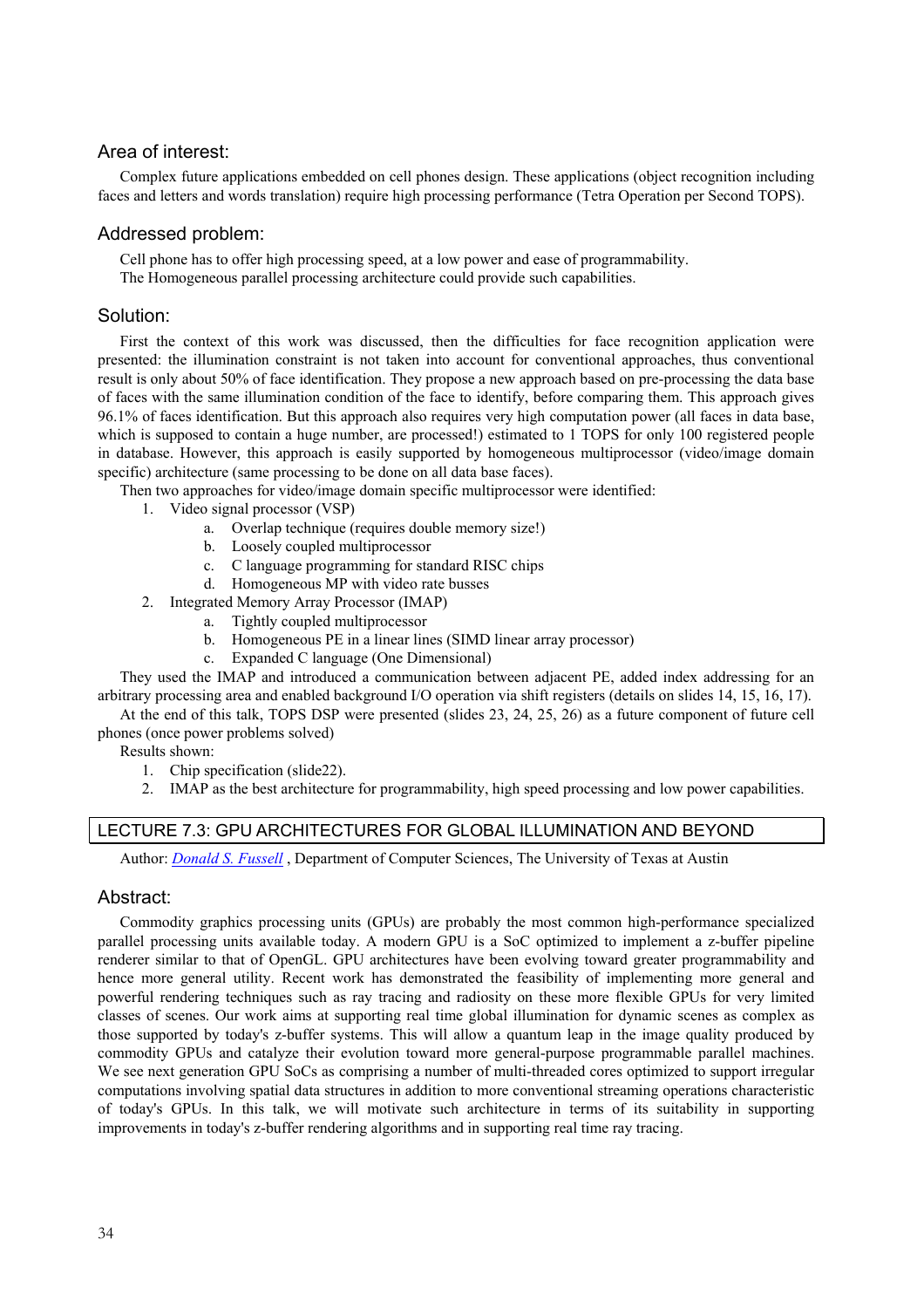## Area of interest:

This presentation approaches the graphics processing units (GPUs). It motivates architecture in terms of suitability in supporting improvements in today's z-buffer rendering algorithms and in supporting real time ray tracing.

## Addressed problem:

The GPUs are probably the most common high-performance specialised parallel processing units available today. The idea is to design a modern GPU as a SoC optimised to implement a z-buffer pipeline rendered. Recent work has demonstrated the feasibility of implementing more general and powerful rendering techniques such as ray tracing and radiosity on these more flexible for very limited classes of scenes.

## Solution:

The work aims at supporting real time global illumination for dynamic scenes as complex as those supported by today's z-buffer systems. This will allow a quantum leap in the image quality produced by commodity GPUs and catalyze their evolution toward more general –purpose programmable parallel machine.

The next generation GPU SoCs will comprise a number of multi-threads cores optimised to support irregular computations involving spatial data structures in addition to more conventional streaming operations characteristic of today's GPUs.

## LECTURE 7.4: PARALLEL PROGRAMMING MODELS AND PLATFORMS: APPLICATION TO NETWORKING AND MULTIMEDIA

Author: *Pierre Paulin* , STM, Canada

## Abstract:

We present the mapping of networking and multimedia applications to the StepNP flexible MP-SoC platform, using the MultiFlex MP programming environment. The MultiFlex environment supports two parallel programming models: a distributed system object component (DSOC) message passing model, and a symmetrical multi-processing (SMP) model using shared memory. We demonstrate the combined use of the MultiFlex MP Compilation tools, supported by high-speed hardware-assisted messaging, context-switching and dynamic task allocation in the StepNP platform. Four applications are presented, making use of both programming models:

- 1. IPv4 packet forwarding at 10 Gb/s
- 2. Traffic management at 2,5 Gb/s
- 3. MPEG4 video codec
- 4. 3G base station layer1, layer2 processing

## Area of interest:

This talk deals with the mapping of network and multimedia applications to the StepNP platform using the Multiflex MP programming environment. Both platform and programming environment were developed at ST Microelectronics-Canada.

## Addressed problem:

This work addresses one important MPSoC conception problem that is the mapping of a high-level programming model into an efficient architecture. Two important issues must be considered in order to provide a reasonable solution:

- 1. The employed programming model should make very few assumptions about the final architecture in order to be generic enough to be employed in almost any architecture;
- 2. The system architecture should be efficient enough to run multimedia and networks application which demand high performances.

So, the problem lies in how to satisfy these two conditions in a way that this mapping process could be semiautomated and eases design space exploration.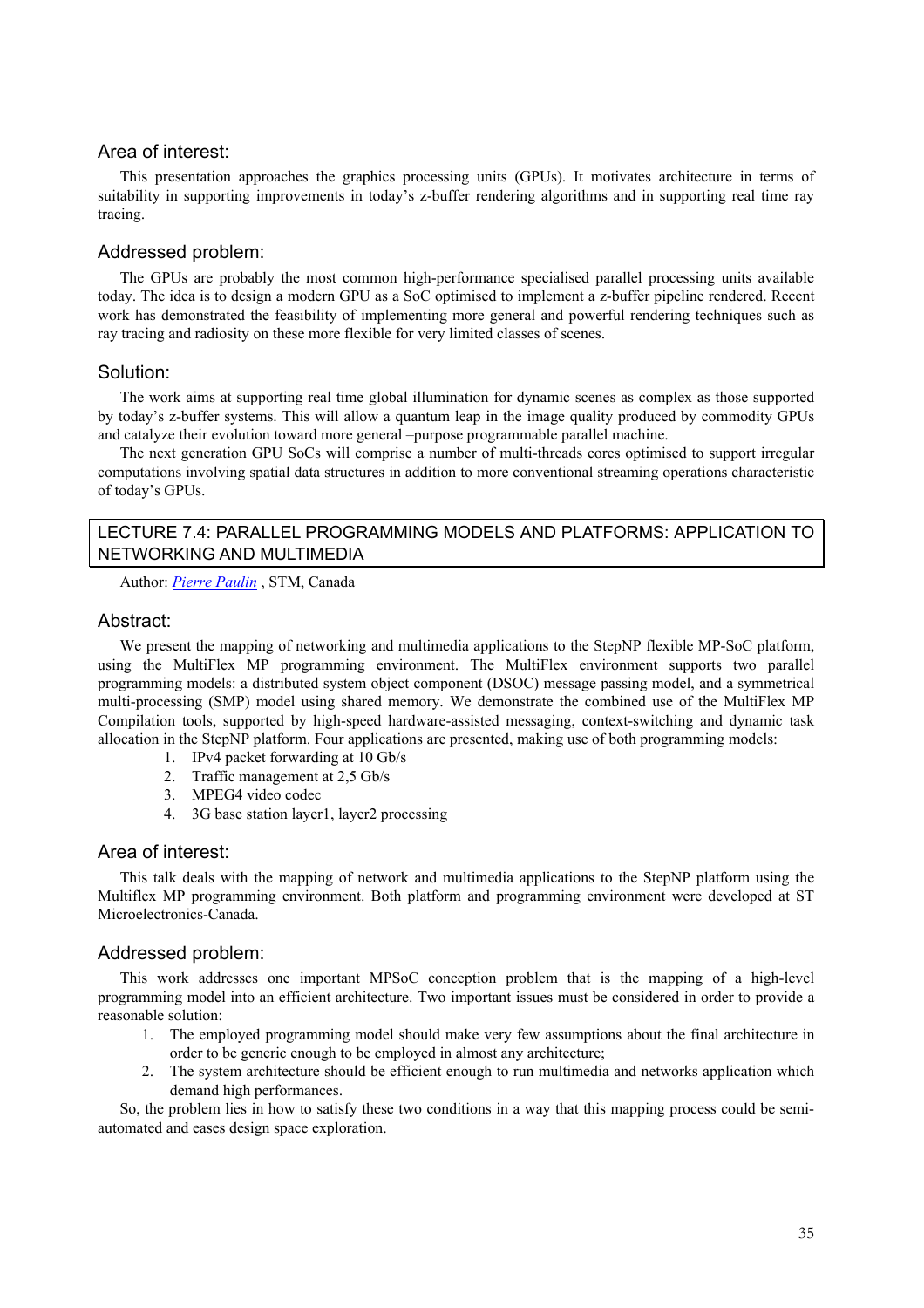## Solution:

The proposed solution is: (1) providing a flexible SoC platform called StepNP in which applications using high-level programming models could be mapped onto ; (2) providing the MultiFlex programming environment which helps the application to platform mapping by offering many facilities such as: SW drivers generation, profiling, HW interfaces generation, etc.

In order to achieve the easy application to platform mapping some issues were considered when defining the StepNP platform:

- 1. The platform should be simple, regular and predictable
- 2. It should use industry standards for processing elements, interconnects and I/O.
- 3. It should simplify the use of legacy architectures.
- 4. It must provide means for providing high-performance architectures

StepNP, then, tries to satisfy all of these issues by being a multi-processor and multi-thread platform. It consists of several processing elements (PEs) and I/O units interconnected by a NoC. Processing elements can be DSPs, MCUs, FPGAs, etc. Additionally, processors options are: MIPS, ARM, PowerPCs, Tensilica Xtensa, etc. The key benefit of this platform for achieving high performances is provided by the HW multithreading implementation.

The MultiFlex programming environment is in charge of easing the mapping process. For this, applications must be specified using two proposed parallel programming models: DSOC (Distributed System Object Component) and SMP (Symmetric Multiprocessing). Specifications must also have user-defined parallelism, i.e, users must define task partitioning.

While in the talk DSOC is presented as Message Passing model, it can be viewed more like a RMI (Remote Method Invocation) model. It is based on the concepts of distributed objects provided by CORBA, DCOM, etc (see slide 9). Inter-object communication is done through standard interfaces. And these interfaces are specified by an IDL. Data going from one object to another are converted to a platform-independent format in order to make no mapping assumptions. The Message Passing engine and the Object Request Broker are implemented in HW in the StepNP platform, which speed up object communication and scheduling respectively (see slide 11). The other programming model is SMP, which is based on the shared memory communication model (see slide 12). DSOC objects can optionally have internal SMP programming models. This allows for interoperable message passing and SMP models. One important reason to use this model is that it is more suitable to multimedia applications, as we do not want objects sending frequently large chunks of data to each other. The MultiFlex environment then has several tools that synthesize from the IDL: drivers between different OS, drivers between SW PEs and NoC, HW interfaces between HW PEs and NoC. Additionally, it has some analysis tools to guide the designer's mapping decisions.

For performance issues, in the StepNP one part of the OS was moved to HW. It was the scheduling mechanism. Results showed that moving this mechanism to HW improved the performance of the applications designed in the environment. In one of the examples showed in the talk, which was the MPEG4 codec a priority-less scheduling mechanism was implemented.

The results they got showed that they were able to design very efficient architectures using StepNP. Moreover the MultiFlex environment enabled them to analyze in detail the trade-off of moving some parts from SW to HW, and also some mapping decisions (see slides 17-22).

## LECTURE 7.5: MP SYSTEM-ON-CHIP: EMBEDDED TEST, DIAGNOSIS AND REPAIR IN **PRACTICE**

Author: *Yervant Zorian*, Virage Logic, USA

#### Abstract:

Spurred by technology leading to the availability of millions of gates per chip, system-level integration is evolving as a common paradigm, allowing entire systems to be built on a single chip. This tutorial presents the state-of-the-art in system-level integration and addresses the strategies and current industrial practices in the test and diagnosis of system-on-chip. It discusses the requirements for test reuse in hierarchical design, such as embedded test strategies for individual cores, diagnosis and repair mechanisms, test interface standardization, and embedded test management and integration at the complex System-on-Chip level. Industrial experiences will be shared with the audience.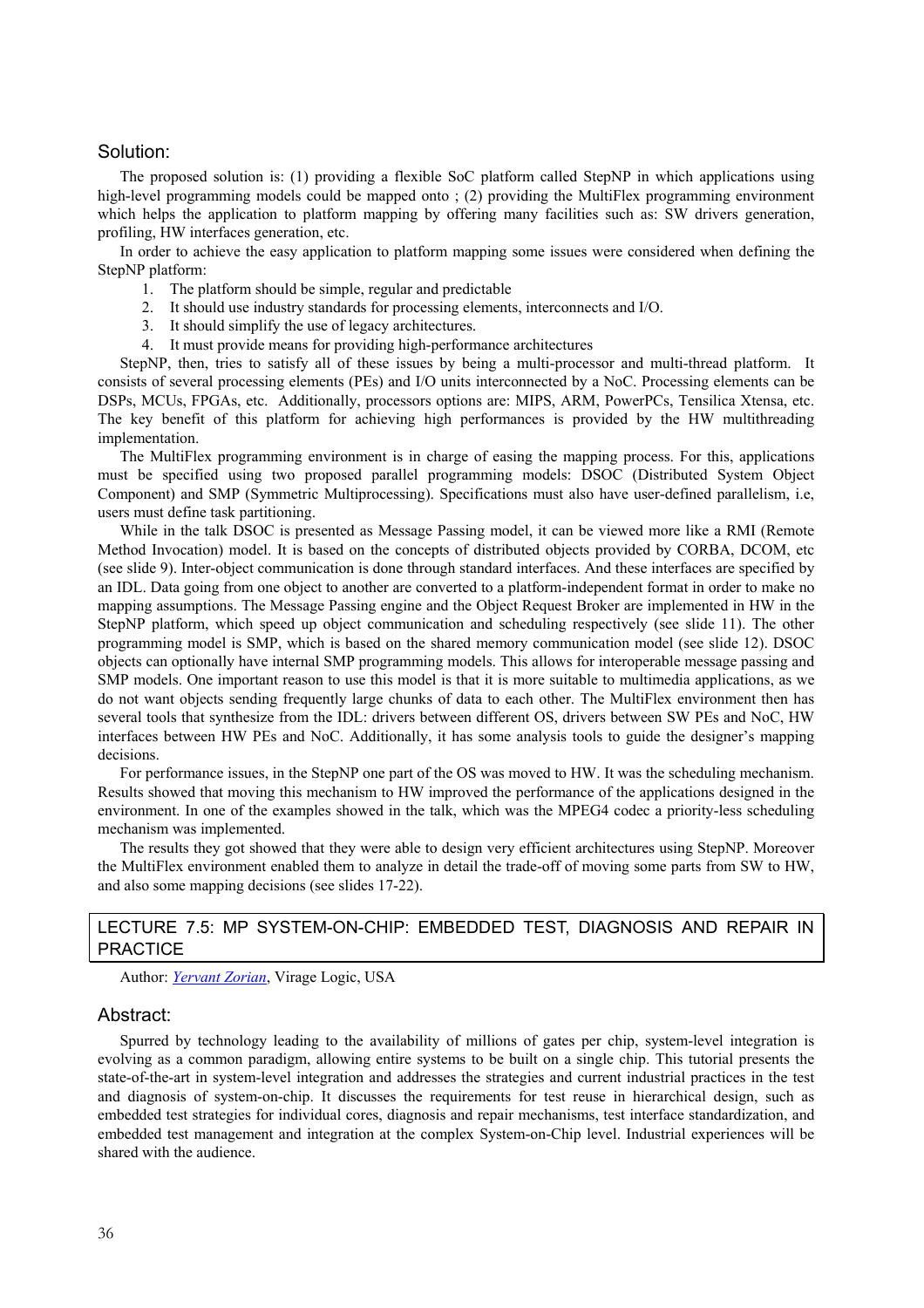## Area of interest:

This tutorial presents the state-of-the-art in system-level integration and addresses the strategies and current industrial practices in the test and diagnosis of system-on-chip.

## Addressed problem:

This presentation discusses the requirements for test reuse in hierarchical design, such as embedded test strategies for individual cores, diagnosis and repair mechanisms, test interface standardization, and embedded test management and integration at the complex System-on-Chip level.

#### Solution:

In this presentation for the yield optimization Infrastructure IP (I-IP) is introduced. I-IP includes IP for process monitoring, IP for testing, IP for diagnosis and debug, IP for repair, IP for characterization & measurement, and IP for robustness and fault tolerance. Also distributed infrastructure IP design is introduced.

The presentation proposes leveraging I-IPs for higher yield and reliability and for time-to-volume acceleration. And also yield optimized loops, leveraged at different product realization steps during design, fabrication, test and in-field, are introduced.

## LECTURE 7.6: SYSTEM ENGINEERING OF MPSOC SOLUTION FOR DIGITAL AM-FM CHIPSET

Author: *Michel Sarlotte*, Thales Communications, France

#### Abstract:

The new standard DRM for digital radio broadcast in AM band requires integrated devices. At low cost and very low power consumption. A chipset has therefore been designed based upon an ARM9 multi-cores architecture. The talk introduces the application itself and the HW architecture of the SoC. Then the issues for the best tradeoff of the DSP treatments in floating point versus fixed point are presented. The embedded SW including physical layer, receiver management, the applications layer and the global sequencer upon a real-time OS - is covered, issuing both data flow and memory architectures. The HW/SW codesign process is addressed, focusing on real time and debug aspects. A roadmap is presented. Future improvements of the MPSOC solution are outlined: low power, memory optimization, introduction of AFS mode, reconfigurability for multi-service multiple-standards.

## Area of interest:

The radio communication is based mainly on AM and FM based communication.

## Addressed problem:

Taking into account, that the FM provides very high sound quality close to the source but very small area coverage, and the AM provides low sound quality but very big area coverage, moving the sound quality of FM to the AM is a challenge. (Slide 3)

## Solution:

The solution proposed is Digital AM implemented in MP-SoC. To achieve this, different architectural challenges need to be explored. The choice of the processing elements (DSPs, RISCs or Dedicated Processors) was investigated. (Slides 9&10).

Finally, the selected architecture is based on 2 ARM processors  $+ 2$  co-processors. The main reason why this configuration was selected is to cover the gap between the fixed/floating point, power consumption, addressing capabilities and SW development environment (Slide 11). Also, strategies of verification/validation methodologies were presented. (Slides 16…20)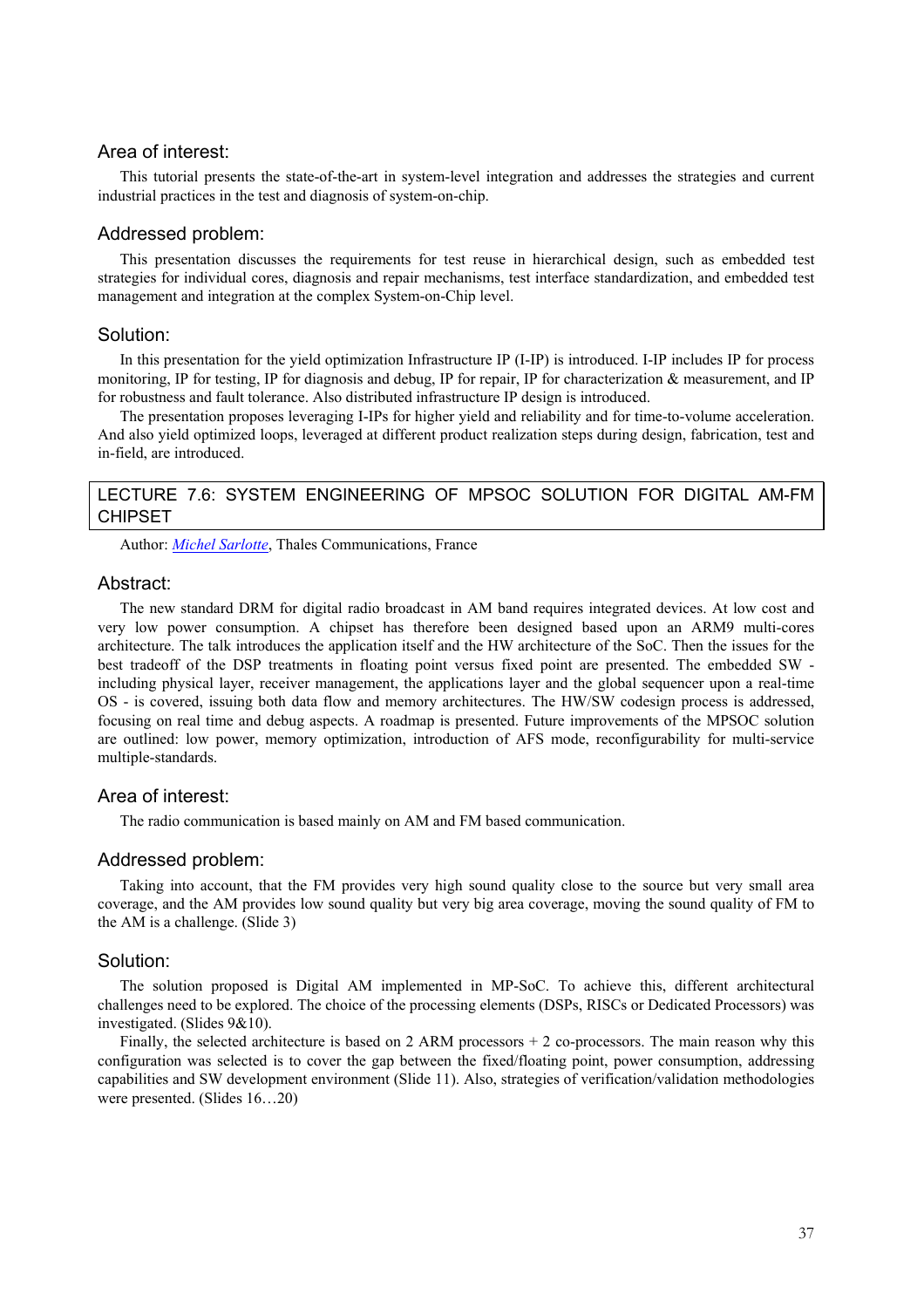#### LECTURE 8.1: SYNTHESIS OF RELIABLE NOCS

Author: *Giovanni De Micheli* , Stanford U., USA

#### Abstract:

This presentation will address two issues. The first one is the synthesis of NoCs from high-level structural models. The second is how to improve communication reliability by using encoding and redundancy.

## Area of interest:

This presentation addresses two issues. The first one is the introduction of dependable design by using redundancy and power management. The second is to support reliability in micro network (network on chip) by using encoding and decoding redundant blocks.

#### Addressed problem:

In system on chip design, on the one hand, we should consider performance, energy consumption and cost. On the other hand we should also consider correctness, reliability, safety and robustness. We can see the importance of the dependable design in application domains from the traditional applications like aircraft engine control, or nuclear industry to newer critical-computation applications like health industry, banking, etc.. And as the system becomes bigger the reliability problem becomes more important.

## Solution:

In the presentation providing component redundancy and power management are introduced as a solution to improve reliability. For example, in a system we can add the stand by cores such that this core can be replaced when the operating core fails. And also using power management can decrease failure rates by providing for load and stress sharing. For interconnect design for MP SoC multiple source/destination paths implementation, and redundant logic for error detection and correction in each layer of physical links, switches and routers, network interfaces, processor cores are introduced to increase reliability.

In this presentation one experimental result shows that under the same mean time to failure (MTTF) the average energy of the communication link is decreased by using redundant encoder/decoder blocks in the communication link, especially AMBA bus compared to that of the original AMBA bus. This result shows that adding redundant blocks for error detection and correction is a good approach to improve reliability and power efficiency.

#### LECTURE 8.2: PREDICTABLE SYSTEMS: REALITY, OR JUST AN ILLUSION?

Author: *Kees Goossens* , Philips Research Laboratories, The Netherlands

## Abstract:

Consumer electronics products are often embedded, real time, and to some extent safety critical. It makes sense to build systems on a chip that provide these characteristics by having architectures that are somehow predictable. In this talk we discuss what predictability means, if we should strive for it, if it can be achieved at all, and if so, how. We pay particular attention to the interconnection, which is crucial in communication-centric design.

## Area of interest:

This presentation deals with MP SoC design for consumer electronic products.

## Addressed problem:

The design method described in this presentation is communication centric. Communication becomes important in case of large system composed of many IPs. The problem is to ensure their interconnection and the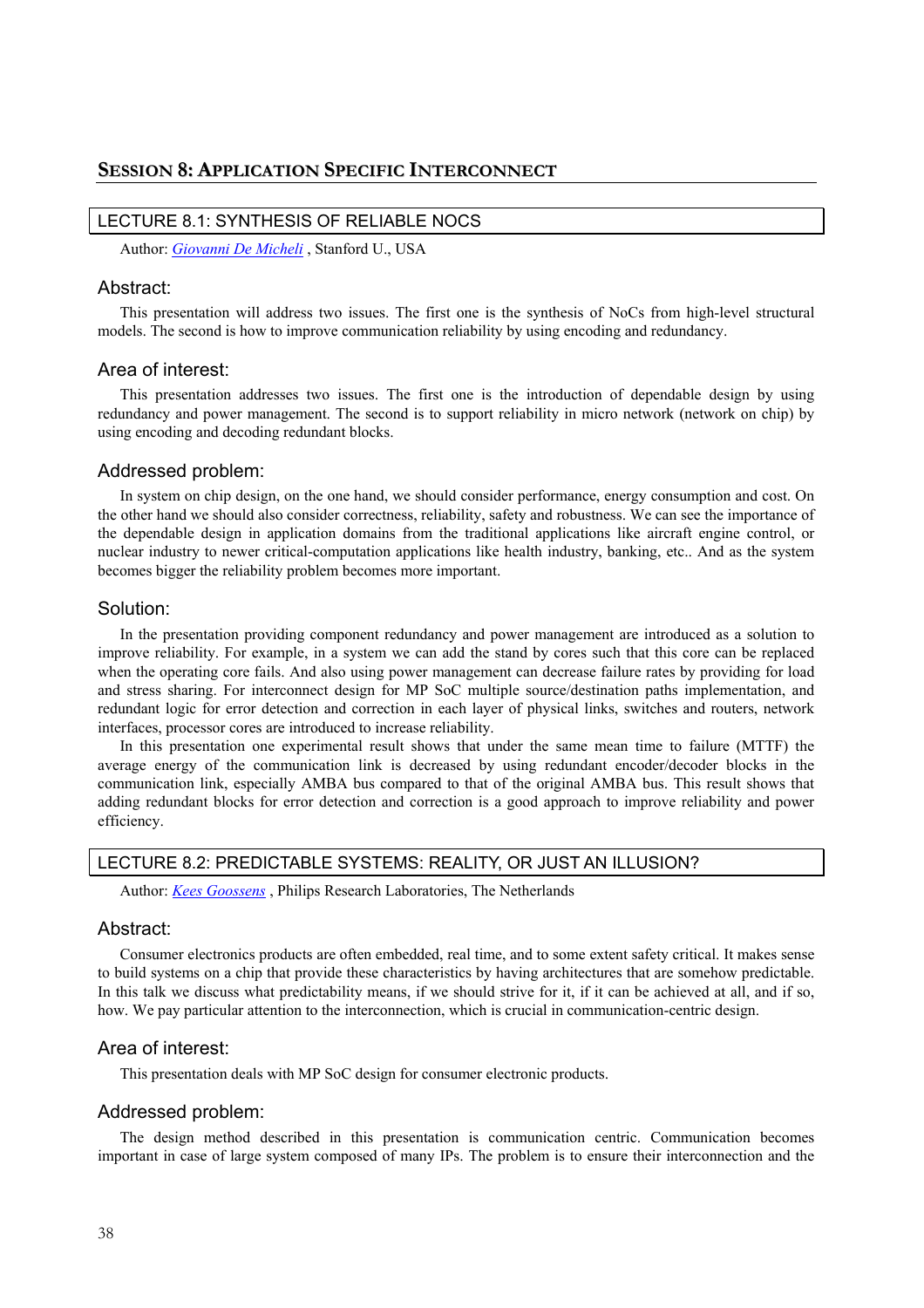system predictability. An illustration of unpredictability is given in slide 7 and slides 9-10 define the sources of the problem.

## Solution:

The solution is based on a NoC centric approach using Quality of Service and best effort (slide 11). The concept of Quality of Service is defined as: (slide 12 to 16)

- 1. Services;
- 2. Guarantees:
- 3. Quality of service.

The proposed solution can be divided into four points:

- 1. For unpredictable resource usage use QoS to characterise resource usage;
- 2. For unpredictable resources use calibration and predictable design;
- 3. For resources that are shared by multiple users use resource management and services;
- 4. For users using multiple resources this is separated through guaranteed services.

Moreover, unpredictability can be simplified through simple choices (Slides 17 to 20), for instance, using local memory data can solve cache problems.



The example used to illustrate the solution is based on this Aethereal NoC (Slides 31 to 23), which characteristics are:

- 1. To decouple IP implementations through the separation of computation and communication;
- 2. To focus on guaranteed communication services;
- 3. To offer best effort for high resource utilisation;
- 4. To perform verification of communication;
- 5. To decouple interconnect and IP verifications.

The presentation then describes the proposed flow for NoC generation. This flow is shown in the above figure.

## LECTURE 8.3: SPIDERGON A NOC FOR FUTURE SMP ARCHITECTURES

Author: *Marcello Coppola* , STM, France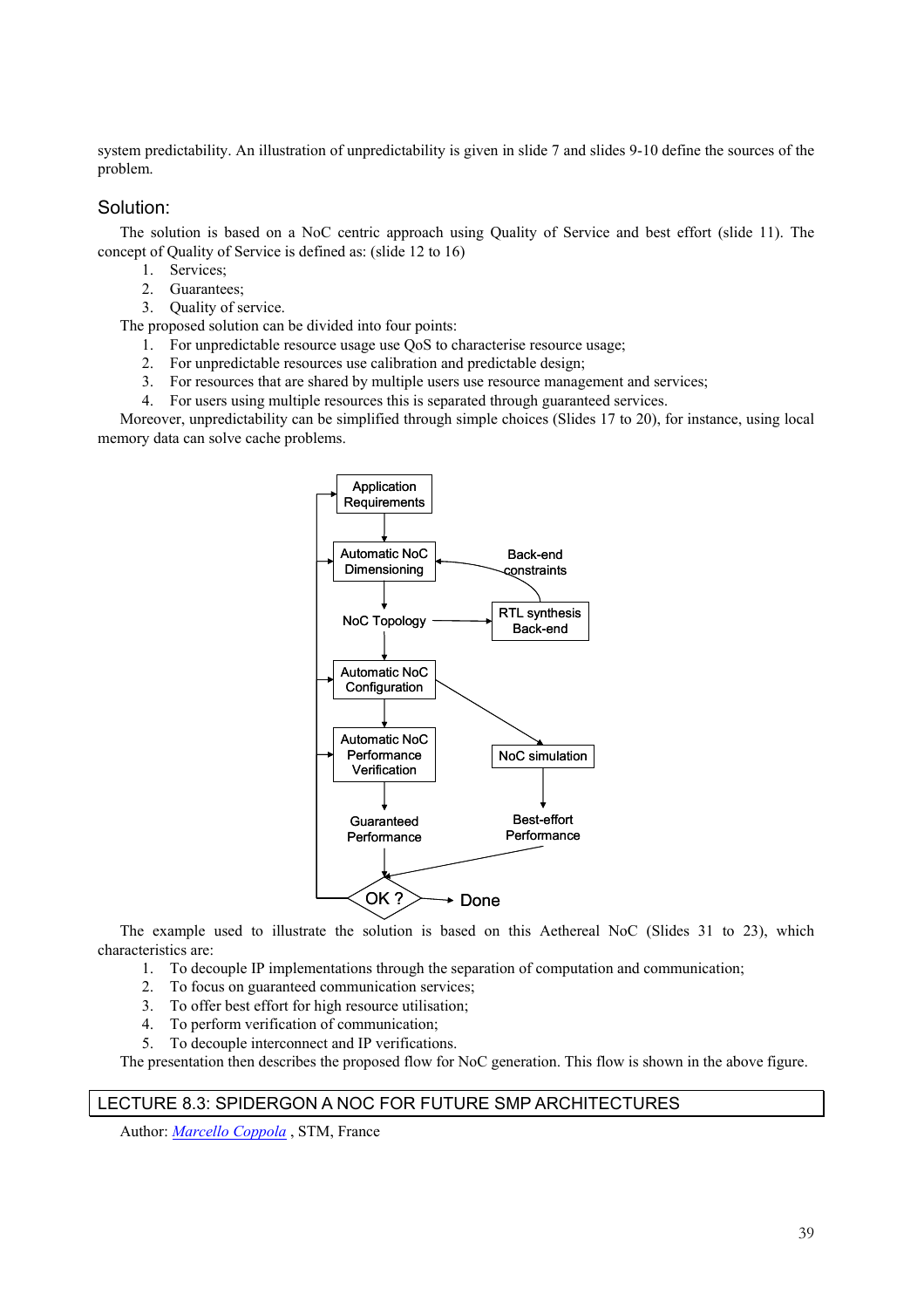## Abstract:

My presentation will give a overview about a NoC for future SMP architectures that will be developed in AST. Such NoC, called Spidergon, is a packet-switching NoC based on a scalable topology, which includes the OCTAGON NoC as the 8-node member of the family.

## Area of interest:

The motivation of this work is the growing system complexity, and the more and more demanding multimedia applications. The network evolution has to follow the same direction, because it is the key point for system integration.

The SW is a new challenging MPSoC design factor, because it becomes more and more complex and it takes most of the design area. This induces the need of adapted programming models.

#### Addressed problem:

Spidergon is a packet-switching NoC, based on a scalable topology of the Octagon NoC and the STBus experience. A NoC is composed of a set of on-chip routers and network interfaces that transport packets between different sub-systems.

The Spidergon aims at the best trade-off between complexity and performance. A fixed topology like Octagon is suited for this approach, because it leads to a low-cost and still high performance implementation.

#### Solution:

The Spidergon interconnects a generic even number of nodes, with fixed properties concerning the diameter of the network and the number of existing links.

The comparison with a Mesh implementation is presented. The Mesh network has intermediary nodes increasing the number of links, and reducing the maximum delay.

The routing is realized in two steps: (1) at packet generation – in the Network Interface – and (2) during packet traveling – in the router. It does not have a routing table, and it is based only on a logic function for simple decision making. This simple logic differentiates Spidergon from Octagon and makes it efficient: because it does not have routing tables and consequently no latency induced by routing.

For the moment, it does not support QoS. Previous architectures (like STBus) offer this feature, and that's why, the application demands should be studied in order to evaluate if Spidergon should also support QoS.

The Spidergon communication is implemented at three levels of abstraction: message, packet and FLIT (FLow control digIT).

The router design is based on:

- 1. virtual and fast wormhole,
- 2. simple and high abstraction send/receive protocol, with adaptive packet lengths,
- 3. for the system reliability the routing is not adaptive,
- 4. for area costs it does not contain routing tables,
- 5. the best performance is obtained with the output queuing mechanism,
- 6. the QoS is not yet implemented.

The router scheme is presented in slide 21.

1. A question to be answered by exploring different application features is: is it worthwhile to replace the NoC with a bus.

## LECTURE 8.4: IP REUSE AND INTEGRATION IN MPSOC: HIGHLY CONFIGURABLE PRO-**CESSORS**

Author: *Grant Martin* , Chief Scientist, Tensilica Inc., USA

#### Abstract:

It is quite likely that your MPSoC will not contain all your own blocks, especially your own programmable processors. Although sourcing and integrating 3rd. party IP blocks have made some progress in recent years, there is still more to be done to make the integration flow easier and more comprehensive. This tutorial will outline design and integration flows for re-using IP blocks, using a major commercial extendible and configurable processor as the key example. Highly configurable processors, which will form the heart of MPSoC, have some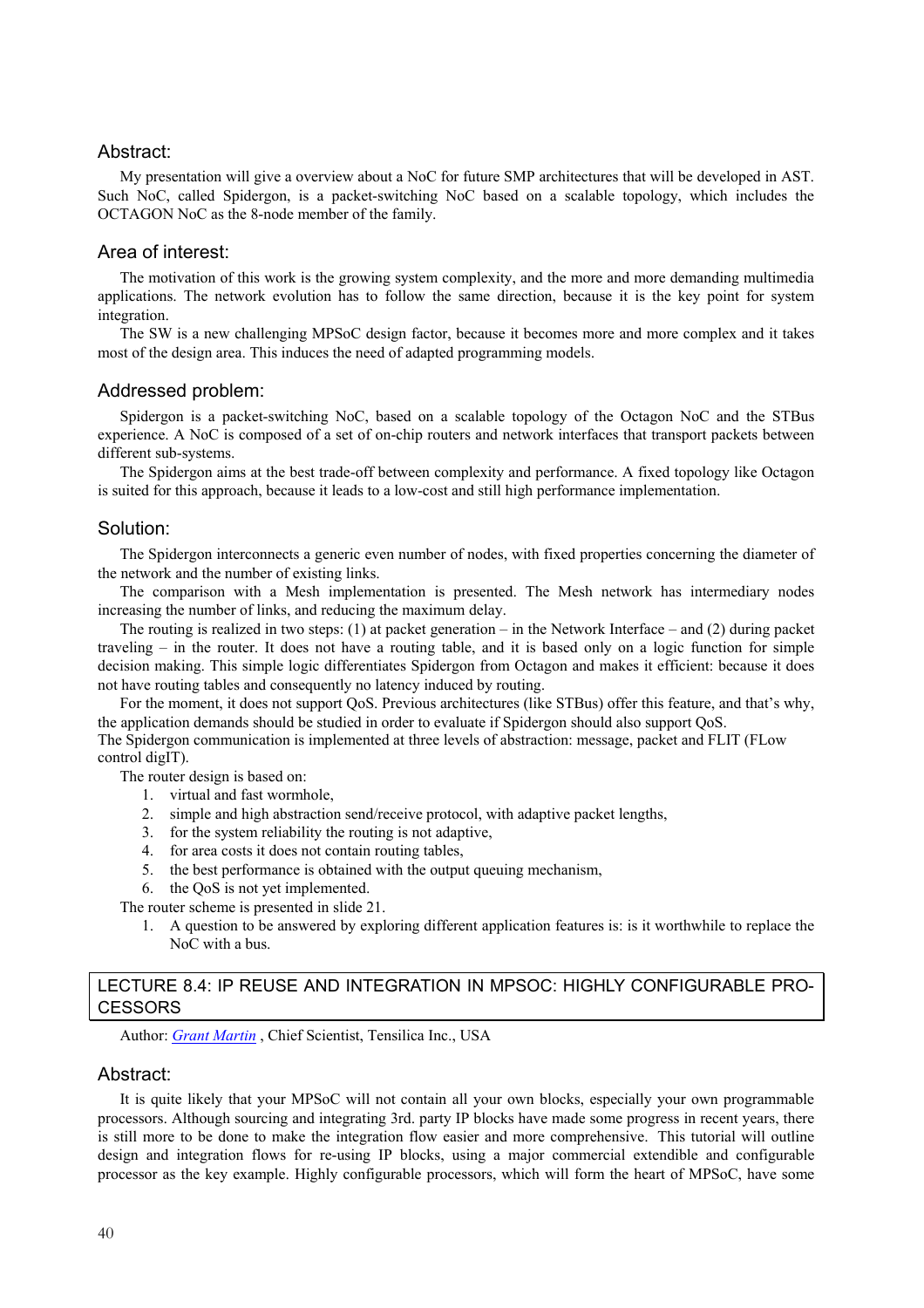unique characteristics which pose integration challenges beyond those of static hardware and software IP blocks. The talk will also touch on some of the new trends and requirements for more effective IP integration, including emerging standards and system-level integration concerns.

## Area of interest:

This presentation covers the design and integration flows for re-using IP blocks, and some of the new requirements for more effective IP integration, including emerging standards and system-level integration concerns.

## Addressed problem:

In his talk, the speaker treats the creation and integration of "Static IP" and "Highly configurable IP". He introduces the SoC design flow using "Static IP"(Slide number 4) and "Highly configurable IP" (Slide number 7). He presents the IP reuse as the main challenge for the SoC design. The first issue is the quality of the IP, and the major question is how it can be evaluated?

## Solution:

The Quality of the IP depends on the application architecture where there is a huge variety of coarse-grained configuration options; users need basic feedback on the likely outcome of the generation process. The integration of the IP reuse in the MPSoC requires:

- 1. An estimator of power, performance and area (cost) such that the estimators must decide the parameter values according to the technology choices.
- 2. An additional configuration to adapt configurable processors much more closely to applications.
- 3. Deliverable output from processor configuration like SW development environment (compliers, SW libraries, OS. Support…) and System level modeling and debugging (ISS, HW-SW Co-simulation).
- 4. Additional required deliverables- implementation and verification flows.

The business of IP integration is based on companies and organizations that produce standards for defining IPs, Among these standards are the VSIA, VCX, FSA, OCP-IP, SPIRIT.

- In his analysis to the situation of the IP reuse, Grant Martin concluded the following:
	- 1. The quality has to be defined by integrators.
	- 2. Reputation is possibly the best guide today.
	- 3. Static IP needs adaptation to cope with highly configurable IP.
	- 4. The standards have an ambitious role in the integration of the IP reuse domain.
	- 5. The standards organizations seem to be bogging. The politics and economics of EDA seem to trump the interests of the IP creators and users. These problems make it unclear if the situation will change.

This presentation invokes the integration of the IP reuse. It is one of the big issues in the domain of MPSoC. In the beginning it introduces the different IP types and the design flow. After this, it outlines the problem of the IP qualification, and adaptation and proposes some solutions like estimators and an additional configuration. Before concluding it evokes the state of the standards and the organizations.

## LECTURE 8.5: MULTI-LEVEL COMPUTING ARCHITECTURE FOR EMBEDDED SYSTEMS

Author: *Faraydon Karim*, STM, La Jolla, USA

## Abstract:

Multi-level computing architecture is architecture for Heterogeneous MPSoC. The architecture is a two-level hierarchy, which consists at the bottom level of several processing elements (PE s), controlled at the top level by a control processor. The main characteristic of this architecture is that it exploits in hardware parallelism among tasks executing on different PE in the same way a superscalar processor exploits instruction level parallelism. This hardware support for task level parallelism gives rise to a natural programming model that relieves programmers from explicitly synchronizing tasks and communicating data.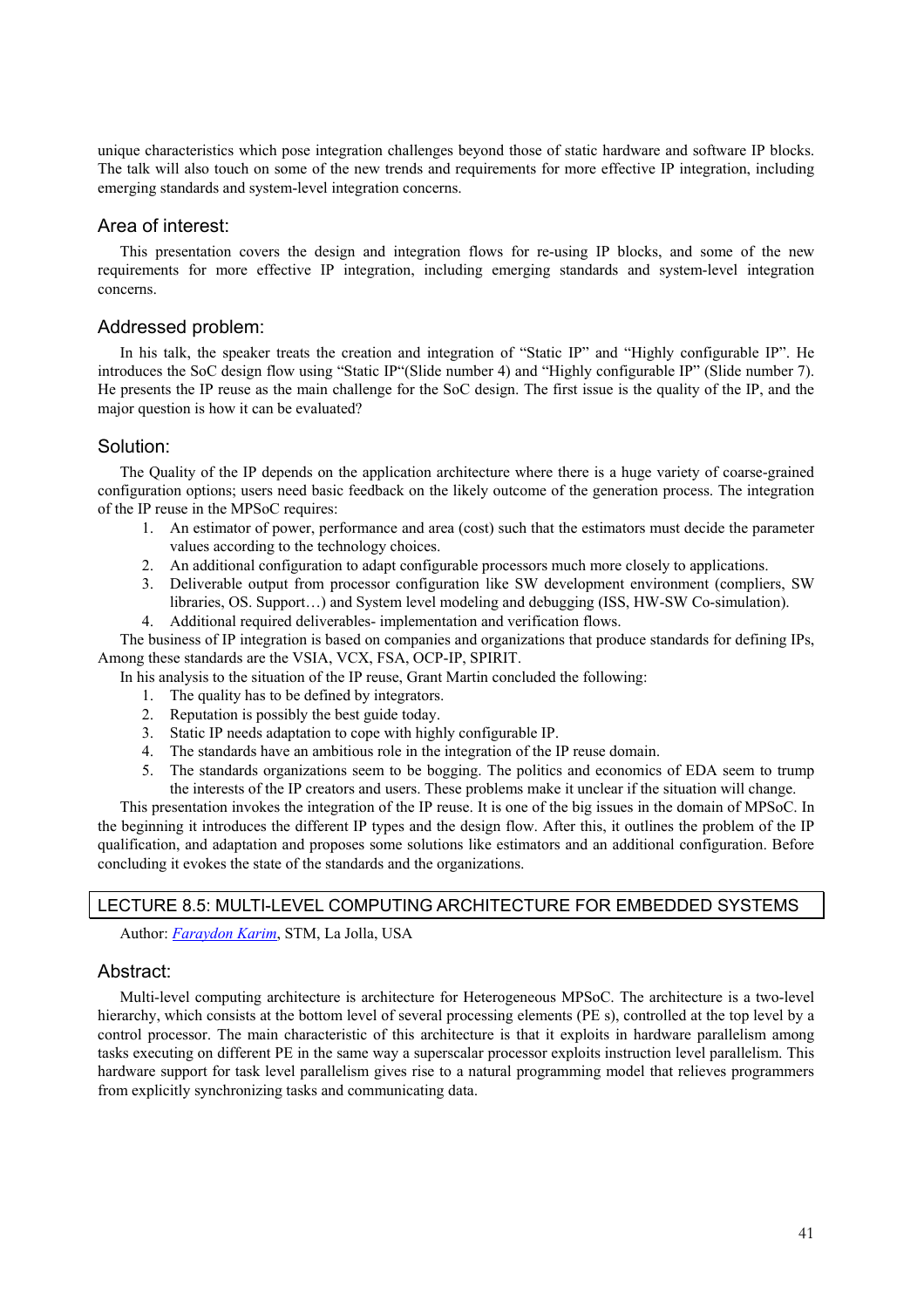## Area of interest:

The goals of this work are to provide a highly parallel architectural framework called Multi-Level Computing Architecture (MLCA), define a programming model suitable for this framework and finally define tools and methodologies to map the proposed programming model to the MLCA framework.

#### Addressed problem:

The main problem discussed in this work is how to map an application onto an efficient SoC architecture. As we know, SoC architectures present heterogeneous components, and applications that run in these architectures should be paralleled as much as possible in order to be efficient. However, writing parallel programs is hard. So, there is a need to fill the implementation gap between the application and the final architecture by means of a programming model that abstracts the architecture and facilitates mapping of the application model. Another important issue to be considered is that as SoCs should be efficient, there must be tools that enable fast design space exploration.

## Solution:

The proposed solution was to provide an architectural framework called MLCA, define a programming model suitable for this framework and implement a programming environment to ease design space exploration.

The key idea of MLCA is making an analogy between superscalar and multi-processor SoC architectures. In other words, employing techniques used in superscalar computing to multi-processor SoCs. This can be seen in slide 12. So MLCA consists basically of a control processor that commands several processing elements (PEs), which exchange data through Unit Register Files (URF). The main benefit of this approach is giving the system an image of a single processor. This simplifies not only design, but also programming. It makes multiprocessing easier.

This work proposes a layered programming model, which is basically a top-level Control-Data-Flow-Graph (CDFG) with scheduling mechanisms (see slide 13,14 and 24). Another important aspect of this programming model is that it does not assume synchronous communications (it actually adopts GALS model) and it is independent of memory architecture. A new language called Hyperprocessor ASM was developed in order to program applications using this programming model.

Although it is not implemented yet, the idea is to have in the future a tool called HyperCompiler, which has as input the application model and produces as outputs the control task (executed in the control processor) and the tasks executed in the PEs.

Finally, some tools were developed to profile applications and ease design space exploration.

A MP3 application was designed employing MLCA and was coded using HyperASM. Thanks to the profile tools, many architecture decisions were explored and an efficient implementation of the decoder was possible.

#### LECTURE 8.6: THE EMBEDDED PROCESSORS IN FPGA'S

Author: *Yankin Tanurhan* , Sr. Director, Applications and IP Solutions, Actel Corporation, USA

#### Abstract:

This talk will address challenges and solutions of implementing multiple processors on FPGA including I/O limitations, interface synthesis and periphery adaptation, task balancing, on-chip communication and clock limitations.

## Area of interest:

The context of this talk is implementing multiprocessors on FPGA, challenges and solutions.

## Addressed problem:

FPGAs are winning because they reduce development cycle (reconfigurable) and cost (increased density). Also, designers need custom parts on demand which is the real added value of FPGA.

#### Solution:

The speaker started by presenting the advantage of using FPGA in embedded system: reduction of cost and design cycle by increasing density and using a reconfigurable approach. He remarked that reconfigurable